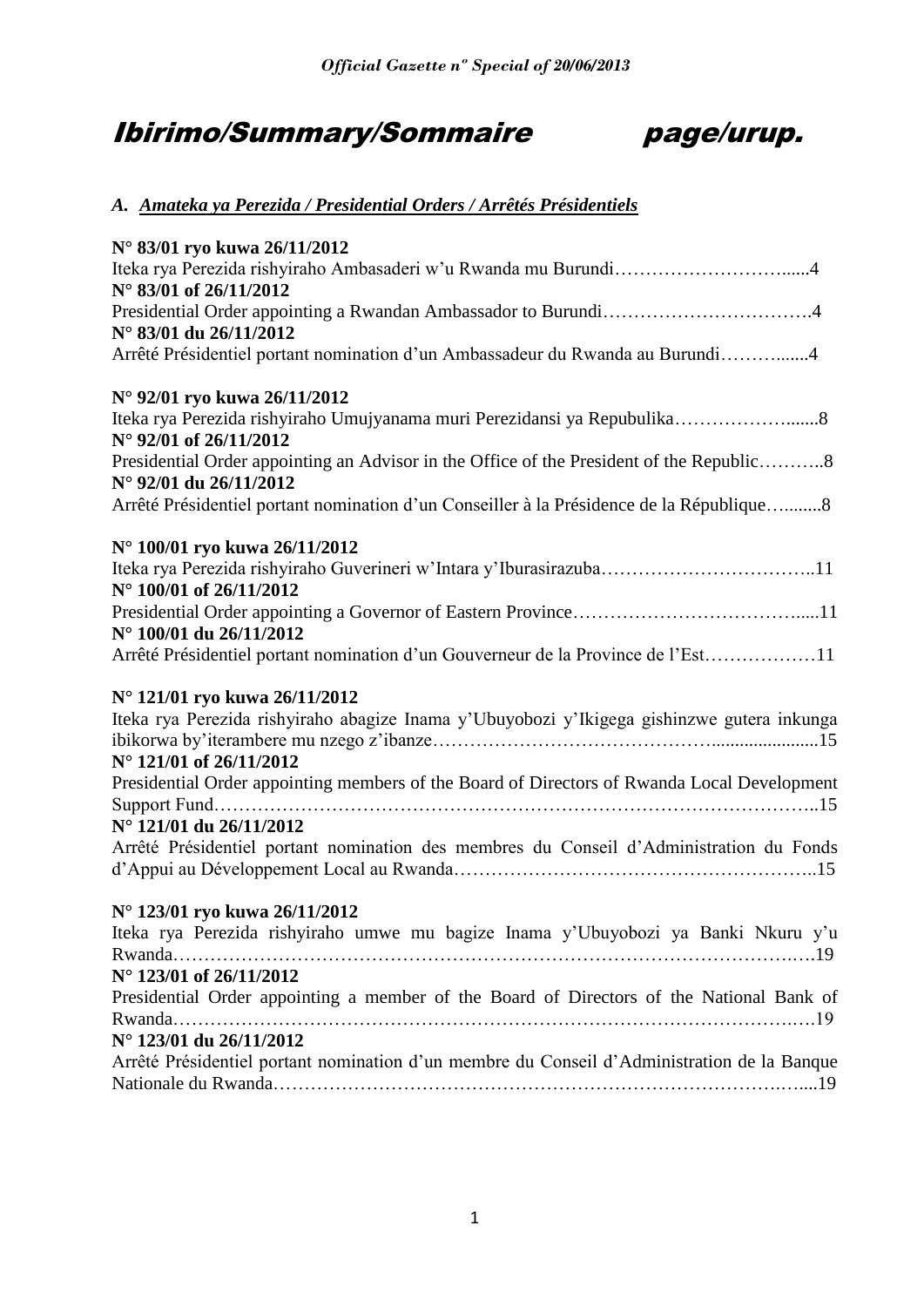### *B. Amateka ya Minisitiri w'Intebe/ Prime Minister'Orders/ Arrêtés du Premier Ministre*

| N°142/03 ryo kuwa 24/05/2013                                                          |  |
|---------------------------------------------------------------------------------------|--|
| Iteka rya Minisitiri w'Intebe ryemerera Umuyobozi kujya mu kiruhuko cy'izabukuru22    |  |
| N°142/03 of 24/05/2013                                                                |  |
|                                                                                       |  |
| N°142/03 du 24/05/2013                                                                |  |
|                                                                                       |  |
| N°145/03 ryo kuwa 24/05/2013                                                          |  |
|                                                                                       |  |
| N°145/03 of 24/05/2013                                                                |  |
|                                                                                       |  |
| N°145/03 du 24/05/2013                                                                |  |
| Arrêté du Premier Ministre portant nomination des Officiers de Poursuite Judiciaire26 |  |
| N°146/03 ryo kuwa 24/05/2013                                                          |  |
| Iteka rya Minisitiri w'Intebe rishyiraho Umunyamategeko akaba n'Umujyanama            |  |
|                                                                                       |  |
| N°146/03 of 24/05/2013                                                                |  |
|                                                                                       |  |
| N°146/03 du 24/05/2013                                                                |  |
| Arrêté du Premier Ministre portant nomination d'un Conseiller-Rédacteur Juridique30   |  |
| N°147/03 ryo kuwa 24/05/2013                                                          |  |
|                                                                                       |  |
| N°147/03 of 24/05/2013                                                                |  |
|                                                                                       |  |
| N°147/03 du 24/05/2013                                                                |  |
|                                                                                       |  |
| N°148/03 ryo kuwa 24/05/2013                                                          |  |
|                                                                                       |  |
| N°148/03 of 24/05/2013                                                                |  |
|                                                                                       |  |
| N°148/03 du 24/05/2013                                                                |  |
|                                                                                       |  |
| N°149/03 ryo kuwa 24/05/2013                                                          |  |
|                                                                                       |  |
| N°149/03 of 24/05/2013                                                                |  |
|                                                                                       |  |
| N°149/03 du 24/05/2013                                                                |  |
| Arrêté du Premier Ministre portant nomination des Officiers de Poursuite Judiciaire42 |  |
| N°150/03 ryo kuwa 24/05/2013                                                          |  |
|                                                                                       |  |
| N°150/03 of 24/05/2013                                                                |  |
|                                                                                       |  |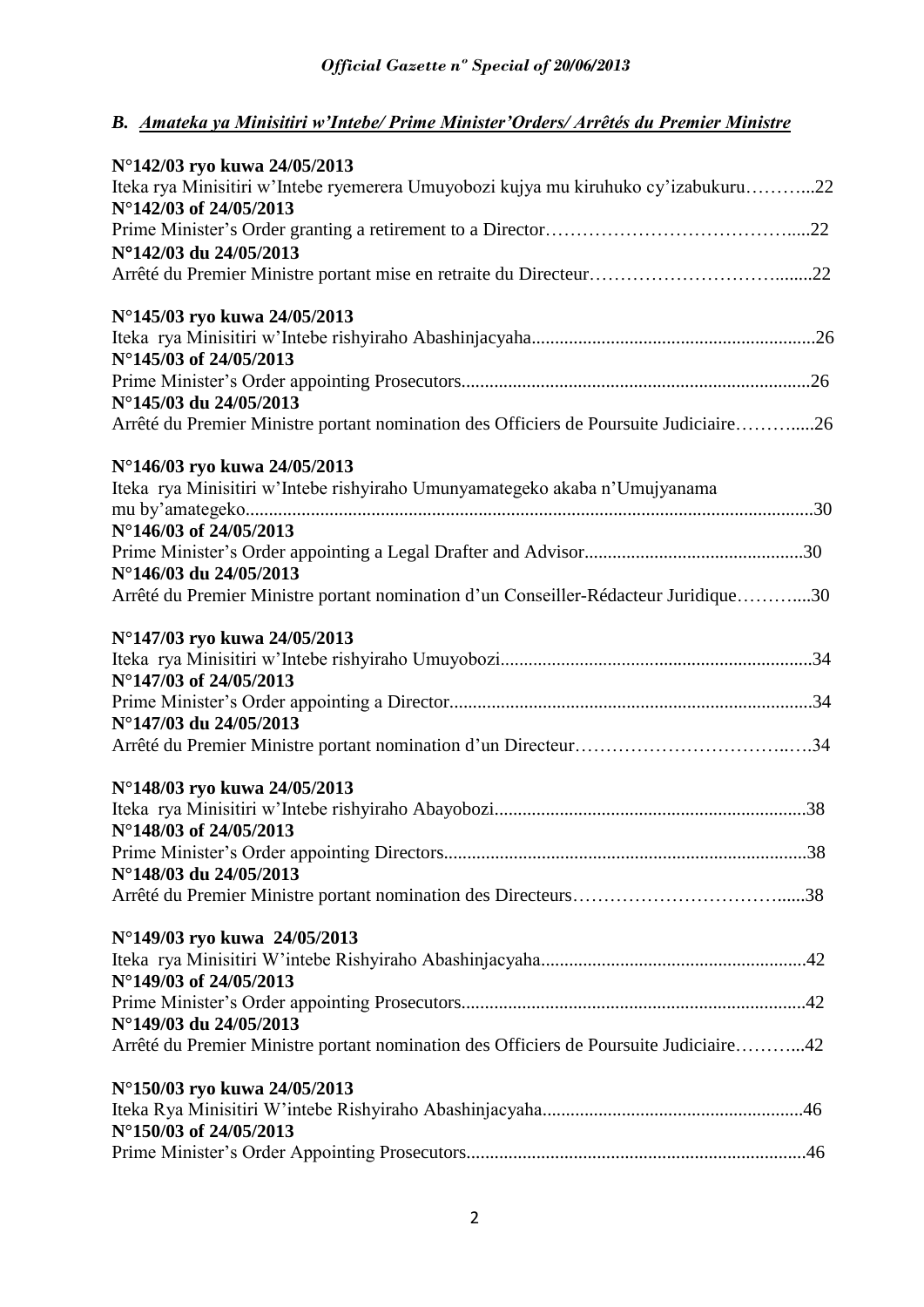### **N°150/03 du 24/05/2013**

Arrêté du Premier Ministre portant nomination des Officiers de Poursuite Judiciaire…………..46

### **N° 158/03 ryo kuwa 20/06/2013**

| Iteka rya Minisitiri w'Intebe rigena abagize Komite y'Imicungire ya FONERWA, ububasha, |
|----------------------------------------------------------------------------------------|
|                                                                                        |
| N° 158/03 of 20/06/2013                                                                |
| Prime Minister's Order determining the composition of the FONERWA Managing Committee,  |
|                                                                                        |
| N° 158/03 du 20/06/2013                                                                |
| Arrêté du Premier Ministre déterminant la composition du Comité de Gestion de FONERWA, |
|                                                                                        |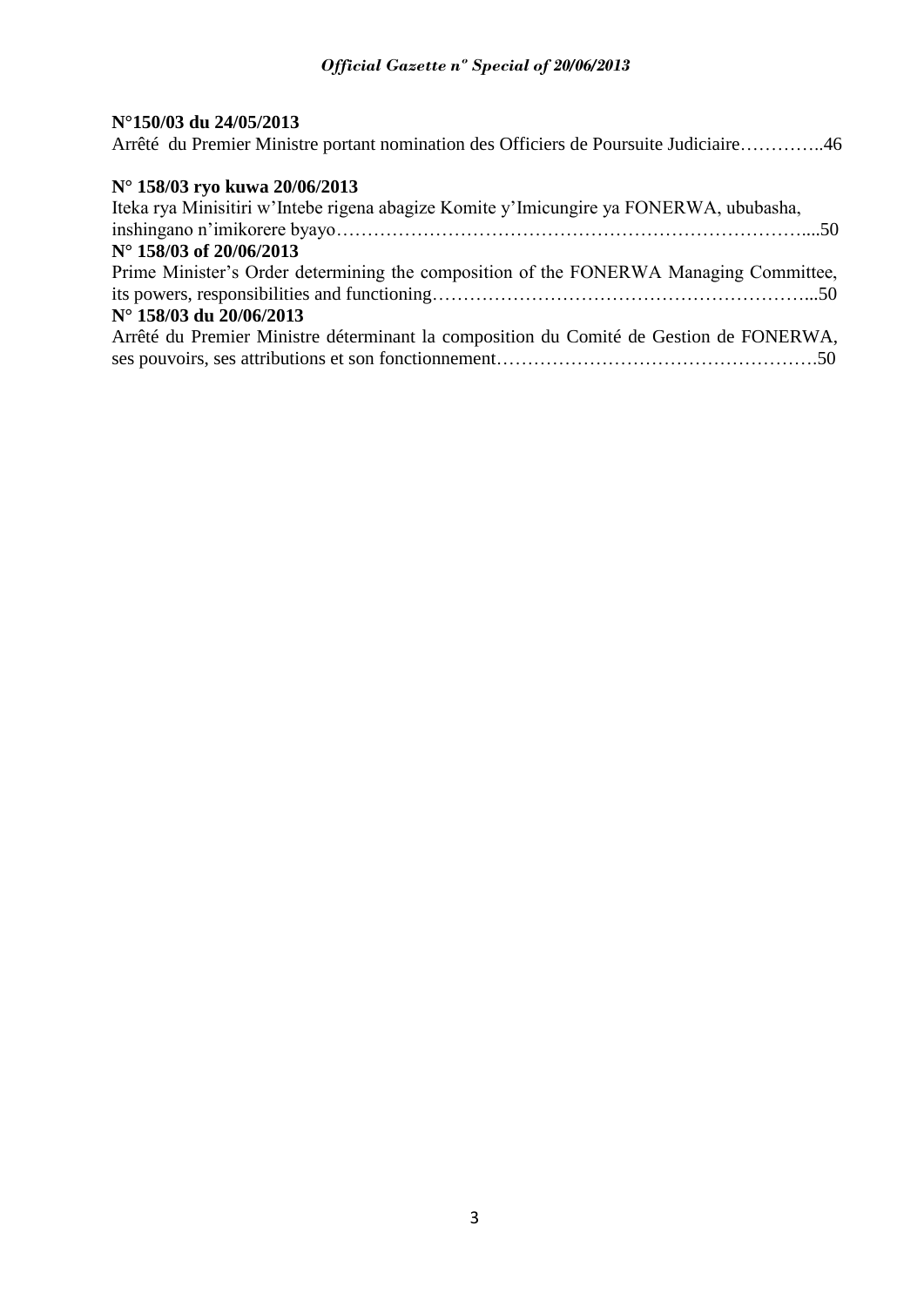**ITEKA RYA PEREZIDA N° 83/01 RYO KUWA PRESIDENTIAL ORDER N°83/01 OF ARRETE PRESIDENTIEL N°83/01 DU 26/11/2012 RISHYIRAHO AMBASADERI W'U 26/11/2012 APPOINTING A RWANDAN 26/11/2012 PORTANT NOMINATION D'UN RWANDA MU BURUNDI AMBASSADOR TO BURUNDI AMBASSADEUR DU RWANDA AU BURUNDI**

| <b>ISHAKIRO</b>                                                                             | <b>TABLE OF CONTENTS</b>               | <b>TABLE DES MATIERES</b>                                                                                    |
|---------------------------------------------------------------------------------------------|----------------------------------------|--------------------------------------------------------------------------------------------------------------|
| Ingingo ya mbere: Ishyirwaho                                                                | <b>Article One: Appointment</b>        | <b>Article premier: Nomination</b>                                                                           |
| Ingingo 2: Abashinzwe kubahiriza iri teka                                                   | implementation of this Order           | Article 2: Authorities responsible for the Article 2: Autorités chargées de l'exécution du<br>présent arrêté |
| Ingingo ya 3: Ivanwaho ry'ingingo zinyuranyije Article 3: Repealing provision<br>n'iri teka |                                        | <b>Article 3: Disposition abrogatoire</b>                                                                    |
| Ingingo ya 4: Igihe iri<br>gukurikizwa                                                      | teka ritangira Article 4: Commencement | Article 4: Entrée en vigueur                                                                                 |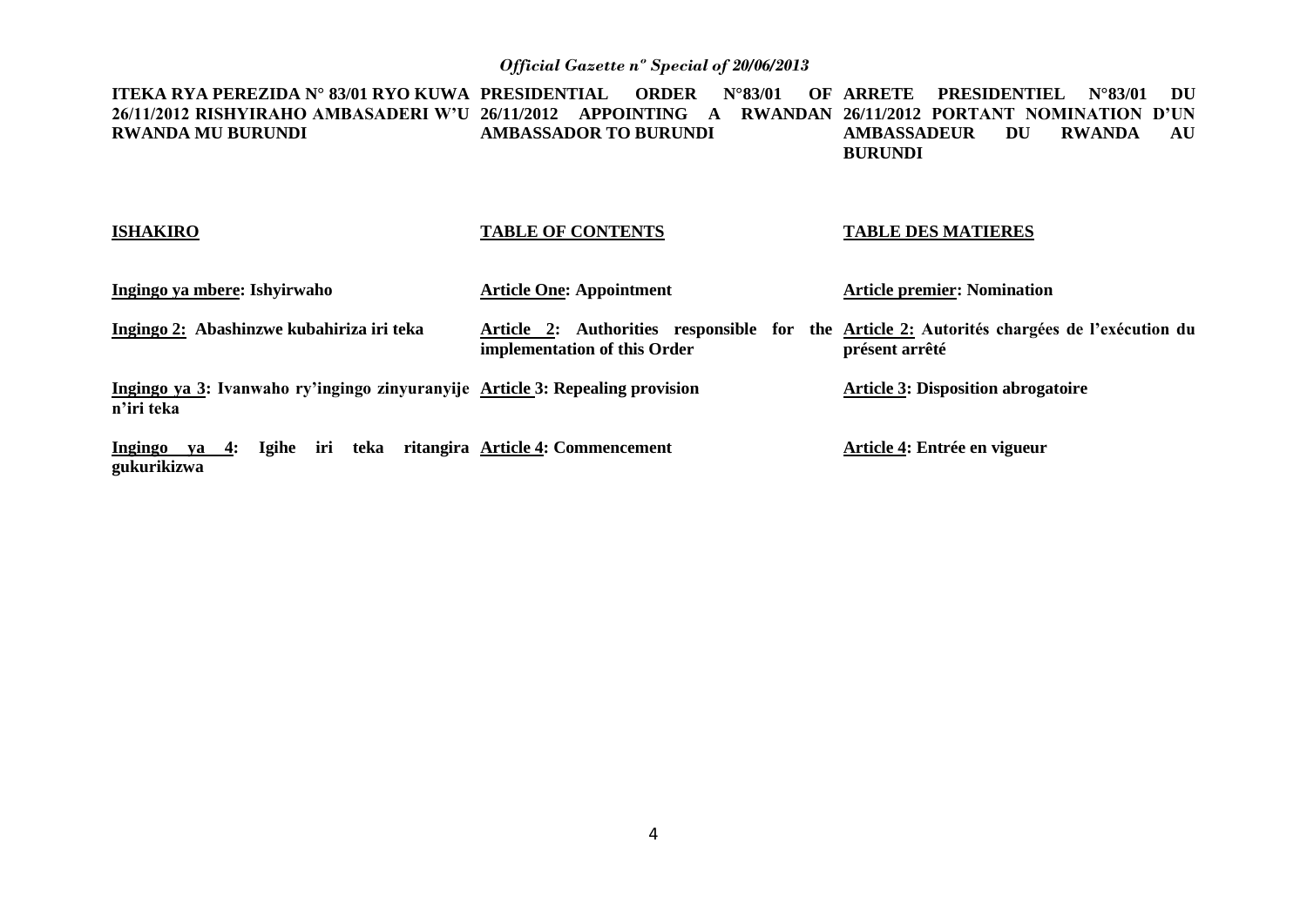**ITEKA RYA PEREZIDA N° 83/01 RYO KUWA PRESIDENTIAL ORDER N°83/01 OF 26/11/2012 RISHYIRAHO AMBASADERI W'U 26/11/2012 APPOINTING A RWANDAN 26/11/2012 PORTANT NOMINATION D'UN RWANDA MU BURUNDI AMBASSADOR TO BURUNDI ARRETE PRESIDENTIEL N°83/01 DU AMBASSADEUR DU RWANDA AU BURUNDI**

**Twebwe, KAGAME Paul,** Perezida wa Repubulika;

**We, KAGAME Paul,** President of the Republic;

**Nous, KAGAME Paul,** Président de la République;

Dushingiye ku Itegeko Nshinga rya Repubulika y'u Pursuant to the Constitution of the Republic of Vu la Constitution de la République du Rwanda du Rwanda ryo kuwa 04 Kamena 2003 nk'uko Rwanda of 04 June 2003, as amended to date, 04 juin 2003, telle que révisée à ce jour, ryavuguruwe kugeza ubu, cyane cyane mu ngingo especially in Articles 88, 89, 112, 113 and 121; zaryo, iya 88, iya 89, iya 112, iya 113 n'iya 121; spécialement ses articles 88, 89, 112, 113 et 121;

Dushingiye ku Itegeko n° 22/2002 ryo kuwa Pursuant to Law n° 22/2002 of 09/07/2002 on Vu la Loi n° 22/2002 du 09/07/2002 portant Statut 09/07/2002 rishyiraho Sitati Rusange igenga General Statutes for Rwanda Public Service, Général de la Fonction Publique Rwandaise, Abakozi ba Leta n'Inzego z'imirimo ya Leta, cyane especially in Articles 24 and 35; cyane mu ngingo zaryo, iya 24 n'iya 35; spécialement en ses articles 24 et 35;

Bisabwe na Minisitiri w'Ububanyi n'Amahanga On proposal by the Minister of Foreign Affairs and Sur proposition du Ministre des Affaires n'Ubutwererane; Cooperation; Etrangères et de la Coopération;

Inama y'Abaminisitiri yateranye kuwa 04/11/2011 After consideration and approval by the Cabinet, in Après examen et adoption par le Conseil des imaze kubisuzuma no kubyemeza; its session of 04/11/2011; Ministres en sa séance du 04/11/2011;

Bimaze kwemezwa na Sena mu nama yayo y'inteko After approval by Senate in its plenary session of Après adoption par le Sénat en sa séance rusange yo kuwa 11/11/2011; 11/11/2011; plénière du 11/11/2011;

**TWATEGETSE KANDI DUTEGETSE: HAVE ODERED AND HEREBY ORDER: AVONS ARRETE ET ARRETONS:**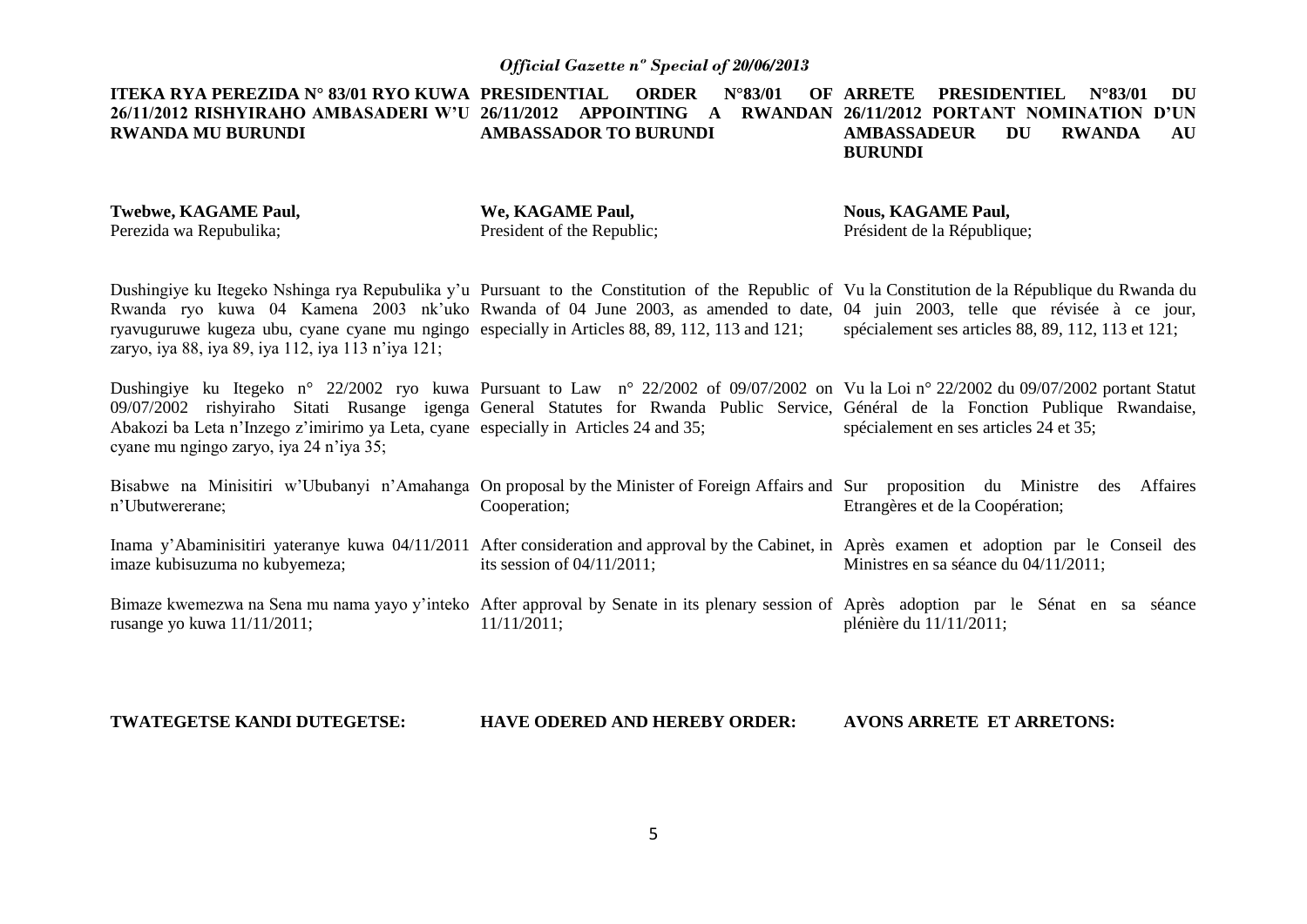|  |  | <b>Official Gazette n° Special of 20/06/2013</b> |
|--|--|--------------------------------------------------|
|  |  |                                                  |

| Ingingo ya mbere: Ishyirwaho                                                                                                                                                        | <b>Article One: Appointment</b>                                                                                                                                                                                                                                                                                              | <b>Article premier: Nomination</b>                                                                           |
|-------------------------------------------------------------------------------------------------------------------------------------------------------------------------------------|------------------------------------------------------------------------------------------------------------------------------------------------------------------------------------------------------------------------------------------------------------------------------------------------------------------------------|--------------------------------------------------------------------------------------------------------------|
| w'u Rwanda i Burundi afite icyicaro i Bujumbura.                                                                                                                                    | Bwana HABIMANA Augustin agizwe Ambasaderi Mr. HABIMANA Augustin is hereby appointed Monsieur HABIMANA Augustin est nommé<br>residence in Bujumbura.                                                                                                                                                                          | the Rwandan Ambassador to Burundi with Ambassadrice du Rwanda au Burundi avec<br>résidence à Bujumbura.      |
| Ingingo ya 2: Abashinzwe kubahiriza iri teka                                                                                                                                        | implementation of this Order                                                                                                                                                                                                                                                                                                 | Article 2: Authorities responsible for the Article 2: Autorités chargées de l'exécution du<br>présent arrêté |
| iri teka.                                                                                                                                                                           | Minisitiri w'Intebe na Minisitiri w'Ububanyi The Prime Minister and the Minister of Foreign Le Premier Ministre et le Ministre des Affaires<br>n'Amahanga n'Ubutwererane, basabwe kubahiriza Affairs and Cooperation are entrusted with the Etrangères et de la Coopération sont chargés de<br>implementation of this Order. | l'exécution du présent arrêté.                                                                               |
| Ingingo ya 3: Ivanwaho ry'ingingo zinyuranyije Article 3: Repealing Provision<br>n'iri teka                                                                                         |                                                                                                                                                                                                                                                                                                                              | <b>Article 3: Disposition abrogatoire</b>                                                                    |
| Ingingo z'amateka abanziriza iri kandi zinyuranyije All prior provisions contrary to this Order are<br>na ryo zivanyweho.                                                           | hereby repealed.                                                                                                                                                                                                                                                                                                             | Toutes les dispositions antérieures contraires au<br>présent arrêté sont abrogées.                           |
| Igihe iri teka ritangira Article 4: Commencement<br>Ingingo ya 4:<br>gukurikizwa                                                                                                    |                                                                                                                                                                                                                                                                                                                              | Article 4: Entrée en vigueur                                                                                 |
| teka<br>ritangira<br>Iri<br>ritangarijweho mu Igazeti ya Leta ya Repubulika publication in the Official Gazette of the Republic publication au Journal Officiel de la République du | gukurikizwa ku munsi This Order shall come into force on the date of its Le présent arrêté entre en vigueur le jour de sa                                                                                                                                                                                                    |                                                                                                              |

Kigali, kuwa **26/11/2012**

Kigali, on **26/11/2012**

Kigali, le **26/11/2012**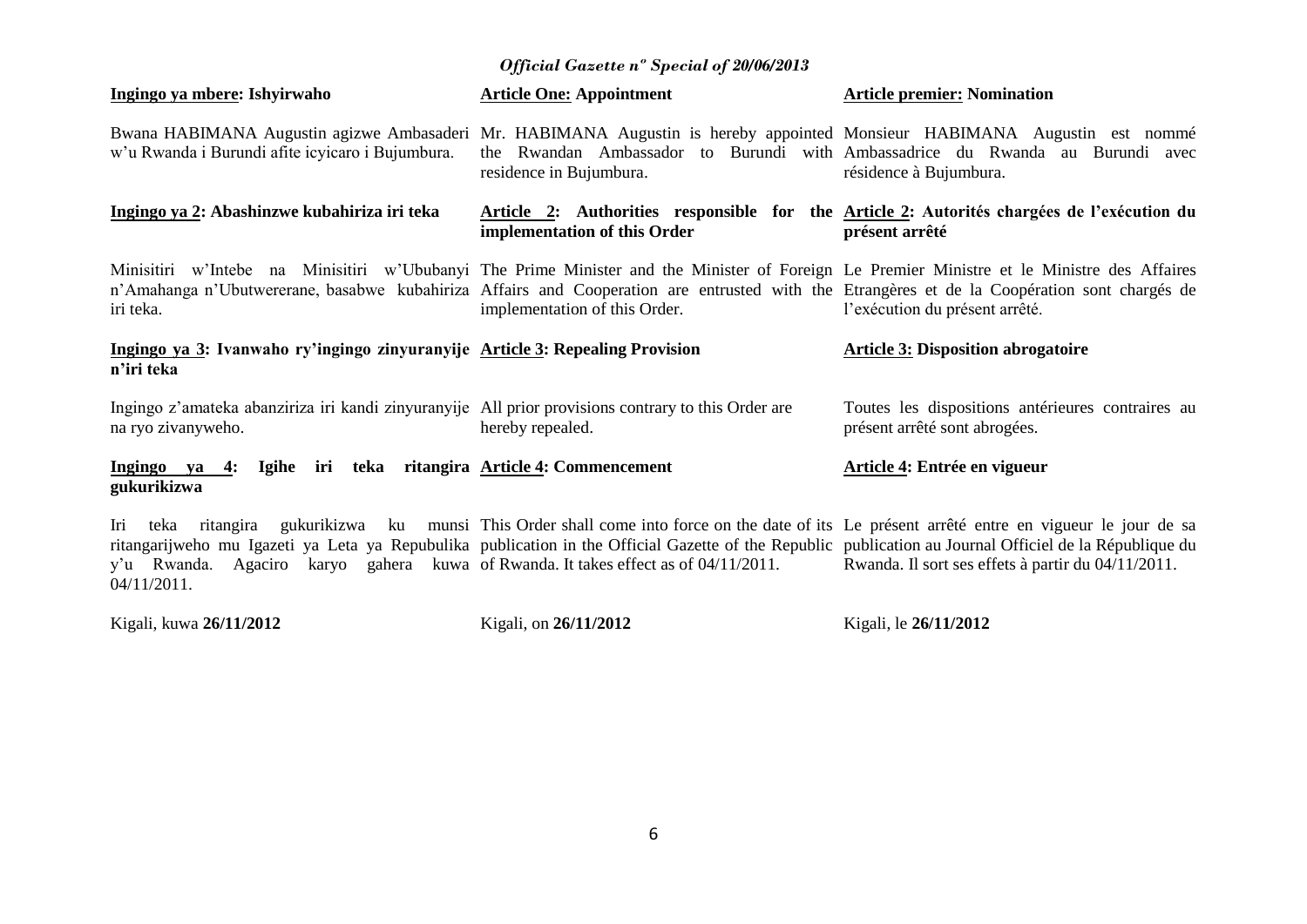$(s\acute{e})$ **KAGAME Paul** Perezida wa Repubulika

 $(s\acute{e})$ **HABUMUREMYI Pierre Damien** Minisitiri w'Intebe

**Bibonywe kandi bishyizweho Ikirango cya Repubulika:**

(sé) **KARUGARAMA Tharcisse** Minisitiri w'Ubutabera / Intumwa Nkuru ya Leta

 $(sé)$ **KAGAME Paul** President of the Republic

(sé) **HABUMUREMYI Pierre Damien** Prime Minister

**Seen and sealed with the Seal of the Republic:**

(sé) **KARUGARAMA Tharcisse** Minister of Justice / Attorney General

(sé) **KAGAME Paul** Président de la République

(sé) **HABUMUREMYI Pierre Damien** Premier Ministre

**Vu et scellé du Sceau de la République:**

### (sé) **KARUGARAMA Tharcisse**

Ministre de la Justice / Garde des Sceaux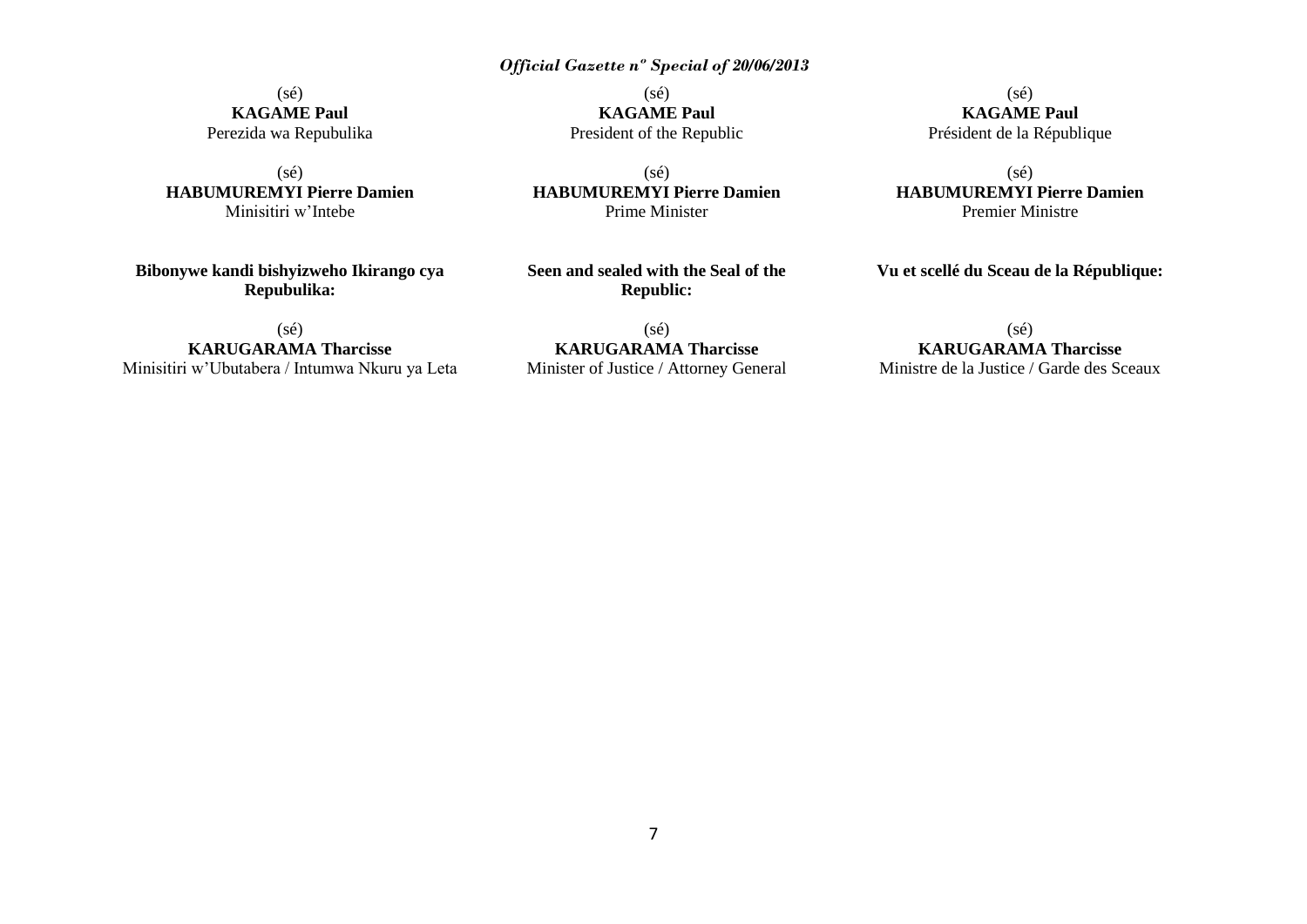| ITEKA RYA PEREZIDA N°92/01 RYO KUWA<br>26/11/2012 RISHYIRAHO<br>UMUJYANAMA<br>MURI PEREZIDANSI YA REPUBULIKA | <b>PRESIDENTIAL</b><br><b>ORDER</b><br>$N^{\circ}92/01$<br>OF<br>26/11/2012 APPOINTING AN ADVISOR IN<br>THE OFFICE OF THE PRESIDENT OF THE<br><b>REPUBLIC</b> | <b>PRESIDENTIEL</b><br><b>ARRETE</b><br>$N^{\circ}92/01$<br>DU<br>26/11/2012 PORTANT NOMINATION D'UN<br>CONSEILLER A LA PRESIDENCE DE LA<br><b>REPUBLIQUE</b> |
|--------------------------------------------------------------------------------------------------------------|---------------------------------------------------------------------------------------------------------------------------------------------------------------|---------------------------------------------------------------------------------------------------------------------------------------------------------------|
| <b>ISHAKIRO</b>                                                                                              | <b>TABLE OF CONTENTS</b>                                                                                                                                      | <b>TABLE DES MATIERES</b>                                                                                                                                     |
| Ingingo ya mbere: Ishyirwaho                                                                                 | <b>Article One: Appointment</b>                                                                                                                               | <b>Article premier: Nomination</b>                                                                                                                            |
| Ingingo ya 2: Abashinzwe kubahiriza iri teka                                                                 | Article 2: Authorities responsible for the<br>implementation of this Order                                                                                    | Article 2: Autorités chargées de l'exécution du<br>présent arrêté                                                                                             |
| Ingingo ya 3: Ivanwaho ry'ingingo zinyuranyije<br>n'iri teka                                                 | <b>Article 3: Repealing provision</b>                                                                                                                         | <b>Article 3: Disposition abrogatoire</b>                                                                                                                     |
| Ingingo ya 4: Igihe iteka ritangira gukurikizwa                                                              | <b>Article 4: Commencement</b>                                                                                                                                | Article 4: Entrée en vigueur                                                                                                                                  |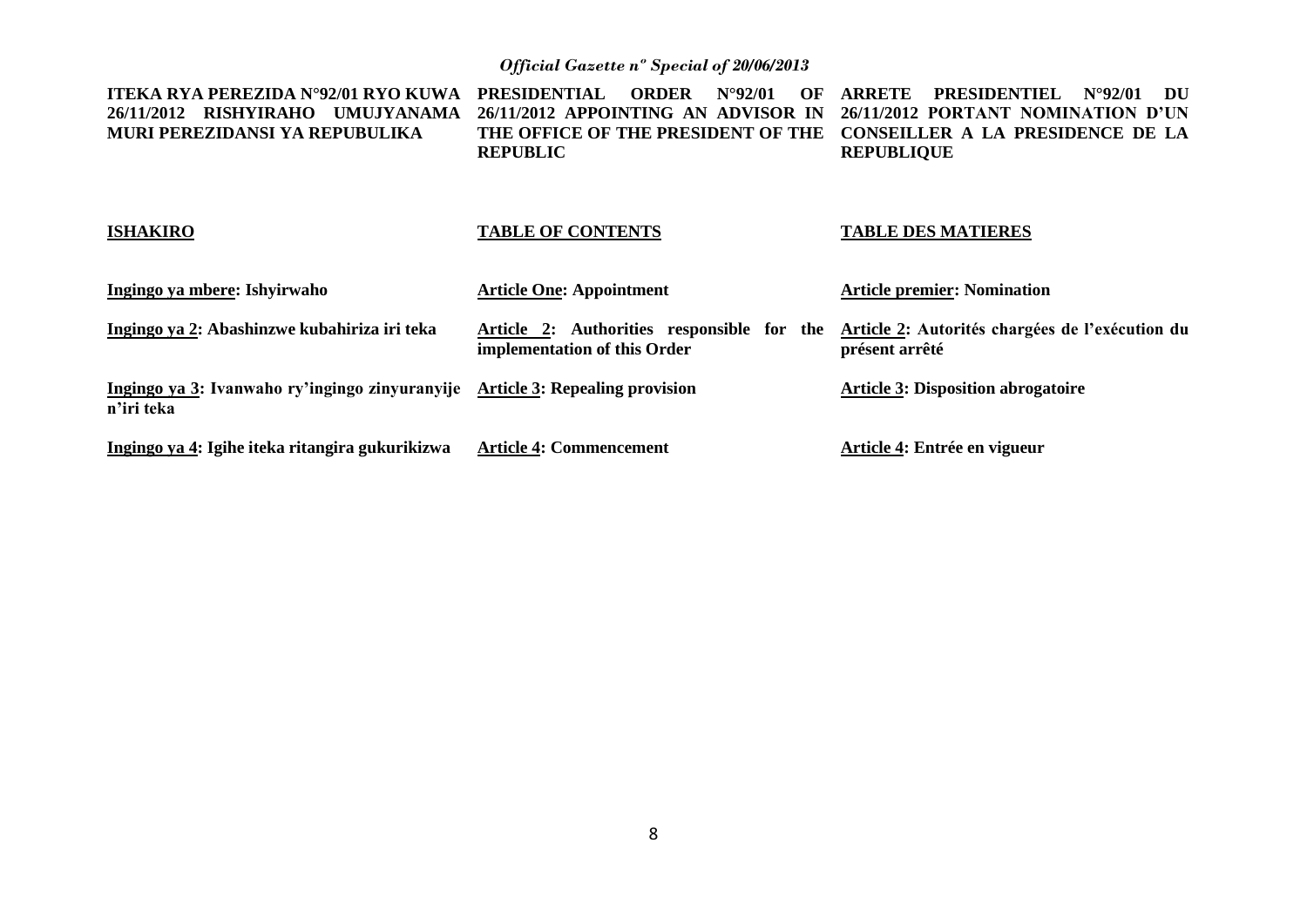| <b>ITEKA RYA PEREZIDA N°92/01 RYO KUWA</b><br>26/11/2012 RISHYIRAHO UMUJYANAMA<br>MURI PEREZIDANSI YA REPUBULIKA                                                                                | <b>PRESIDENTIAL</b><br><b>ORDER</b><br>$N^{\circ}92/01$<br>OF<br>26/11/2012 APPOINTING AN ADVISOR IN<br>THE OFFICE OF THE PRESIDENT OF THE<br><b>REPUBLIC</b>                                | <b>ARRETE</b><br><b>PRESIDENTIEL</b><br>$N^{\circ}92/01$<br>DU<br>26/11/2012 PORTANT NOMINATION D'UN<br>CONSEILLER A LA PRESIDENCE DE LA<br><b>REPUBLIQUE</b>                                 |
|-------------------------------------------------------------------------------------------------------------------------------------------------------------------------------------------------|----------------------------------------------------------------------------------------------------------------------------------------------------------------------------------------------|-----------------------------------------------------------------------------------------------------------------------------------------------------------------------------------------------|
| Twebwe, KAGAME Paul,<br>Perezida wa Repubulika;                                                                                                                                                 | We, KAGAME Paul,<br>President of the Republic;                                                                                                                                               | <b>Nous, KAGAME Paul,</b><br>Président de la République;                                                                                                                                      |
| Dushingiye ku Itegeko Nshinga rya Repubulika y'u<br>Rwanda ryo kuwa 04 Kamena 2003, nk'uko<br>ryavuguruwe kugeza ubu, cyane cyane mu ngingo<br>zaryo, iya 112, iya 113 n'iya 121;               | Pursuant to the Constitution of the Republic of<br>Rwanda of 04 June 2003, as amended to date,<br>especially in Articles 112, 113 and 121;                                                   | Vu la Constitution de la République du Rwanda<br>du 04 juin 2003, telle que révisée à ce jour,<br>spécialement en ses articles 112, 113 et 121;                                               |
| Dushingiye ku Itegeko n° 22/2002 ryo kuwa<br>09/07/2002 rishyiraho Sitati Rusange igenga<br>Abakozi ba Leta n'inzego z'imirimo ya Leta, cyane<br>cyane mu ngingo zaryo iya 17, iya 24 n'iya 35; | Pursuant to Law $n^{\circ}$ 22/2002 of 09/07/2002 on<br>General Statutes for Rwanda Public Service,<br>especially in Articles 17, 24 and 35;                                                 | Vu la Loi nº 22/2002 du 09/07/2002 portant Statut<br>Général de la Fonction Publique Rwandaise,<br>spécialement en ses articles 17, 24 et 35;                                                 |
| Inama y'Abaminisitiri yo kuwa 04/11/2011 imaze<br>kubisuzuma no kubyemeza;                                                                                                                      | in its session of $04/11/2011$ ;                                                                                                                                                             | After consideration and approval by the Cabinet Après examen et adoption par le Conseil des<br>Ministres en sa séance du 04/11/2011;                                                          |
| TWATEGETSE KANDI DUTEGETSE:                                                                                                                                                                     | <b>HAVE ORDERED AND HEREBY ORDER:</b>                                                                                                                                                        | <b>AVONS ARRETE ET ARRETONS:</b>                                                                                                                                                              |
| Ingingo ya mbere: Ishyirwaho                                                                                                                                                                    | <b>Article One: Appointment</b>                                                                                                                                                              | <b>Article premier: Nomination</b>                                                                                                                                                            |
| Bwana KIMONYO Jean Paul agizwe Umujyanama<br>muri Perezidansi ya Repubulika ushinzwe guhuza<br>ishyirwa mu bikorwa rya "the New Partnership for<br>Africa's Development (NEPAD)".               | Mr. KIMONYO Jean Paul is hereby appointed<br>Advisor in the Office of the President of the<br>Republic in charge of coordination of the New<br>Partnership for Africa's Development (NEPAD). | Monsieur KIMONYO Jean Paul est nommé<br>Conseiller á la Présidence de la République charge<br>de coordonner l'execution du Nouveau Partenariat<br>pour le Developpement de l'Afrique (NEPAD). |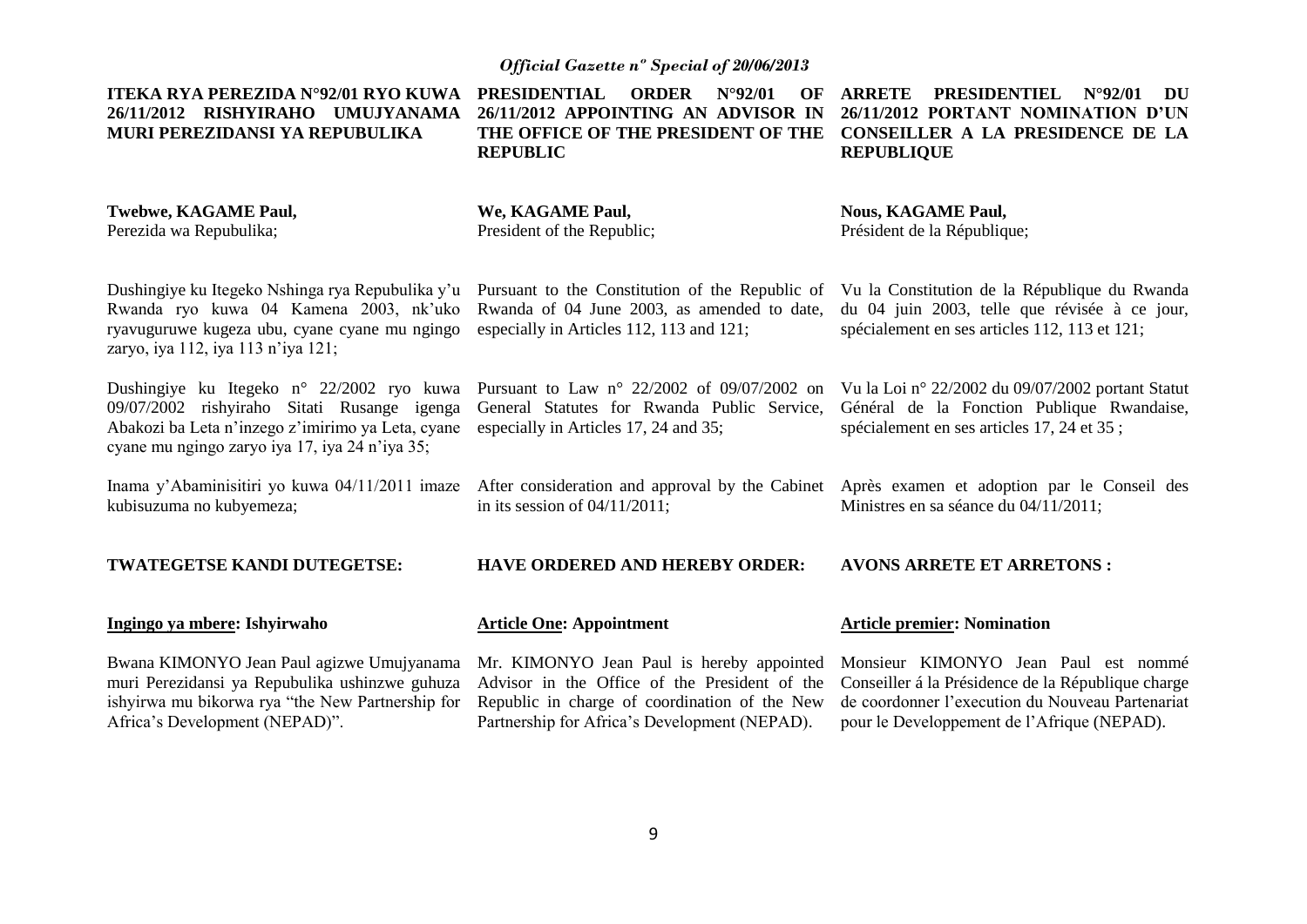### **Ingingo ya 2: Abashinzwe kubahiriza iri teka**

Minisitiri w'Intebe, Minisitiri w'Abakozi ba Leta n'Umurimo na Minisitiri w'Imari n'Igenamigambi basabwe kubahiriza iri teka.

### **Ingingo ya 3: Ivanwaho ry'ingingo zinyuranyije Article 3: Repealing provision n'iri teka**

zinyuranyije na ryo zivanyweho**.**

### **Ingingo ya 4: Igihe iteka ritangira gukurikizwa**

Iri teka ritangira gukurikizwa ku munsi ritangarijweho mu Igazeti ya Leta ya Repubulika y'u Rwanda. Agaciro karyo gahera kuwa of Rwanda. It takes effect as of 04/11/2011. 04/11/2011.

Kigali, kuwa **26/11/2012**

(sé) **KAGAME Paul** Perezida wa Repubulika

(sé) **HABUMUREMYI Pierre Damien** Minisitiri w'Intebe

**Bibonywe kandi bishyizweho Ikirango cya Repubulika:**

(sé) **KARUGARAMA Tharcisse** Minisitiri w'Ubutabera/Intumwa Nkuru ya Leta

**Article 2: Authorities responsible for the Article 2: Autorités chargées de l'exécution du implementation of this Order**

The Prime Minister, the Minister of Public implementation of this Order.

hereby repealed.

### **Article 4: Commencement**

This Order shall come into force on the date of its publication in the Official Gazette of the Republic

Kigali, on **26/11/2012**

 $(sé)$ **KAGAME Paul** President of the Republic

(sé) **HABUMUREMYI Pierre Damien** Prime Minister

### **Seen and sealed with the Seal of the Republic:**

# **présent arrêté**

Service and Labour and the Minister of Finance Publique et du Travail et le Ministre des Finances and Economic Planning are entrusted with the et de la Planification Economique sont chargés de Le Premier Ministre, le Ministre de la Fonction l'exécution du présent arrêté.

### **Article 3 : Disposition abrogatoire**

Ingingo zose z'amateka abanziriza iri kandi All prior provisions contrary to this Order are Toutes les dispositions antérieures contraires au présent arrêté sont abrogées.

### **Article 4 : Entrée en vigueur**

Le présent arrêté entre en vigueur le jour de sa publication au Journal Officiel de la République du Rwanda. Il sort ses effets à partir du 04/11/2011.

Kigali, le **26/11/2012**

(sé)

**KAGAME Paul** Président de la République

(sé) **HABUMUREMYI Pierre Damien** Premier Ministre

### **Vu et scellé du Sceau de la République:**

 $(s<sub>é</sub>)$ **KARUGARAMA Tharcisse** Minister of Justice/Attorney General

(sé) **KARUGARAMA Tharcisse** Ministre de la Justice/Garde des Sceaux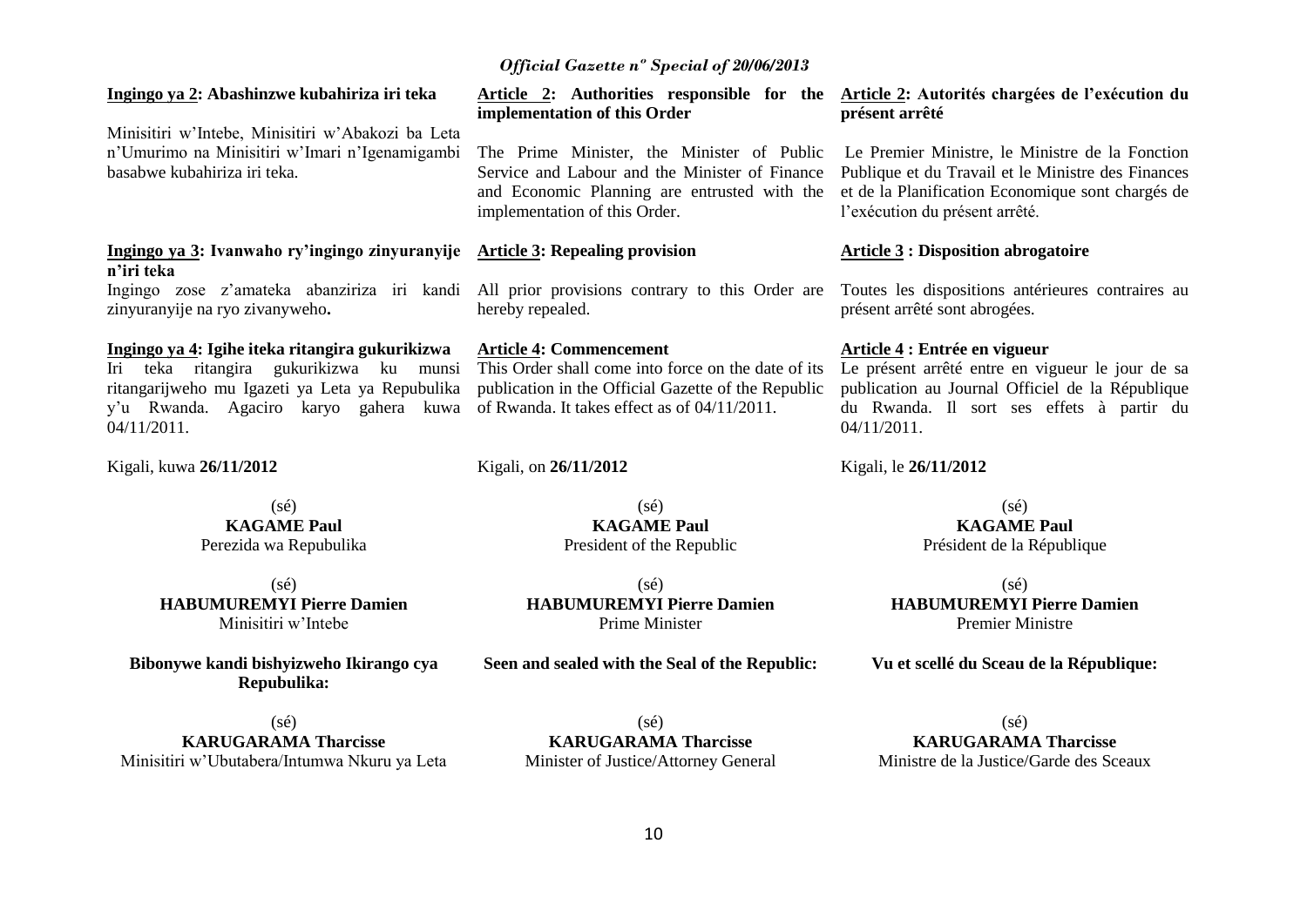| PEREZIDA<br><b>RYA</b><br><b>ITEKA</b><br>$N^{\circ}100/01$<br>RYO- | <b>PRESIDENTIAL</b><br><b>ORDER</b><br>$N^{\circ}100/01$<br>OF | <b>ARRETE</b><br><b>PRESIDENTIEL N°100/01</b><br>- DU |
|---------------------------------------------------------------------|----------------------------------------------------------------|-------------------------------------------------------|
| 26/11/2012<br><b>KUWA</b><br>RISHYIRAHO                             | 26/11/2012 APPOINTING A GOVERNOR OF                            | 26/11/2012 PORTANT NOMINATION D'UN                    |
| <b>GUVERINERI</b>                                                   | W'INTARA EASTERN PROVINCE                                      | GOUVERNEUR DE LA PROVINCE DE                          |
| Y'IBURASIRAZUBA                                                     |                                                                | <b>L'EST</b>                                          |
| <b>ISHAKIRO</b>                                                     | <b>TABLE OF CONTENTS</b>                                       | <b>TABLE DES MATIERES</b>                             |
| Ingingo ya mbere: Ishyirwaho                                        | <b>Article One: Appointment</b>                                | <b>Article premier: Nomination</b>                    |
| Ingingo ya 2: Abashinzwe kubahiriza iri teka                        | Article 2: Authorities responsible for the                     | Article 2: Autorités chargées de l'exécution du       |
|                                                                     | implementation of this Order                                   | présent arrêté                                        |
| Ingingo ya 3: Ivanwaho ry'ingingo zinyuranyije<br>n'iri teka        | <b>Article 3: Repealing provision</b>                          | <b>Article 3 : Disposition abrogatoire</b>            |
| Ingingo ya 4: Igihe iteka ritangira gukurikizwa                     | <b>Article 4: Commencement</b>                                 | Article 4 : Entrée en vigueur                         |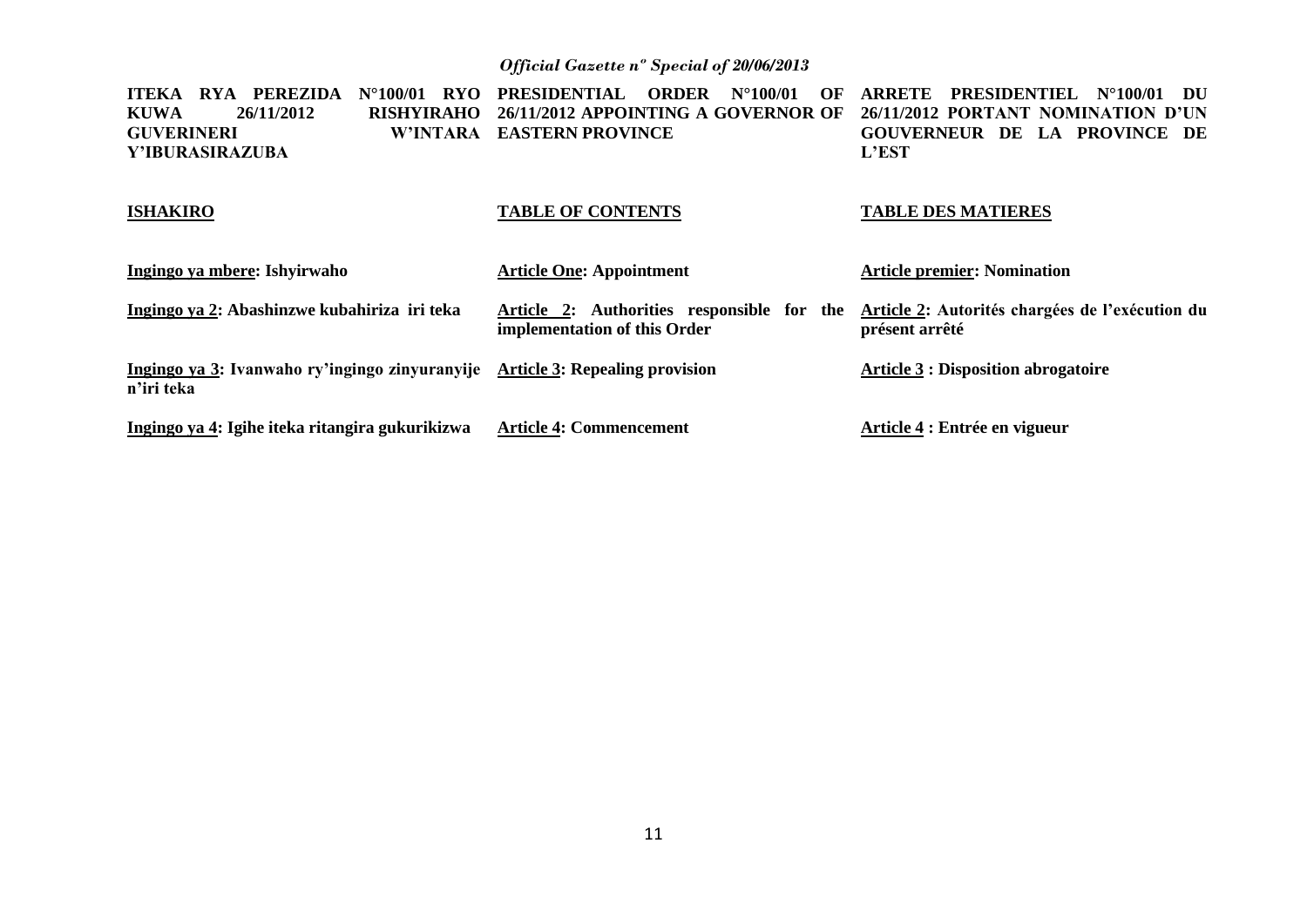ITEKA RYA PEREZIDA N°100/01 RYO PRESIDENTIAL ORDER N°100/01 OF ARRETE PRESIDENTIEL N°100/01 DU **KUWA 26/11/2012 RISHYIRAHO 26/11/2012 APPOINTING A GOVERNOR OF 26/11/2012 PORTANT NOMINATION D'UN GUVERINERI Y'IBURASIRAZUBA Twebwe, KAGAME Paul,** Perezida wa Repubulika; Dushingiye ku Itegeko Nshinga rya Repubulika y'u Rwanda ryo kuwa 04 Kamena 2003, nk'uko ryavuguruwe kugeza ubu, cyane cyane mu ngingo zaryo, iya 88, iya 89, iya 112, iya 113 n'iya 121; Dushingiye ku Itegeko Ngenga n° 29/2005 ryo Pursuant to Organic Law n° 29/2005 of Vu la Loi Organique n° 29/2005 du 31/12/2005 kuwa 31/12/2005 rigena Inzego z'Imitegekere 31/12/2005 determining the Administrative y'Igihugu cy'u Rwanda nk'uko ryahinduwe kandi Entities of the Republic of Rwanda as amended ryujujwe kugeza ubu, cyane cyane mu ngingo and complemented to date, especially in Article 8; yaryo ya 8; Bisabwe na Minisitiri w'Ubutegetsi bw'Igihugu; Inama y'Abaminisitiri yateranye kuwa 04/11/2011 imaze kubisuzuma no kubyemeza; Bimaze kwemezwa na Sena mu Nama y'Inteko After approval by the Senate in its plenary Après approbation du Sénat en sa séance plénière Rusange yayo yo kuwa 11/11/2011; **EASTERN PROVINCE We, KAGAME Paul,** President of the Republic; Pursuant to the Constitution of the Republic of Vu la Constitution de la République du Rwanda Rwanda of 04 June 2003, as amended to date, especially in Articles 88, 89, 112, 113 and 121; On proposal by the Minister of Local Sur proposition du Ministre de l'Administration Government; After consideration and approval by the Cabinet Après examen et adoption par le Conseil des in its session of 04/11/2011; meeting of 11/11/2011; **GOUVERNEUR DE LA PROVINCE DE L'EST Nous, KAGAME Paul,** Président de la République ; du 04 juin 2003, telle que révisée à ce jour, spécialement en ses articles 88, 89, 112, 113 et 121; portant Organisation des Entités Administratives de la République du Rwanda telle que modifiée et complétée à ce jour, spécialement en son article 8; Locale ; Ministres en sa seance du 04/11/2011; du 11/11/2011;

#### **TWATEGETSE KANDI DUTEGETSE: HAVE ORDERED AND HEREBY ORDER: AVONS ARRETE ET ARRETONS :**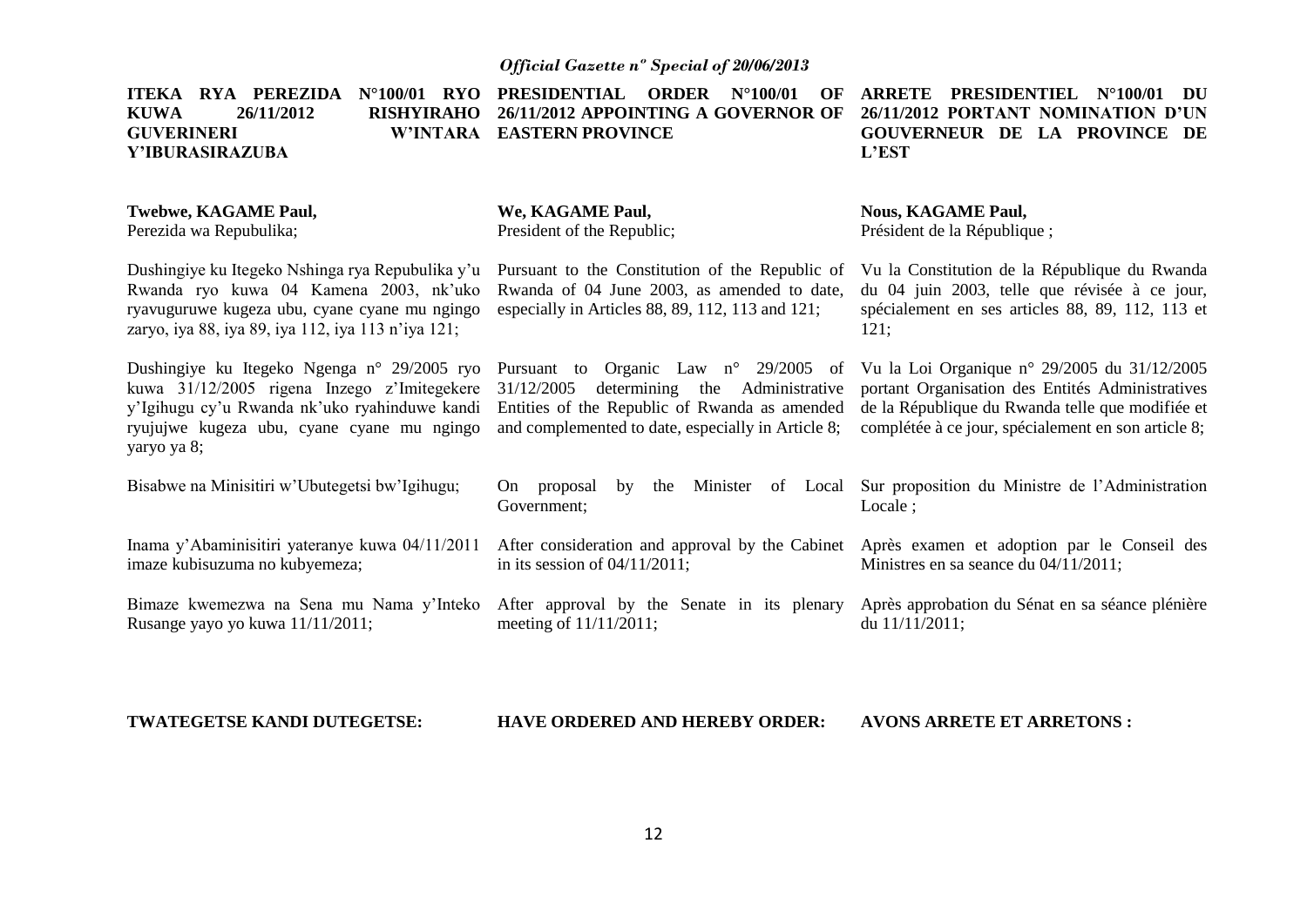| Ingingo ya mbere: Ishyirwaho                                                                                                            | <b>Article One: Appointment</b>                                                                                                                                       | <b>Article premier: Nomination</b>                                                                                                                                                      |
|-----------------------------------------------------------------------------------------------------------------------------------------|-----------------------------------------------------------------------------------------------------------------------------------------------------------------------|-----------------------------------------------------------------------------------------------------------------------------------------------------------------------------------------|
| UWAMARIYA<br>Madamu<br>Odette<br>agizwe<br>Guverineri w'Intara y'Iburasirazuba.                                                         | Mrs. UWAMARIYA Odette is<br>appointed<br>Governor of the Eastern Province.                                                                                            | Madame UWAMARIYA Odette est nommée<br>Gouverneur de la Province de l'Est.                                                                                                               |
| Ingingo ya 2: Abashinzwe kubahiriza iri teka                                                                                            | Article 2: Authorities responsible for the<br>implementation of this Order                                                                                            | Article 2: Autorités chargées de l'exécution du<br>présent arrêté                                                                                                                       |
| w'Intebe, Minisitiri w'Ubutegetsi<br>Minisitiri<br>bw'Igihugu na Minisitiri w'Abakozi ba Leta<br>n'Umurimo basabwe kubahiriza iri teka. | The Prime<br>Minister<br>Minister.<br>of Local<br>Government and the Minister of Public Service<br>and Labour are entrusted with the implementation<br>of this Order. | Ministre,<br>Le<br>Premier<br>Ministre<br>le<br>de<br>l'Administration Locale et le Ministre de la<br>Fonction Publique et du Travail sont chargés de<br>l'exécution du présent arrêté. |
| Ingingo ya 3: Ivanwaho ry'ingingo zinyuranyije Article 3: Repealing provision                                                           |                                                                                                                                                                       | <b>Article 3 : Disposition abrogatoire</b>                                                                                                                                              |
| n'iri teka                                                                                                                              |                                                                                                                                                                       |                                                                                                                                                                                         |
| Ingingo zose z'amateka abanziriza iri kandi<br>zinyuranyije na ryo zivanyweho.                                                          | All prior provisions contrary to this Order are<br>hereby repealed.                                                                                                   | Toutes les dispositions antérieures contraires au<br>présent arrêté sont abrogées.                                                                                                      |
| Ingingo ya 4: Igihe iteka ritangira gukurikizwa                                                                                         | <b>Article 4: Commencement</b>                                                                                                                                        | Article 4 : Entrée en vigueur                                                                                                                                                           |
| ritangira gukurikizwa ku munsi<br>Iri<br>teka<br>rishyiriweho umukono. Agaciro karyo gahera kuwa<br>04/11/2011.                         | This Order shall come into force on the date of its<br>signature. It takes effect as of $04/11/2011$ .                                                                | Le présent arrêté entre en vigueur le jour de sa<br>signature. Il sort ses effets à partir du 04/11/2011.                                                                               |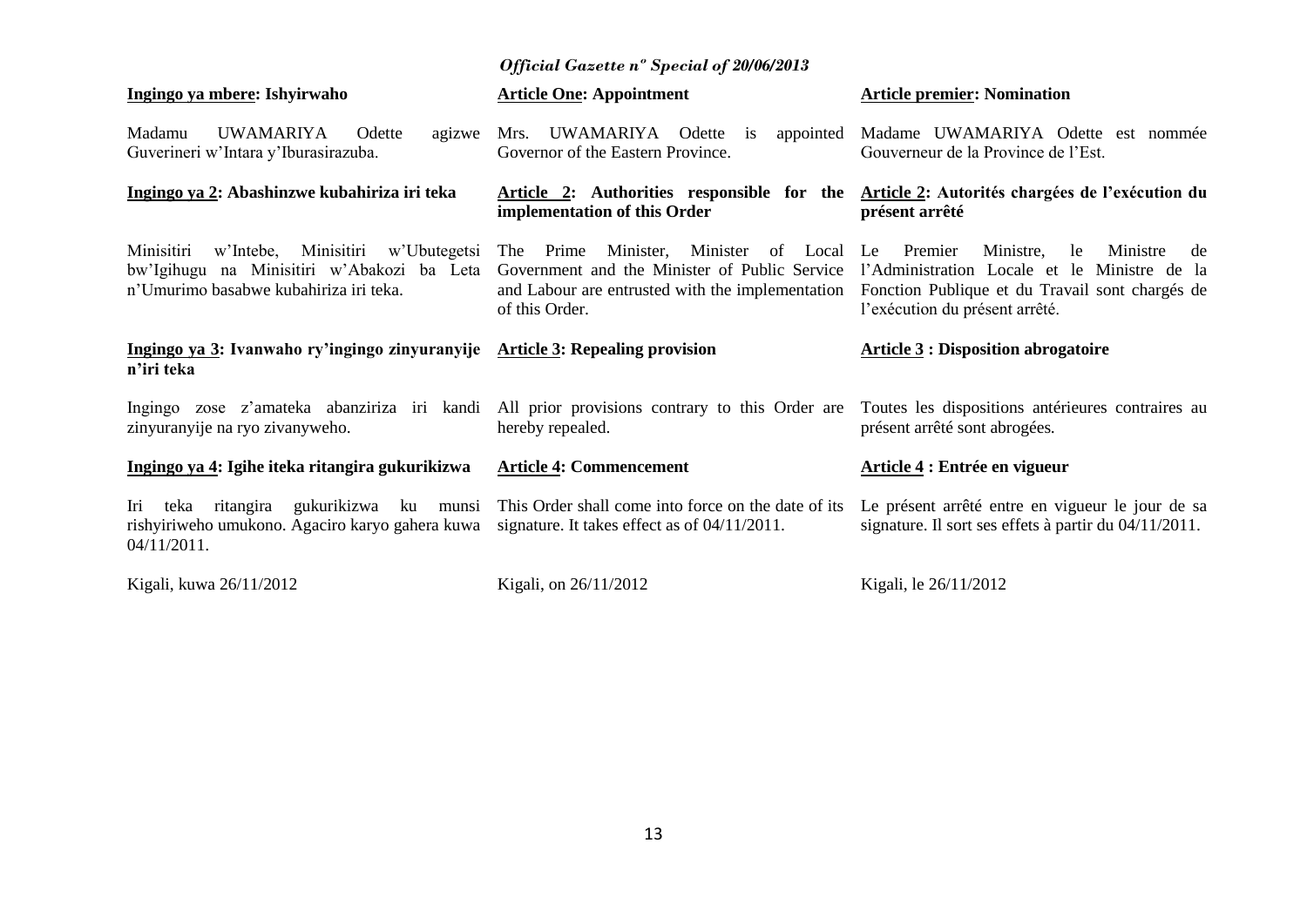**(sé) KAGAME Paul** Perezida wa Repubulika

**(sé) KAGAME Paul** President of the Republic

**(sé) KAGAME Paul** Président de la République

**(sé) HABUMUREMYI Pierre Damien** Minisitiri w'Intebe

**(sé) HABUMUREMYI Pierre Damien** Prime Minister

**(sé) HABUMUREMYI Pierre Damien** Premier Ministre

**Vu et scellé du Sceau de la République :**

**Bibonywe kandi bishyizweho Ikirango cya Seen and sealed with the Seal of the Republic: Repubulika:**

**(sé) KARUGARAMA Tharcisse** Minisitiri w'Ubutabera/Intumwa Nkuru ya Leta

**(sé) KARUGARAMA Tharcisse** Minister of Justice/Attorney General

**(sé) KARUGARAMA Tharcisse** Ministre de la Justice/Garde des Sceaux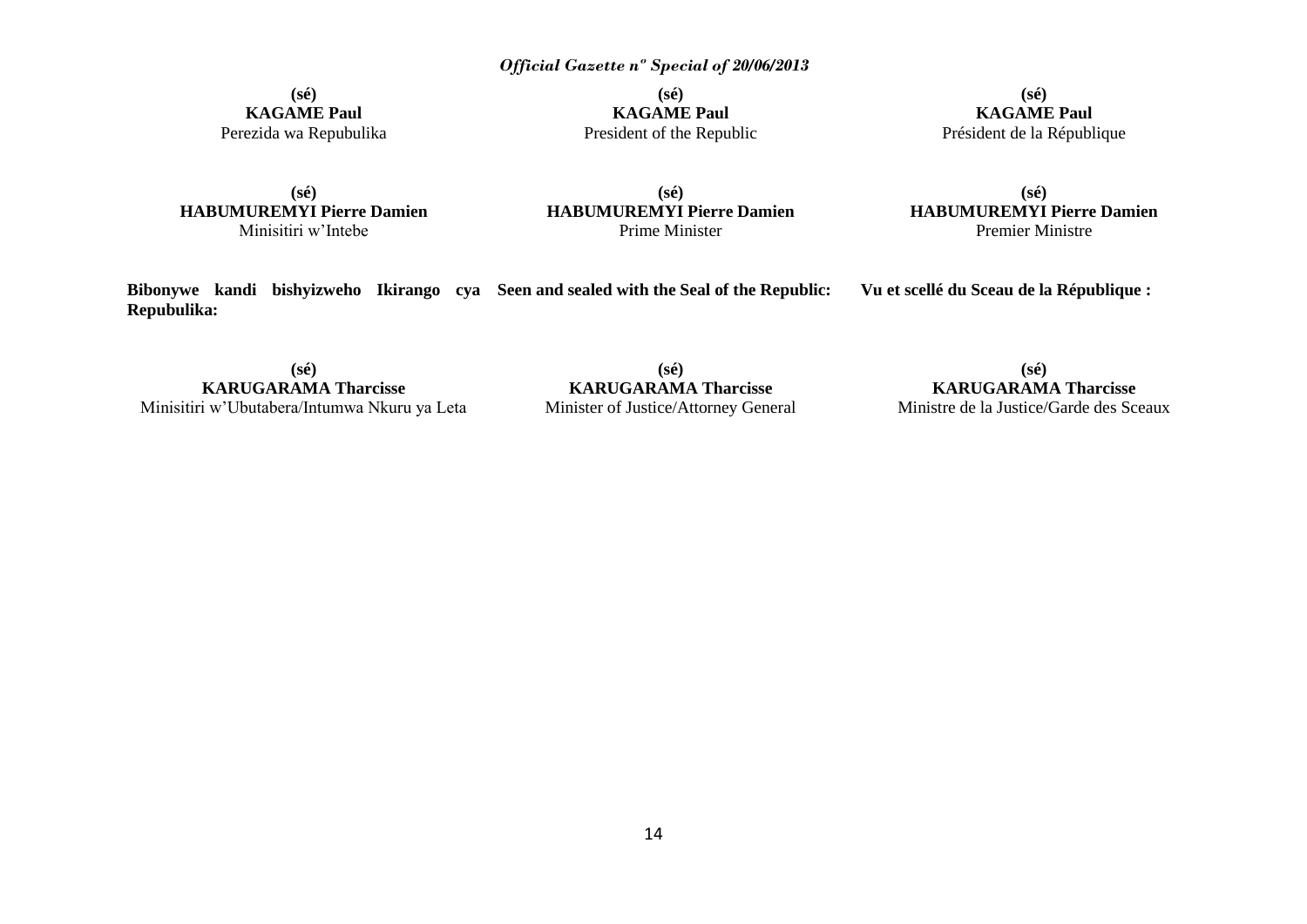| ITEKA RYA PEREZIDA N° 121/01 RYO KUWA<br>26/11/2012 RISHYIRAHO ABAGIZE INAMA<br>Y'UBUYOBOZI<br>Y'IKIGEGA<br><b>GISHINZWE</b><br><b>IBIKORWA</b><br><b>INKUNGA</b><br><b>GUTERA</b><br><b>BY'ITERAMBERE MU NZEGO Z'IBANZE</b> | <b>PRESIDENTIAL</b><br><b>ORDER</b><br>$N^{\circ}121/01$<br>OF<br><b>APPOINTING</b><br><b>MEMBERS</b><br>26/11/2012<br>OF<br><b>DIRECTORS</b><br><b>BOARD</b><br>OF<br>OF<br>THE<br><b>DEVELOPMENT</b><br><b>RWANDA</b><br><b>LOCAL</b><br><b>SUPPORT FUND</b> | PRESIDENTIEL<br>ARRETE<br>$N^{\circ}121/01$<br>DU<br>26/11/2012 PORTANT NOMINATION DES<br><b>MEMBRES</b><br>DU<br><b>CONSEIL</b><br>D'ADMINISTRATION DU<br><b>FOND D'APPUL</b><br><b>DEVELOPPEMENT</b><br><b>AU</b><br><b>LOCAL</b><br>AU<br><b>RWANDA</b> |
|------------------------------------------------------------------------------------------------------------------------------------------------------------------------------------------------------------------------------|----------------------------------------------------------------------------------------------------------------------------------------------------------------------------------------------------------------------------------------------------------------|------------------------------------------------------------------------------------------------------------------------------------------------------------------------------------------------------------------------------------------------------------|
| <b>ISHAKIRO</b>                                                                                                                                                                                                              | <b>TABLE OF CONTENTS</b>                                                                                                                                                                                                                                       | <b>TABLE DES MATIERES</b>                                                                                                                                                                                                                                  |
| Ingingo ya mbere: Ishyirwaho                                                                                                                                                                                                 | <b>Article One: Appointment</b>                                                                                                                                                                                                                                | <b>Article premier: Nomination</b>                                                                                                                                                                                                                         |
| Ingingo ya 2: Abashinzwe kubahiriza iri teka                                                                                                                                                                                 | Article 2: Authorities responsible for the<br>implementation of this Order                                                                                                                                                                                     | Article 2: Autorités chargées de l'exécution du<br>présent arrêté                                                                                                                                                                                          |
| Ingingo ya 3: Ivanwaho ry'ingingo zinyuranyije<br>n'iri teka                                                                                                                                                                 | <b>Article 3: Repealing provision</b>                                                                                                                                                                                                                          | <b>Article 3 : Disposition abrogatoire</b>                                                                                                                                                                                                                 |
| Ingingo ya 4: Igihe iteka ritangira gukurikizwa                                                                                                                                                                              | <b>Article 4: Commencement</b>                                                                                                                                                                                                                                 | Article 4 : Entrée en vigueur                                                                                                                                                                                                                              |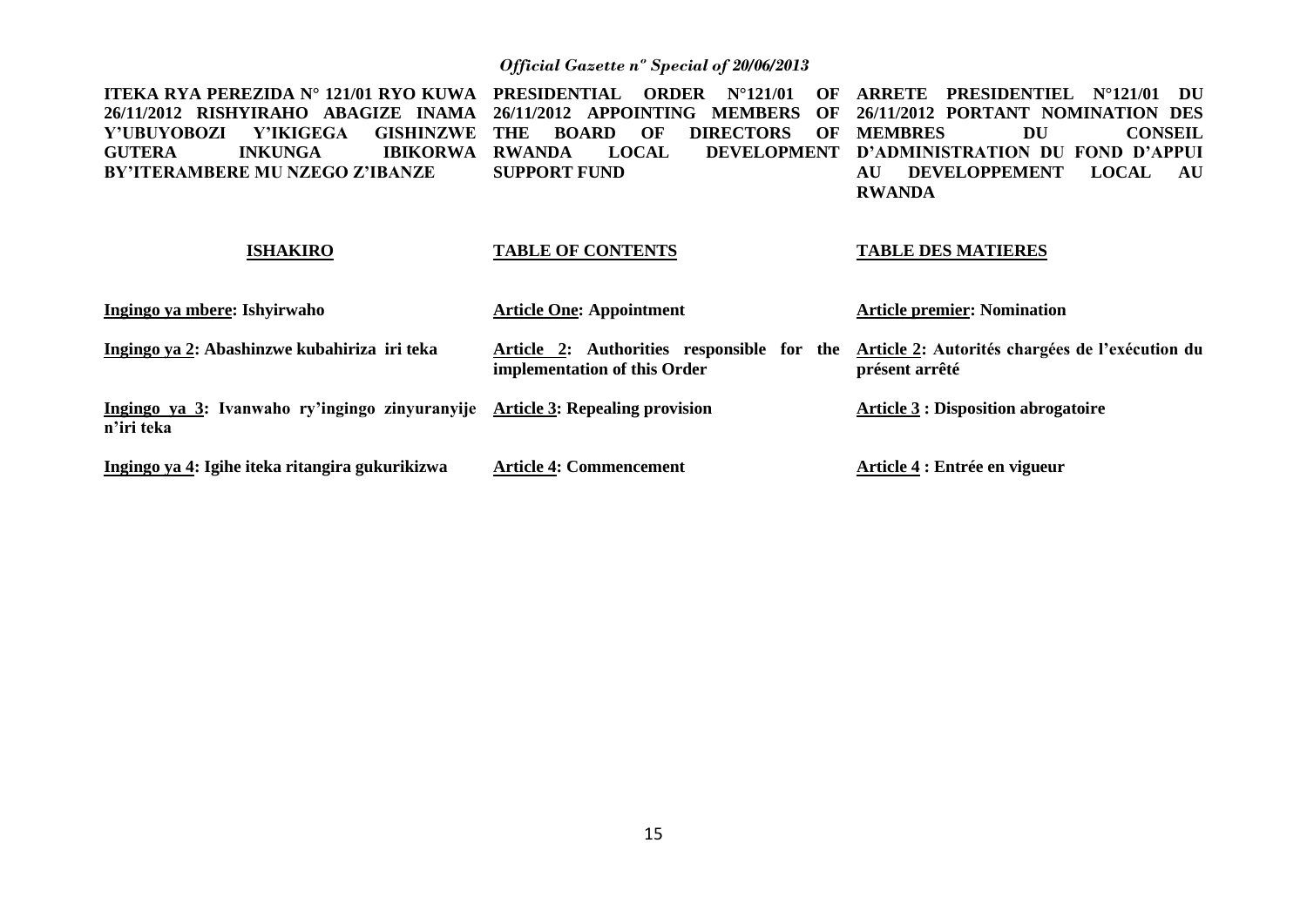**26/11/2012 RISHYIRAHO ABAGIZE INAMA 26/11/2012 APPOINTING MEMBERS OF Y'UBUYOBOZI Y'IKIGEGA GISHINZWE THE BOARD OF DIRECTORS OF GUTERA INKUNGA IBIKORWA BY'ITERAMBERE MU NZEGO Z'IBANZE** 

**ITEKA RYA PEREZIDA N° 121/01 RYO KUWA PRESIDENTIAL ORDER N°121/01 OF ARRETE PRESIDENTIEL N°121/01 DU SUPPORT FUND** 

**RWANDA LOCAL DEVELOPMENT D'ADMINISTRATION DU FOND D'APPUI 26/11/2012 PORTANT NOMINATION DES MEMBRES DU CONSEIL AU DEVELOPPEMENT LOCAL AU RWANDA**

**Twebwe, KAGAME Paul,** Perezida wa Repubulika;

**We, KAGAME Paul,** President of the Republic; **Nous, KAGAME Paul,** Président de la République ;

Dushingiye ku Itegeko Nshinga rya Repubulika y'u Pursuant to the Constitution of the Republic of Vu la Constitution de la République du Rwanda Rwanda ryo kuwa 04 Kamena 2003, nk'uko Rwanda of 04 June 2003, as amended to date, ryavuguruwe kugeza ubu, cyane cyane mu ngingo especially in Articles 112, 113 and 121; zaryo, iya 112, iya 113 n'iya 121;

ba Leta n'inzego z'imirimo ya Leta, cyane cyane mu especially in Articles 17, 24 and 35; ngingo zaryo, iya 17, iya 24 n'iya 35;

Dushingiye ku Itegeko n° 41/2010 ryo kuwa Pursuant to Law n° 41/2010 of 25/11/2010 Vu la Loi n° 41/2010 du 25/11/2010 portant 25/11/2010 rishyiraho Ikigega gishinzwe Gutera establishing the Rwanda Local Development inkunga Ibikorwa by'Iterambere mu Nzego z'Ibanze Support Fund (RLDSF) and determining its  $(RLDSF)$  rikanagena inshingano, n'imikorere byacyo, cyane cyane mu ngingo yaryo ya especially in Article 6; 6;

Dushingiye ku Itegeko n° 22/2002 ryo kuwa Pursuant to Law n° 22/2002 of 09/07/2002 on Vu la Loi n° 22/2002 du 09/07/2002 portant Statut 09/07/2002 rishyiraho Sitati Rusange igenga Abakozi General Statutes for Rwanda Public Service, Général de la Fonction Publique Rwandaise,

imiterere responsibilities, organization and functioning,

du 04 juin 2003, telle que révisée à ce jour, spécialement en ses articles 112, 113 et 121;

spécialement en ses articles 17, 24 et 35 ;

création du Fonds d'Appui au Développement Local au Rwanda (RLDSF) et déterminant ses attributions, son organisation et son fonctionnement, spécialement en son article 6;

Bisabwe na Minisitiri w'Ubutegetsi bw'Igihugu; On proposal by the Minister of Local Government; Sur proposition du Ministre de l'Administration Locale;

Inama y'Abaminisitiri yateranye kuwa 30/09/2011 After consideration and approval by the Cabinet Après examen et adoption par le Conseil des imaze kubisuzuma no kubyemeza; in its session of 30/09/2011; Ministres en sa séance du 30/09/2011;

**TWATEGETSE KANDI DUTEGETSE:**

**HAVE ORDERED AND HEREBY ORDER:**

**AVONS ARRETE ET ARRETONS :**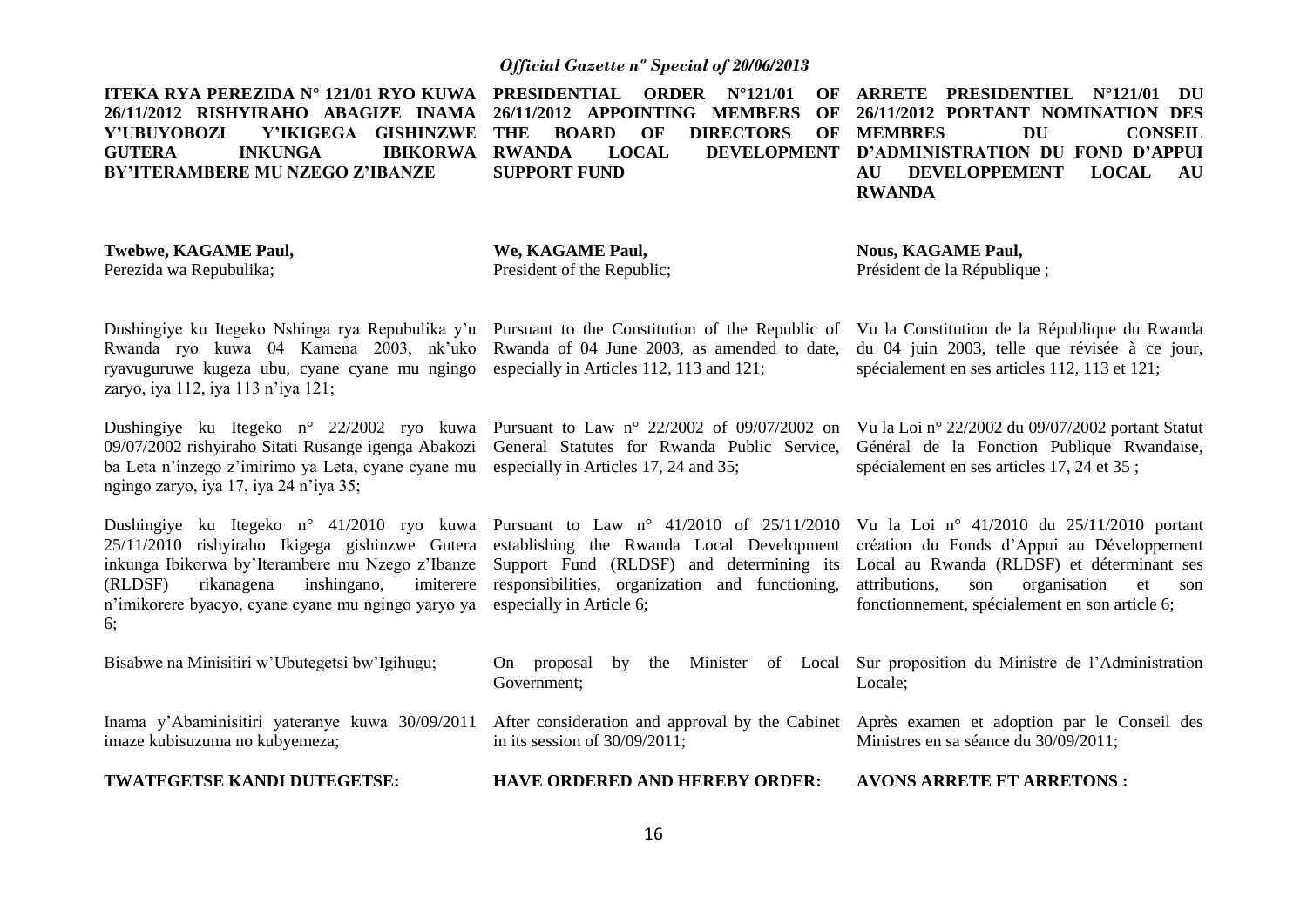### **Ingingo ya mbere: Ishyirwaho**

Abantu bakurikira bagize Inama y'Ubuyobozi The following persons are hereby appointed as y'Ikigega gishinzwe Gutera inkunga Ibikorwa by'Iterambere mu Nzego z'Ibanze (RLDSF):

- 1° Bwana TWAGIRA Elias, Perezida;
- 2° Madamu TUMUSHIME Francine, Visi Perezida;
- 3° Madamu TUMUKUNDE Hope;
- 4° Bwana NSENGIYAREMYE Christophe;
- 5° Bwana MUGIRANEZA Yussuf;
- 6° Madamu MURASI Innocence;
- 7° Bwana NSANGANIRA Tony.

### **Ingingo ya 2: Abashinzwe kubahiriza iri teka**

Minisitiri w'Intebe na Minisitiri w'Ubutegetsi The-Prime-Minister and the-Minister of Local Le Premier Ministre et le Ministre de bw'Igihugu basabwe kubahiriza iri teka.

### **Ingingo ya 3: Ivanwaho ry'ingingo zinyuranyije Article 3: Repealing provision n'iri teka**

zinyuranyije na ryo zivanyweho.

### **Ingingo ya 4: Igihe iteka ritangira gukurikizwa**

Iri teka ritangira gukurikizwa ku munsi rishyiriweho umukono. Agaciro karyo gahera kuwa 30/09/2011. Kigali, kuwa **26/11/2012.**

### **Article One: Appointment**

members of Rwanda Local Development Support Fund (RLDSF):

- 1° Mr TWAGIRA Elias, Perezida;
- 2° Mrs TUMUSHIME Francine, Visi Perezida;
- 3° Mrs TUMUKUNDE Hope;
- 4° Mr NSENGIYAREMYE Christophe;
- 5° Mr MUGIRANEZA Yussuf;
- 6° Mrs MURASI Innocence;
- 7° Mr NSANGANIRA Tony.

# **implementation of this Order**

Government are entrusted with implementation of this Order.

Ingingo zose z'amateka abanziriza iri kandi All prior provisions contrary to this Order are Toutes les dispositions antérieures contraires au hereby repealed.

### **Article 4: Commencement**

signature. It takes effect as of 30/09/2011. Kigali, on **26/11/2012.**

### **Article premier: Nomination**

Les personnes dont les noms suivent sont nommées membres du Conseil d'Administration du Fonds d'Appui au Développement Local au Rwanda (RLDSF):

- 1° Monsieur TWAGIRA Elias, Président;
- 2° Madame TUMUSHIME Francine, Vice Présidente;
- 3° Madame TUMUKUNDE Hope;
- 4° Monsieur NSENGIYAREMYE Christophe;
- 5° Monsieur MUGIRANEZA Yussuf;
- 6° Madame MURASI Innocence;
- 7° Monsieur NSANGANIRA Tony.

### **Article 2: Authorities responsible for the Article 2: Autorités chargées de l'exécution du présent arrêté**

l'Administration Locale sont chargés de l'exécution du présent arrêté.

### **Article 3: Disposition abrogatoire**

présent arrêté sont abrogées.

### **Article 4 : Entrée en vigueur**

This Order shall come into force on the date of its Le présent arrêté entre en vigueur le jour de sa signature. Il sort ses effets à partir du 30/09/2011. Kigali, le **26/11/2012.**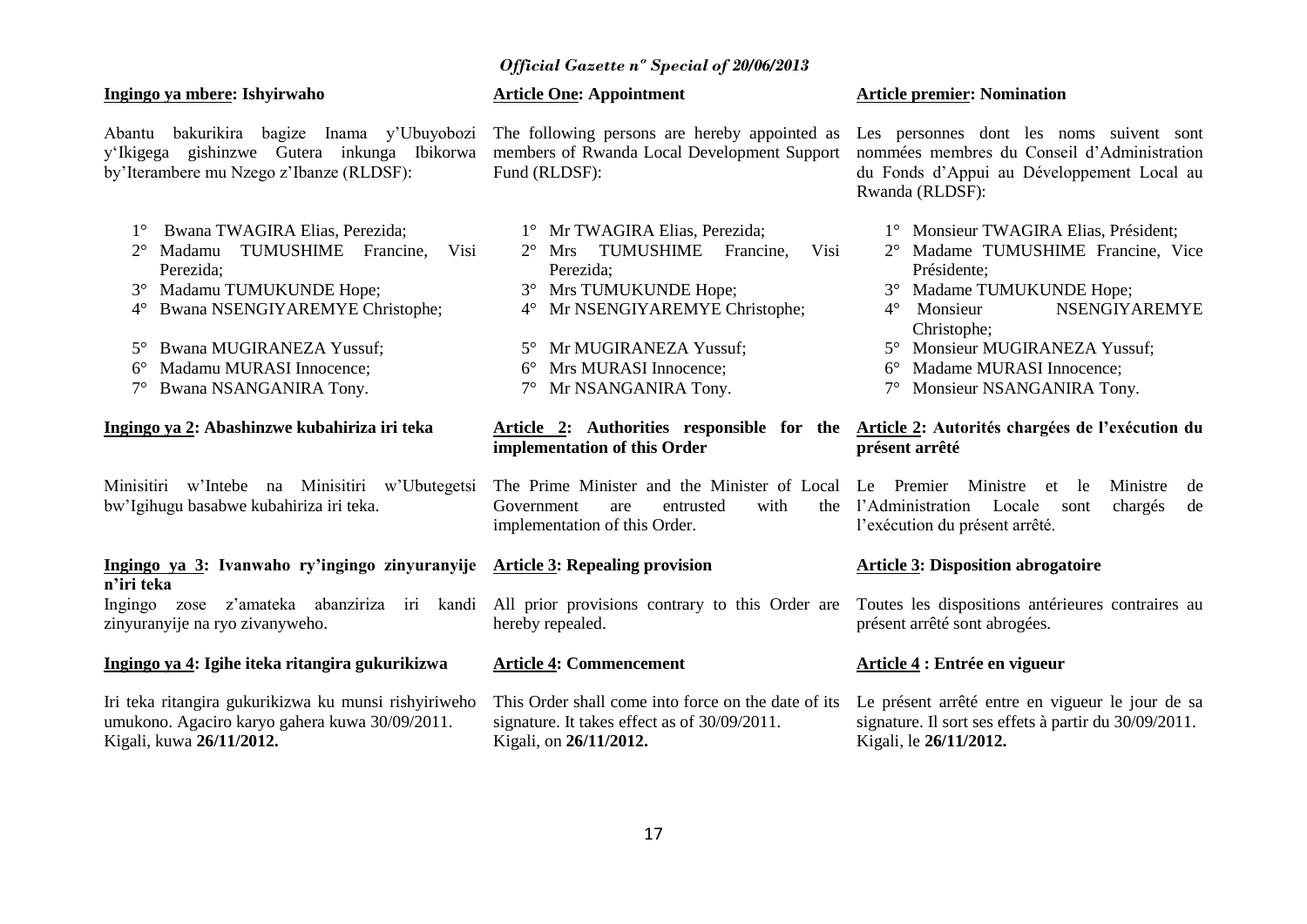**(sé) KAGAME Paul** Perezida wa Repubulika

**(sé) HABUMUREMYI Pierre Damien** Minisitiri w'Intebe

**Bibonywe kandi bishyizweho Ikirango cya Repubulika: (sé) KARUGARAMA Tharcisse** Minisitiri w'Ubutabera/Intumwa Nkuru ya Leta

**(sé) KAGAME Paul** President of the Republic

**(sé) HABUMUREMYI Pierre Damien** Prime Minister

**Seen and sealed with the Seal of the Republic:**

**(sé) KARUGARAMA Tharcisse** Minister of Justice/Attorney General

**(sé) KAGAME Paul** Président de la République

**(sé) HABUMUREMYI Pierre Damien** Premier Ministre

**Vu et scellé du Sceau de la République :**

**(sé) KARUGARAMA Tharcisse** Ministre de la Justice/Garde des Sceaux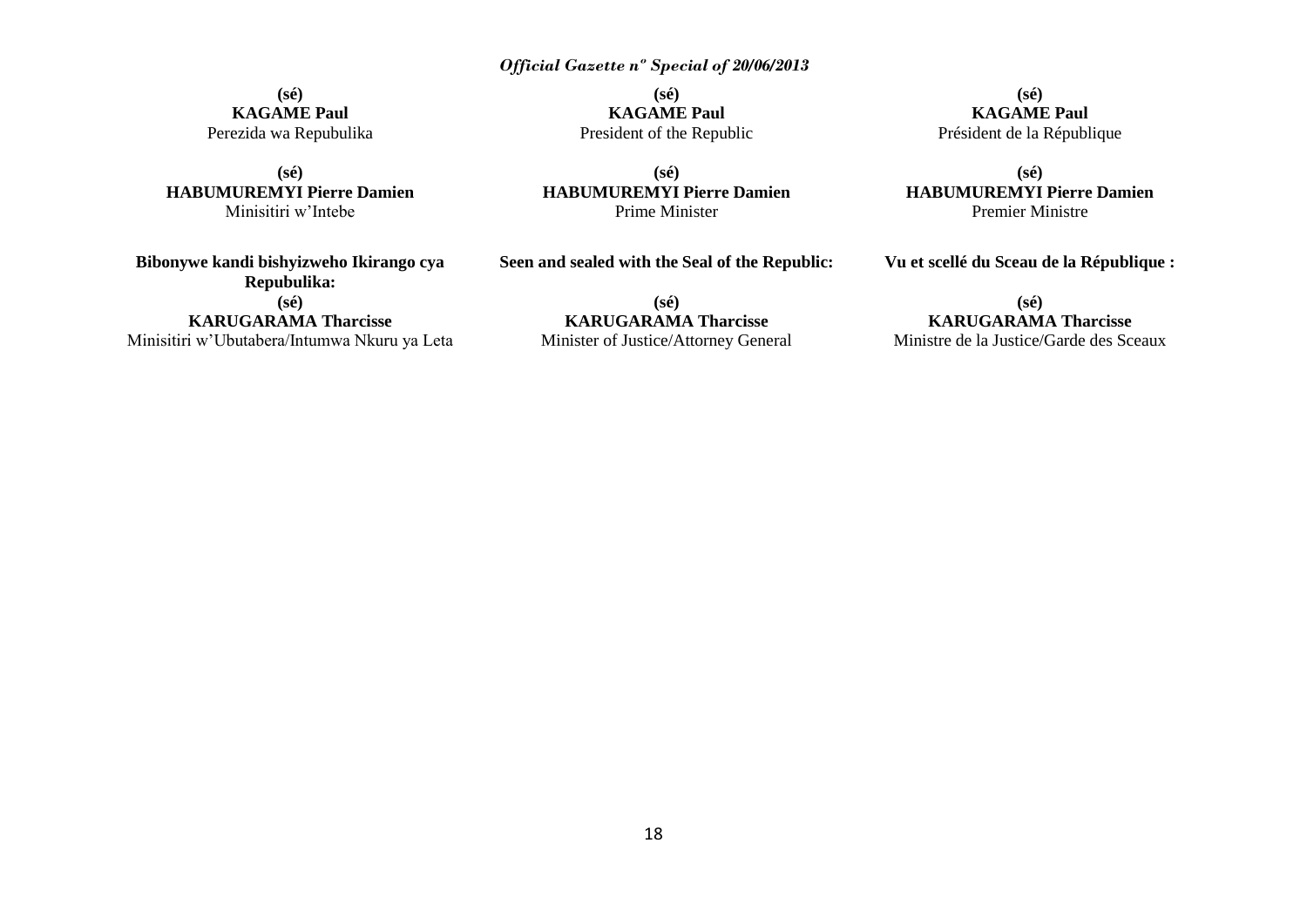| PEREZIDA<br>$N^{\circ}123/01$<br>ITEKA-<br><b>RYA</b><br>RYO. | <b>PRESIDENTIAL</b><br><b>ORDER</b><br>$N^{\circ}123/01$<br>OF                             | <b>ARRETE</b><br><b>PRESIDENTIEL</b><br>$N^{\circ}123/01$<br>DU   |
|---------------------------------------------------------------|--------------------------------------------------------------------------------------------|-------------------------------------------------------------------|
| KUWA  <br>26/11/2012<br>RISHYIRAHO<br><b>UMWE</b>             | 26/11/2012 APPOINTING A MEMBER OF THE                                                      | 26/11/2012 PORTANT NOMINATION D'UN                                |
| INAMA Y'UBUYOBOZI<br>MUBAGIZE<br>YA                           | <b>BOARD OF DIRECTORS OF THE NATIONAL</b>                                                  | <b>CONSEIL</b><br>DU<br><b>MEMBRE</b>                             |
| <b>BANKI NKURU Y'U RWANDA</b>                                 | <b>BANK OF RWANDA</b>                                                                      | <b>BANQUE</b><br>D'ADMINISTRATION DE<br>LA.                       |
|                                                               |                                                                                            | <b>NATIONALE DU RWANDA</b>                                        |
| <b>ISHAKIRO</b>                                               | <b>TABLE OF CONTENTS</b>                                                                   | <b>TABLE DES MATIERES</b>                                         |
| Ingingo ya mbere: Ishyirwaho                                  | <b>Article One: Appointment</b>                                                            | <b>Article premier: Nomination</b>                                |
| Ingingo ya 2: Abashinzwe kubahiriza iri teka                  | Authorities responsible<br>for<br><b>Article 2:</b><br>the<br>implementation of this Order | Article 2: Autorités chargées de l'exécution du<br>présent arrêté |
| Ingingo ya 3: Ivanwaho ry'ingingo zinyuranyije<br>n'iri teka  | <b>Article 3: Repealing provision</b>                                                      | <b>Article 3 : Disposition abrogatoire</b>                        |
| Ingingo ya 4: Igihe iteka ritangira gukurikizwa               | <b>Article 4: Commencement</b>                                                             | Article 4 : Entrée en vigueur                                     |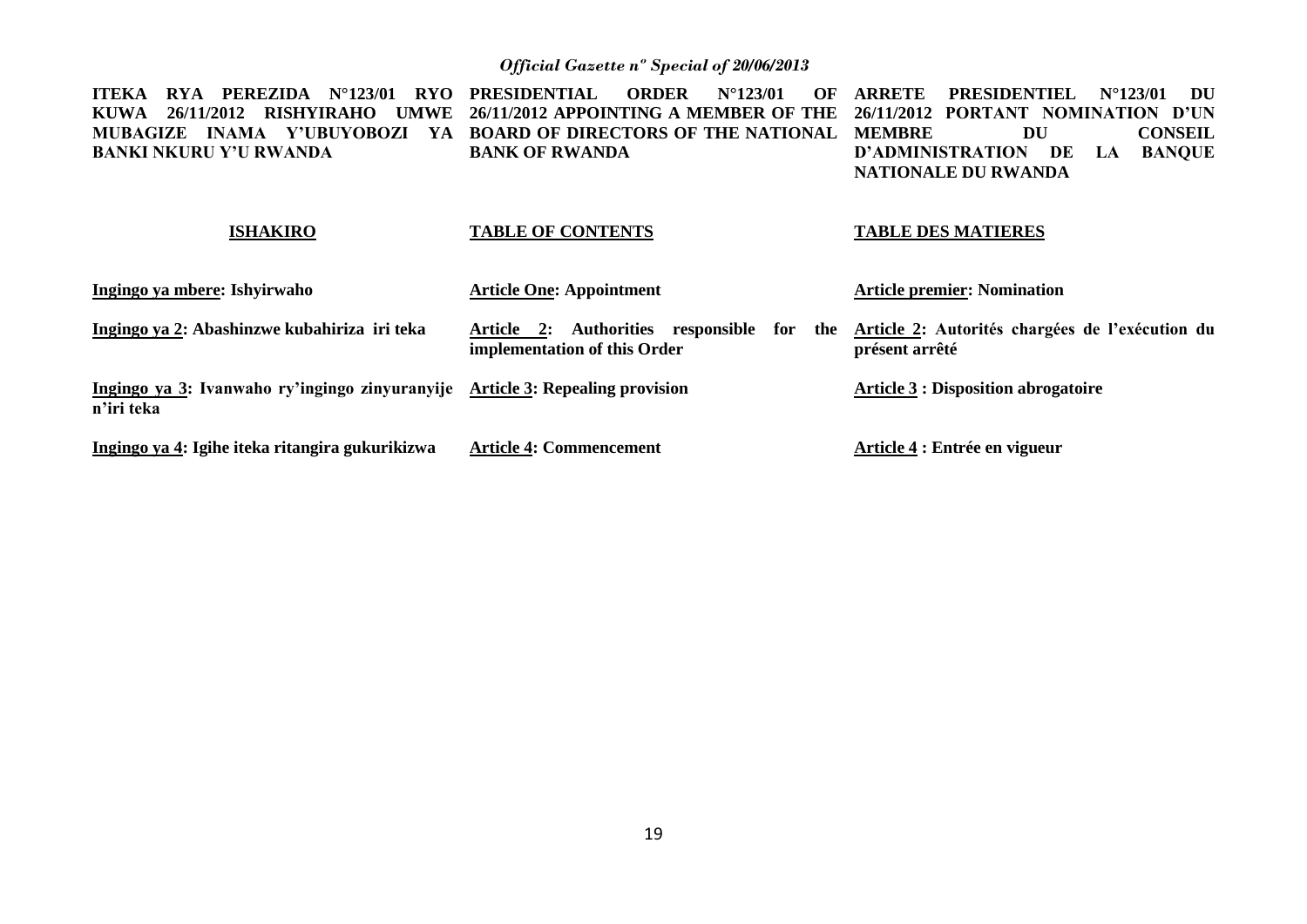| $RYA$ PEREZIDA $N^{\circ}123/01$<br>RYO<br><b>ITEKA</b><br>26/11/2012 RISHYIRAHO<br><b>KUWA</b><br><b>UMWE</b><br>MUBAGIZE INAMA Y'UBUYOBOZI<br><b>BANKI NKURU Y'U RWANDA</b> | <b>PRESIDENTIAL</b><br>$N^{\circ}$ 123/01<br><b>ORDER</b><br>OF<br>26/11/2012 APPOINTING A MEMBER OF THE<br>YA BOARD OF DIRECTORS OF THE NATIONAL MEMBRE<br><b>BANK OF RWANDA</b>                                                                                                       | <b>ARRETE</b><br><b>PRESIDENTIEL</b><br>$N^{\circ}$ 123/01<br>DU<br>26/11/2012 PORTANT NOMINATION D'UN<br><b>DU</b><br><b>CONSEIL</b><br>D'ADMINISTRATION DE<br><b>BANQUE</b><br>LA<br>NATIONALE DU RWANDA |
|-------------------------------------------------------------------------------------------------------------------------------------------------------------------------------|-----------------------------------------------------------------------------------------------------------------------------------------------------------------------------------------------------------------------------------------------------------------------------------------|------------------------------------------------------------------------------------------------------------------------------------------------------------------------------------------------------------|
| <b>Twebwe, KAGAME Paul,</b><br>Perezida wa Repubulika;                                                                                                                        | We, KAGAME Paul,<br>President of the Republic;                                                                                                                                                                                                                                          | <b>Nous, KAGAME Paul,</b><br>Président de la République;                                                                                                                                                   |
| Rwanda ryo kuwa 04 Kamena 2003, nk'uko<br>ryavuguruwe kugeza ubu, cyane cyane mu ngingo<br>zaryo, iya 112, iya 113 n'iya 121;                                                 | Dushingiye ku Itegeko Nshinga rya Repubulika y'u Pursuant to the Constitution of the Republic of Vu la Constitution de la République du Rwanda du<br>Rwanda of 04 June 2003, as amended to date, 04 juin 2003, telle que révisée à ce jour,<br>especially in Articles 112, 113 and 121; | spécialement en ses articles 112, 113 et 121;                                                                                                                                                              |
| Bisabwe na Minisitiri w'Imari Igenamigambi;                                                                                                                                   | On proposal by the Minister of Finance and<br>Economic Planning;                                                                                                                                                                                                                        | Sur proposition du Ministre des Finances et de la<br>Planification Economique;                                                                                                                             |
| Inama y'Abaminisitiri yateranye kuwa 04/11/2011<br>imaze kubisuzuma no kubyemeza;                                                                                             | After consideration and approval by the Cabinet in its<br>session of 04/11/2011;                                                                                                                                                                                                        | Après examen et adoption par le Conseil des<br>Ministres en sa séance du 04/11/2011;                                                                                                                       |
| TWATEGETSE KANDI DUTEGETSE:                                                                                                                                                   | <b>HAVE ORDERED AND HEREBY ORDER:</b>                                                                                                                                                                                                                                                   | <b>AVONS ARRETE ET ARRETONS:</b>                                                                                                                                                                           |
| Ingingo ya mbere: Ishyirwaho                                                                                                                                                  | <b>Article One: Appointment</b>                                                                                                                                                                                                                                                         | <b>Article premier: Nomination</b>                                                                                                                                                                         |
| Bwana RUGWABIZA Léonard agizwe umwe mu<br>bagize Inama y'Ubuyobozi ya Banki Nkuru y'u<br>Rwanda.                                                                              | Mr RUGWABIZA Léonard is hereby appointed<br>member of the Board of Directors of the National<br>Bank of Rwanda.                                                                                                                                                                         | Monsieur RUGWABIZA Léonard est nommé<br>membre du Conseil d'Administration de la Banque<br>Nationale du Rwanda.                                                                                            |
| Ingingo ya 2: Abashinzwe kubahiriza iri teka                                                                                                                                  | Article 2: Authorities responsible for the<br>implementation of this Order                                                                                                                                                                                                              | Article 2: Autorités chargées de l'exécution du<br>présent arrêté                                                                                                                                          |
| w'Imari<br>Minisitiri<br>w'Intebe<br>Minisitiri<br>na<br>Igenamigambi basabwe kubahiriza iri teka.                                                                            | The Prime Minister and the Minister of Finance and Le Premier Ministre et le Ministre des Finances et<br>Economic                                                                                                                                                                       | Planning are entrusted with the de la Planification Economique sont chargés de                                                                                                                             |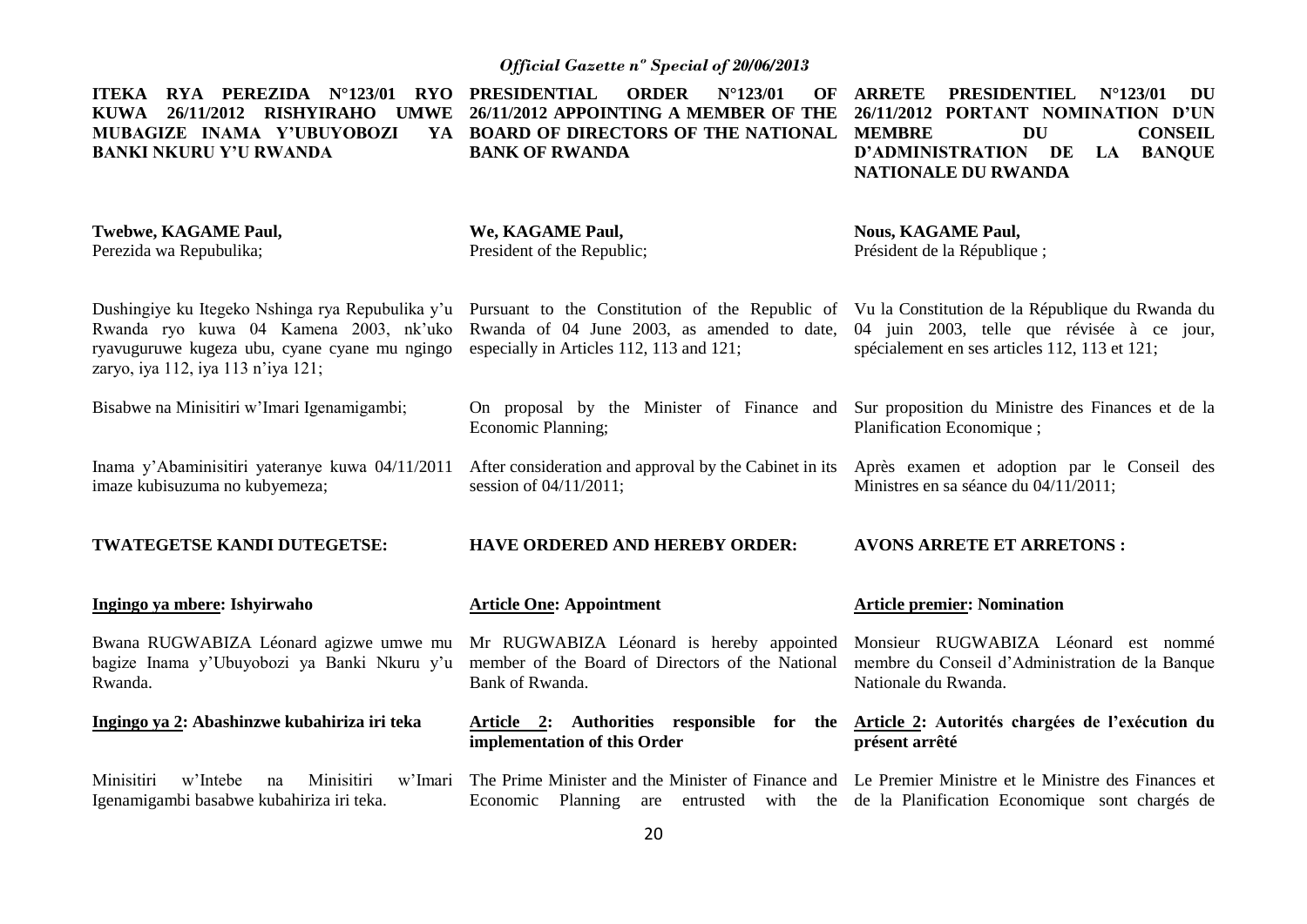$21$ 

# President of the Republic

**(sé) HABUMUREMYI Pierre Damien** Prime Minister

### **Seen and sealed with the Seal of the Republic:**

**(sé) KARUGARAMA Tharcisse** Minister of Justice/Attorney General **KAGAME Paul**

**(sé) HABUMUREMYI Pierre Damien** Premier Ministre

**Vu et scellé du Sceau de la République :**

**(sé) KARUGARAMA Tharcisse** Ministre de la Justice/Garde des Sceaux

# **Article 4 : Entrée en vigueur**

Le présent arrêté entre en vigueur le jour de sa signature. Il sort ses effets à partir du 04/11/2011.

# *Official Gazette nº Special of 20/06/2013*

implementation of this Order.

#### **Ingingo ya 3: Ivanwaho ry'ingingo zinyuranyije n'iri teka Article 3: Repealing provision**

Ingingo zose z'amateka abanziriza iri kandi zinyuranyije na ryo zivanyweho.

### **Ingingo ya 4: Igihe iteka ritangira gukurikizwa**

Iri teka ritangira gukurikizwa ku munsi rishyiriweho umukono. Agaciro karyo gahera kuwa 04/11/2011.

Kigali, kuwa **26/11/2012**

**(sé) KAGAME Paul** Perezida wa Repubulika

**(sé) HABUMUREMYI Pierre Damien** Minisitiri w'Intebe

**Bibonywe kandi bishyizweho Ikirango cya Repubulika: (sé) KARUGARAMA Tharcisse** Minisitiri w'Ubutabera/Intumwa Nkuru ya Leta **Article 4: Commencement**

All prior provisions contrary to this Order are hereby

This Order shall come into force on the date of its signature. It takes effect as of 04/11/2011.

### Kigali, on **26/11/2012**

repealed.

**(sé) KAGAME Paul**

# Président de la République

**(sé)**

Kigali, le **26/11/2012**

**Article 3: Disposition abrogatoire**

Toutes les dispositions antérieures contraires au présent arrêté sont abrogées.

l'exécution du présent arrêté.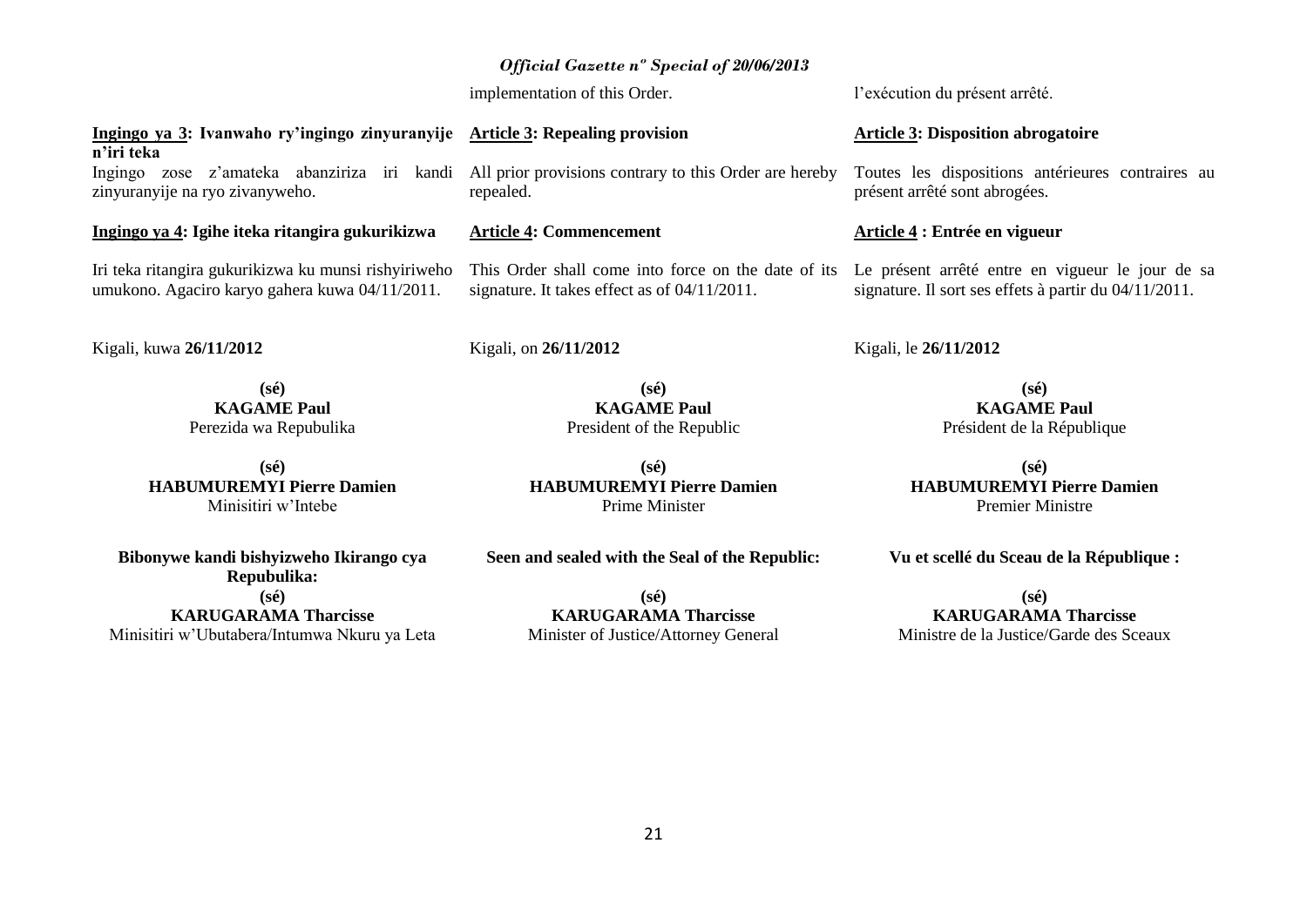**ITEKA RYA MINISITIRI W'INTEBE N°142/03 PRIME MINISTER'S ORDER N°142/03 OF ARRETE DU PREMIER MINISTRE N142/03 RYO KUWA 24/05/2013 RYEMERERA 24/05/2013 GRANTING A RETIREMENT TO DU 24/05/2013 PORTANT MISE EN UMUYOBOZI KUJYA MU KIRUHUKO A DIRECTOR CY'IZABUKURU RETRAITE DU DIRECTEUR** 

### **ISHAKIRO**

### **TABLE OF CONTENTS**

### **TABLE DES MATIERES**

| <b>Ingingo</b><br>ya mbere:<br>cy'izabukuru      | Gushvira | mu kiruhuko Article One: Retirement                                             | Article premier : Mise en retraite                                 |
|--------------------------------------------------|----------|---------------------------------------------------------------------------------|--------------------------------------------------------------------|
| Ingingo ya 2 : Abashinzwe kubahiriza iri teka    |          | Article 2 : Authorities responsible for the<br>implementation of this Order     | Article 2 : Autorités chargées de l'exécution du<br>présent arrêté |
| n'iri teka                                       |          | Ingingo ya 3 : Ivanwaho ry'ingingo zinyuranyije Article 3 : Repealing provision | <b>Article 3 : Disposition abrogatoire</b>                         |
| Ingingo ya 4 : Igihe iteka ritangira gukurikizwa |          | <b>Article 4: Commencement</b>                                                  | Article 4 : Entrée en vigueur                                      |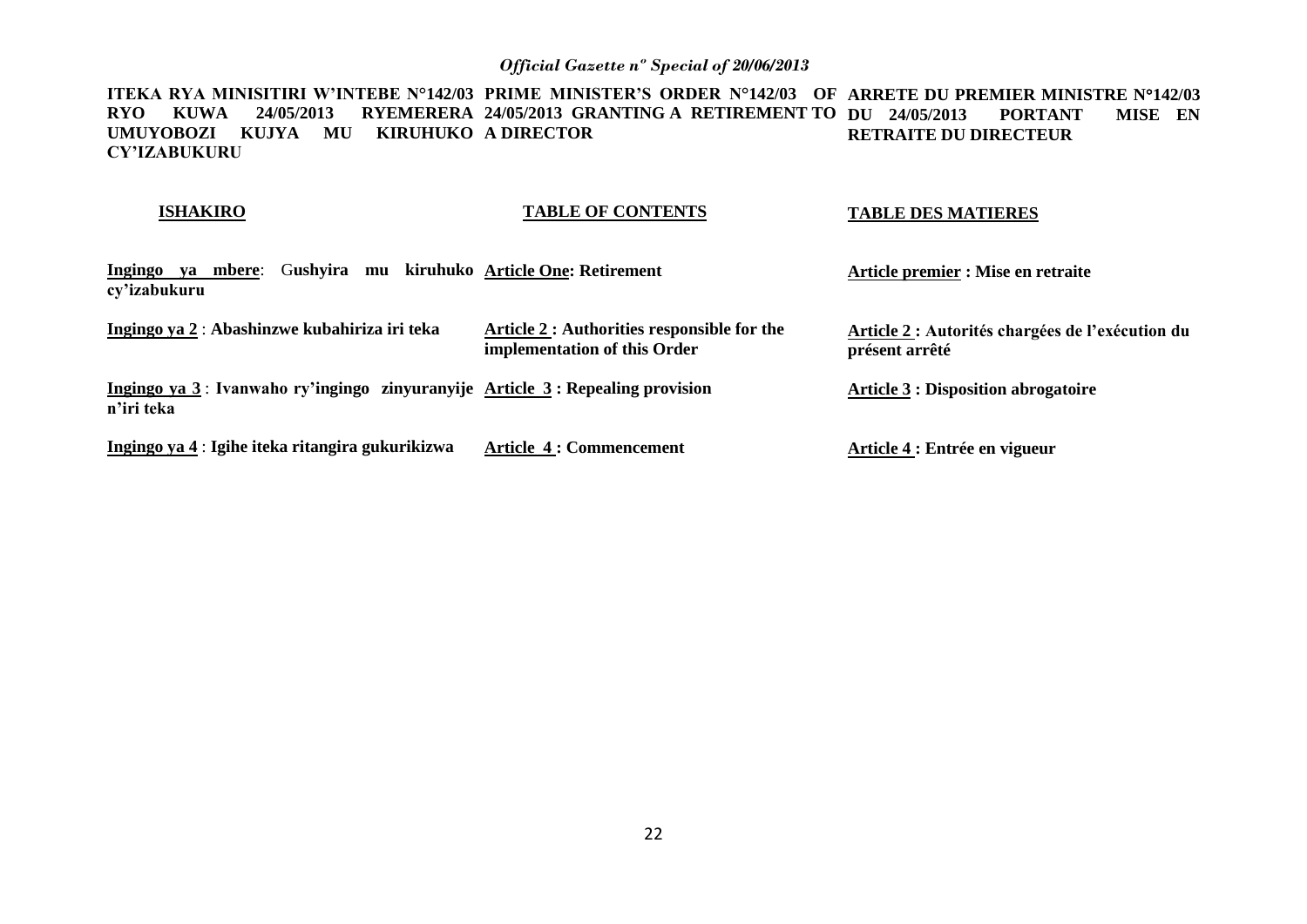#### **ITEKA RYA MINISITIRI W'INTEBE N°142/03 RYO PRIME MINISTER'S ORDER N°142/03 OF ARRETE DU PREMIER MINISTRE N142/03 KUWA 24/05/2013 RYEMERERA UMUYOBOZI 24/05/2013 GRANTING A RETIREMENT TO A DU 24/05/2013 PORTANT MISE EN KUJYA MU KIRUHUKO CY'IZABUKURU DIRECTOR RETRAITE D'UN DIRECTEUR**

**Minisitiri w'Intebe,**

**The Prime Minister,**

**Le Premier Ministre,**

Ashingiye ku Itegeko Nshinga rya Repubulika y'u Rwanda Pursuant to the Constitution of the Republic of Rwanda Vu la Constitution de la République du Rwanda du ryo kuwa 04 Kamena 2003 nk'uko ryavuguruwe kugeza of 04 June 2003 as amended to date, especially in 04 juin 2003 telle que révisée à ce jour, ubu, cyane cyane mu ngingo zaryo, iya 118, iya 119, iya Articles 118, 119, 120 and 201 ; 120 n'iya 201 ; spécialement en ses articles 118, 119, 120 et 201;

Ashingiye ku Itegeko n° 22/2002 ryo kuwa 09/07/2002 Pursuant to Law n° 22/2002 of 09/07/2002 on General Vu la Loi n° 22/2002 du 09/07/2002 portant Statut rishyiraho sitati rusange igenga abakozi ba Leta n'Inzego Statutes for Rwanda Public Service, especially in Général de la Fonction Publique, spécialement en z'Imirimo ya Leta, cyane cyane mu ngingo zaryo, iya 123, Articles 123, 124 and 125; iya 124, n'iya 125; ses articles 123, 124 et 125;

Agarutse ku cyemezo cy'Inama y'Abaminisitiri yo kuwa Having revisited the Cabinet Decision of 13/12/2007 Revu la Décision du Conseil des Ministres en sa 13/12/2007 cyagize Bwana MUREKUMBANZE Gratien, appointing Mr. MUREKUMBANZE Gratien, Director séance du 13/12/2007 relative à la nomination de Umuyobozi wa Serivisi y'Umuco, Ubumenyi bujyanye of Culture, Human and Social Sciences Unit in Monsieur MUREKUMBANZE Gratien, Directeur n'Imibanire y'Abantu n'Ubumenyi bw'Abantu muri Rwanda Commission for UNESCO; Komisiyo y'Igihugu ikorana na UNESCO;

d'Unité de la Culture, Sciences Humaines et Sociales au sein de la Commission Nationale pour l'UNESCO;

Amaze kubona ibaruwa Ref. Nº 02/CNRU/2013 yo kuwa Having considered the letter Ref. Nº 02/CNRU/2013 Vu la lettre Ref. Nº 02/CNRU/2013 du 04/01/2013 04/01/2013 Umunyamabanga Mukuru wa Komisiyo y'u dated 04/01/2013 from the Secretary General of du Secrétaire Général de la Commission Nationale Rwanda ikorana na UNESCO yandikiye Minisitiri Rwanda Commission for UNESCO adressed to the pour l'UNESCO adressée au Ministre de la w'Abakozi ba Leta n'Umurimo asabira Bwana Minister of Public Service and Labour requesting a Fonction Publique et du Travail demandant une MUREKUMBANZE Gratien kujya mu kiruhuko Retirement in favour of Mr MUREKUMBANZE mise en retraite de Monsieur MUREKUMBANZE cy'izabukuru; Gratien; Gratien;

Inama y'Abaminisitiri yateranye kuwa 24/04/2013 imaze After consideration and approval by Cabinet in its Après examen et adoption par le Conseil des kubisuzuma no kubyemeza; session of 24 /04/2013; Ministres en sa séance du 24/04/2013;

**ATEGETSE:**

**HEREBY ORDERS:**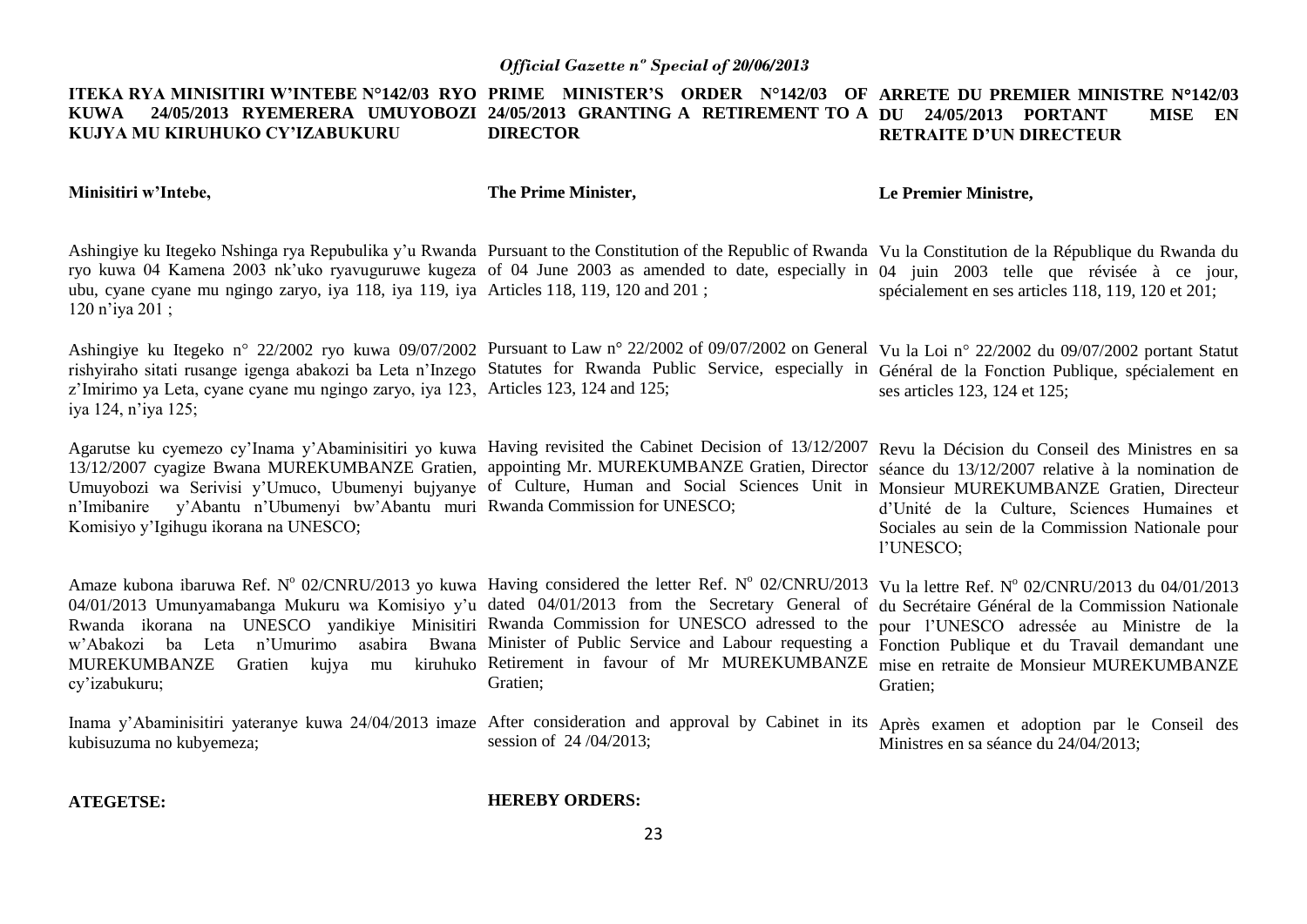### **Ingingo ya mbere: Gushyira mu Kiruhuko Article One: Retirement cy'izabukuru**

Bwana MUREKUMBANZE Gratien, Umuyobozi wa Mr. MUREKUMBANZE Gratien, Director of Culture, Il est accordé une retraite à Monsieur Serivisi y'Umuco, Ubumenyi bujyanye n'Imibanire Human and Social Sciences Unit in Rwanda MUREKUMBANZE Gratien, Directeur d'Unité de y'Abantu n'Ubumenyi bw'Abantu muri Komisiyo Commission for UNESCO is granted a Retirement. He la Culture, Sciences Humaines et Sociales au sein y'Igihugu ikorana na UNESCO yemerewe kujya mu enjoys benefits as provided for by the law. Kiruhuko cy'Izabukuru. Ahabwa ibijyanye n'uburenganzira ahabwa n'amategeko.

### **ARRETE : Article premier : Mise en retraite**

de la Commission Nationale pour l'UNESCO. Il bénéficie des droits lui reconnus par la Loi

| Article 2: Abashinzwe kubahiriza iri teka                                                                                                                                                                                                                                                                                                  | Article 2: Authorities responsible<br>for<br>implementation of this Order                                                 | the Article 2: Autorités chargées de l'exécution du<br>présent arrêté |
|--------------------------------------------------------------------------------------------------------------------------------------------------------------------------------------------------------------------------------------------------------------------------------------------------------------------------------------------|---------------------------------------------------------------------------------------------------------------------------|-----------------------------------------------------------------------|
| Minisitiri w'Uburezi, Minisitiri w'Abakozi ba Leta The Minister of Education, the Minister of Public Le Ministre de l'Education, le Ministre de la<br>n'Umurimo na Minisitiri w'Imari n'Igenamigambi Service and Labour and the Minister of Finance and Fonction Publique et du Travail et le Ministre des<br>basabwe kubahiriza iri teka. | Economic Planning are entrusted with the Finances et de la Planification Economique sont<br>implementation of this Order. | chargés de l'exécution du présent arrêté.                             |
| Ingingo ya 3: Ivanwaho ry'ingingo zinyuranyije n'iri Article 3: Repealing provision<br>teka                                                                                                                                                                                                                                                |                                                                                                                           | <b>Article 3 : Disposition abrogatoire</b>                            |
| Ingingo zose z'amateka abanziriza iri kandi zinyuranyije All prior provisions contrary to this Order are hereby Toutes les autres dispositions antérieures contraires<br>naryo zivanyweho.                                                                                                                                                 | repealed.                                                                                                                 | au présent arrêté sont abrogées.                                      |
| Ingingo ya 4 : Igihe iteka ritangira gukurikizwa                                                                                                                                                                                                                                                                                           | <b>Article 4: Commencement</b>                                                                                            | Article 4 : Entrée en vigueur                                         |
| Iri teka ritangira gukurikizwa ku munsi rishyiriweho This Order shall come into force on the date of its Le présent arrêté entre en vigueur le jour de sa<br>umukono. Agaciro karyo gahera kuwa 24/04/2013.                                                                                                                                | signature. It takes effect as of 24/04/2013.                                                                              | signature. Il sort ses effets à partir du 24/04/2013.                 |
| Kigali, kuwa 24/05/2013                                                                                                                                                                                                                                                                                                                    | Kigali, on 24/05/2013                                                                                                     | Kigali, le 24/05/2013                                                 |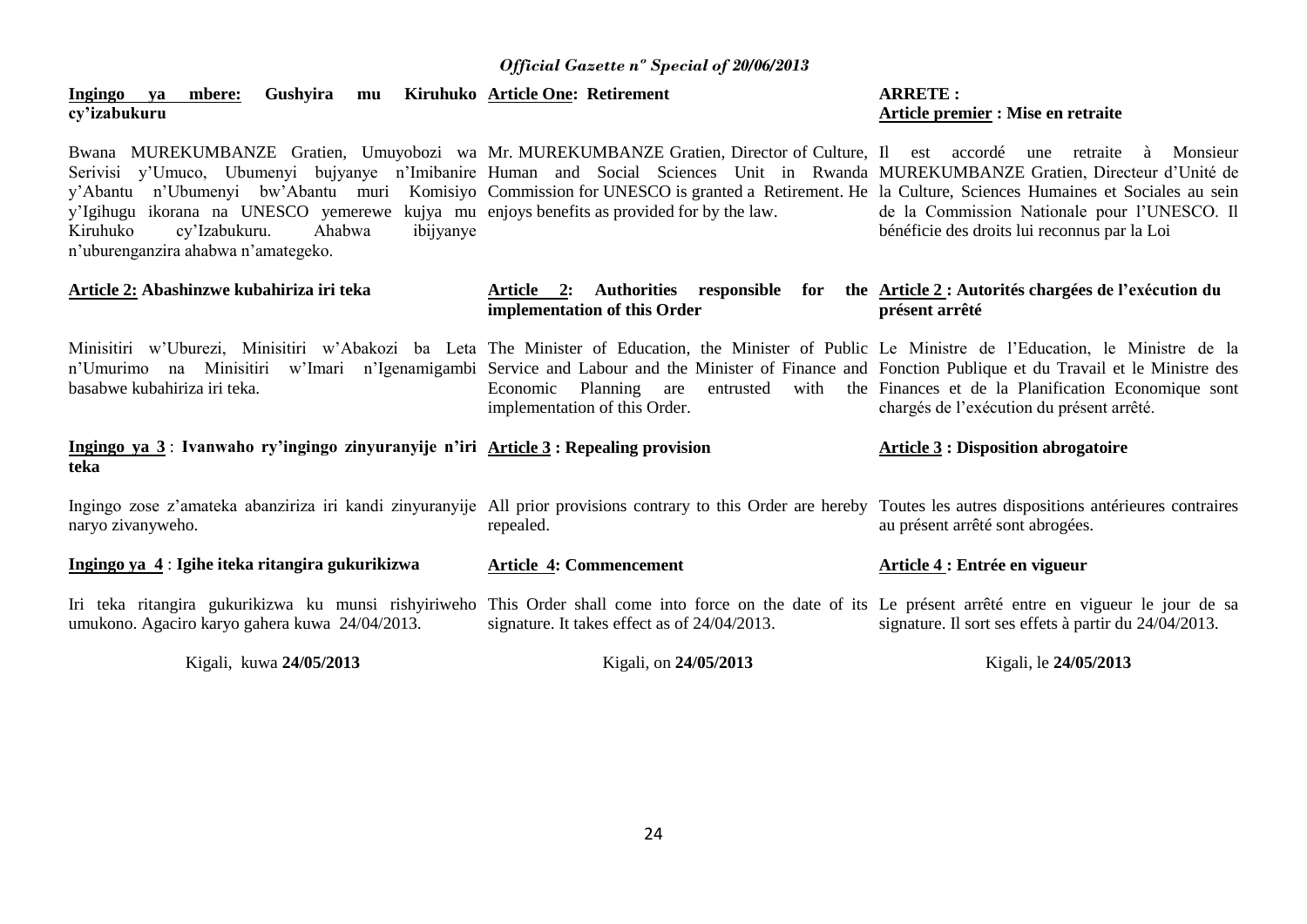**(sé) Dr.HABUMUREMYI Pierre Damien** Minisitiri w'Intebe

**(sé) Dr.HABUMUREMYI Pierre Damien** Prime Minister

**(sé) Dr.HABUMUREMYI Pierre Damien** Premier Ministre

**(sé) MUREKEZI Anastase** Minisitiri w'Abakozi ba Leta n'Umurimo

**Bibonywe kandi bishyizweho Ikirango cya Repubulika:**

**(sé) MUREKEZI Anastase** Minister of Public Service and Labour

**Seen and sealed with the Seal of the Republic:**

**(sé) MUREKEZI Anastase** Ministre de la Fonction Publique et du Travail

**Vu et scellé du Sceau de la République :**

**(sé) KARUGARAMA Tharcisse** Minisitiri w'Ubutabera/Intumwa Nkuru ya Leta

**(sé) KARUGARAMA Tharcisse** Minister of Justice/Attorney General

**(sé) KARUGARAMA Tharcisse** Ministre de la Justice/Garde des Sceaux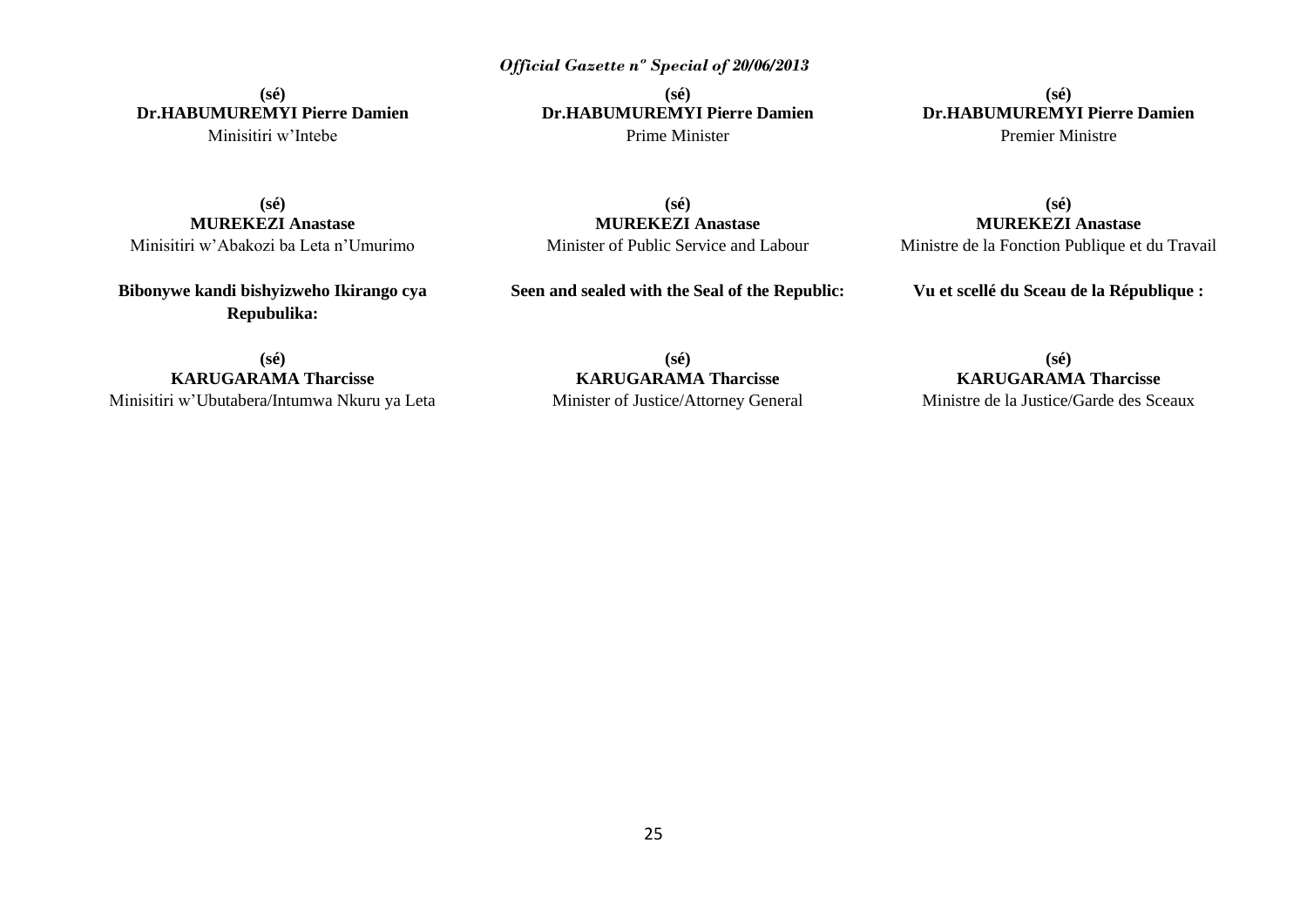**ITEKA RYA MINISITIRI W'INTEBE PRIME MINISTER'S ORDER N°145/03 OF ARRETE DU PREMIER MINISTRE N°145/03 N°145/03 RYO KUWA 24/05/2013 24/05/2013 APPOINTING PROSECUTORS RISHYIRAHO ABASHINJACYAHA DU 24/05/2013 PORTANT NOMINATION POURSUITE JUDICIAIRE** 

### **ISHAKIRO**

### **TABLE OF CONTENTS**

### **TABLE DES MATIERES**

| Ingingo ya mbere: Ishyirwaho                                 | <b>Article One: Appointment</b>       | <b>Article premier : Nomination</b>                                                                          |
|--------------------------------------------------------------|---------------------------------------|--------------------------------------------------------------------------------------------------------------|
| Ingingo ya 2: Abashinzwe kubahiriza iri teka                 | implementation of this Order          | Article 2: Authorities responsible for the Article 2: Autorités chargées de l'exécution du<br>présent arrêté |
| Ingingo ya 3: Ivanwaho ry'ingingo zinyuranyije<br>n'iri teka | <b>Article 3: Repealing provision</b> | <b>Article 3: Disposition abrogatoire</b>                                                                    |
| Ingingo ya 4: Igihe iteka ritangira gukurikizwa              | <b>Article 4 : Commencement</b>       | Article 4 : Entrée en vigueur                                                                                |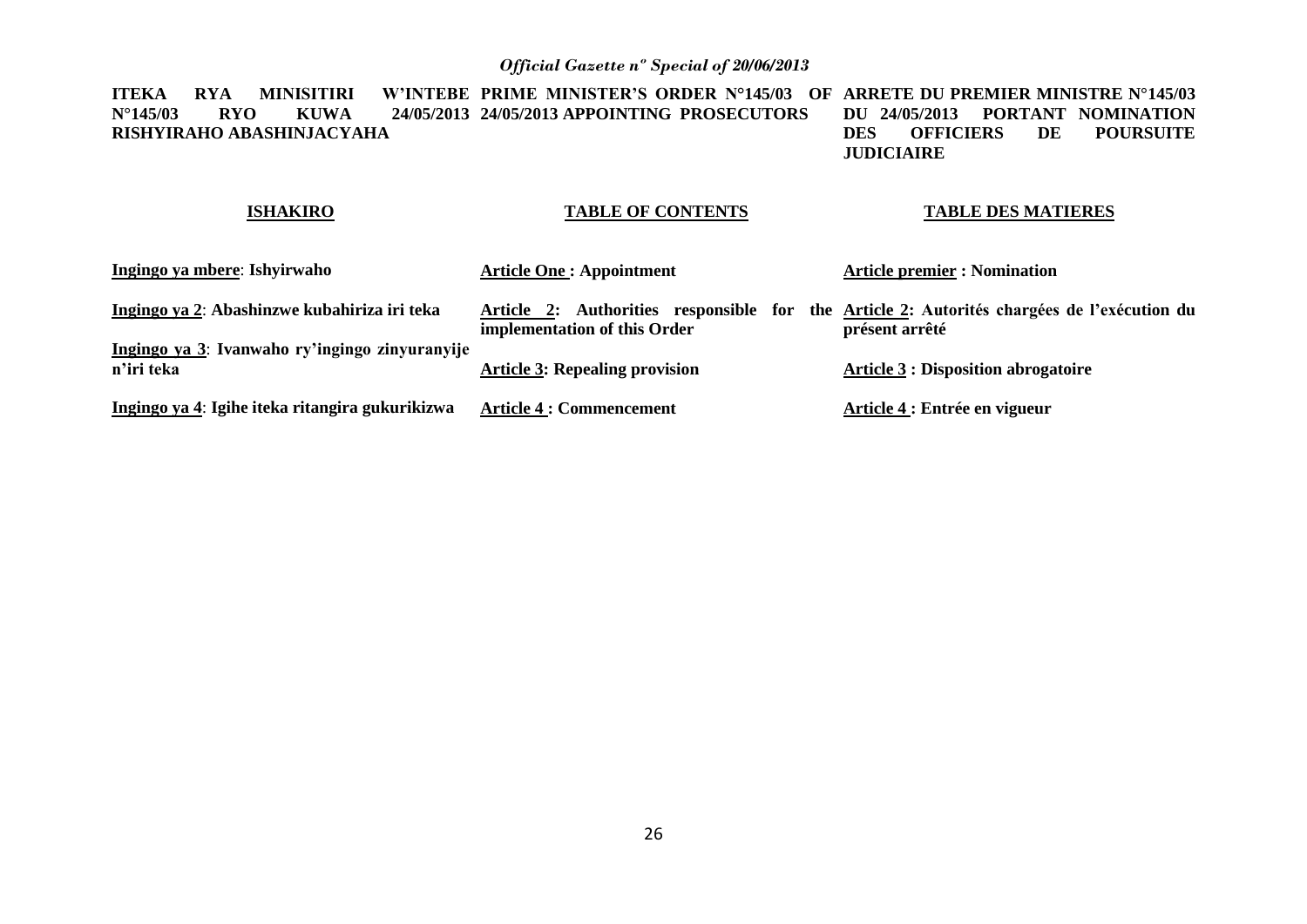#### **ITEKA RYA MINISITIRI N°145/03 RYO KUWA 24/05/2013 24/05/2013 APPOINTING PROSECUTORS RISHYIRAHO ABASHINJACYAHA W'INTEBE PRIME MINISTER'S ORDER N°145/03 ARRETE DU PREMIER MINISTRE N°145/03 DU 24/05/2013 PORTANT NOMINATION DES OFFICIERS DE POURSUITE**

**JUDICIAIRE** 

**Minisitiri w'Intebe,**

**The Prime Minister,**

**Le Premier Ministre,**

Ashingiye ku Itegeko Nshinga rya Repubulika y'u Pursuant to the Constitution of the Republic of Vu la Constitution de la République du Rwanda du Rwanda ryo kuwa 04 Kamena 2003 nk'uko Rwanda of 04 June 2003 as amended to date, 04 juin 2003 telle que révisée à ce jour, ryavuguruwe kugeza ubu, cyane cyane mu ngingo especially in Articles 118, 119, 121 and 201 ; zaryo, iya 118, iya 119, iya 121 n'iya 201; spécialement en ses articles 118, 119, 121 et 201;

Ashingiye ku Itegeko n° 44bis/2011 ryo kuwa Pursuant to Law n° 44bis/2011 of 26/11/2011 Vu la Loi n° 44bis/2011 du 26/11/2011 portant 26/11/2011 rigena sitati y'abashinjacyaha n'abandi governing the statute of prosecutors and other staff statut des Officiers de Poursuite Judiciaire et des bakozi bo mu bushinjacyaha bukuru, cyane cyane of the National Public Prosecution Authority, autres membres du personnel de l'Organe National mu ngingo zaryo, iya 11, iya 13 n'iya 17; especially in Articles 11, 13 and 17; de Poursuite Judiciaire spécialement en ses articles 11, 13 et 17 ;

Bisabwe na Minisitiri w'Ubutabera/Intumwa Nkuru On proposal by the Minister of Justice/Attorney Sur proposition du Ministre de la Justice/Garde des ya Leta; General; Sceaux;

Inama y'Abaminisitiri yateranye kuwa 24/04/2013 After consideration and approval by the Cabinet, in Après examen et adoption par le Conseil des imaze kubisuzuma no kubyemeza; its session of 24/04/2013; Ministres, en sa séance 24/04/2013;

**ATEGETSE:**

**HEREBY ORDERS:**

**ARRETE :**

| Ingingo ya mbere: Ishyirwaho                                                                   | <b>Article One: Appointment</b> | <b>Article premier: Nomination</b>                                                                                                                                                              |
|------------------------------------------------------------------------------------------------|---------------------------------|-------------------------------------------------------------------------------------------------------------------------------------------------------------------------------------------------|
| Abantu<br>bakurikira<br>bayobora Ubushinjacyaha ku Rwego Rwisumbuye: Intermediate Prosecutors: |                                 | bagizwe Abashinjacyaha The following persons are hereby appointed Chief Les personnes dont les noms sont repris ci-dessous<br>sont nommées Procureurs en Chef au niveau de<br>Grande Instance : |
| 1° Bwana RUKAKA Gallican;                                                                      | 1° Mr. RUKAKA Gallican;         | 1° Monsieur RUKAKA Gallican;                                                                                                                                                                    |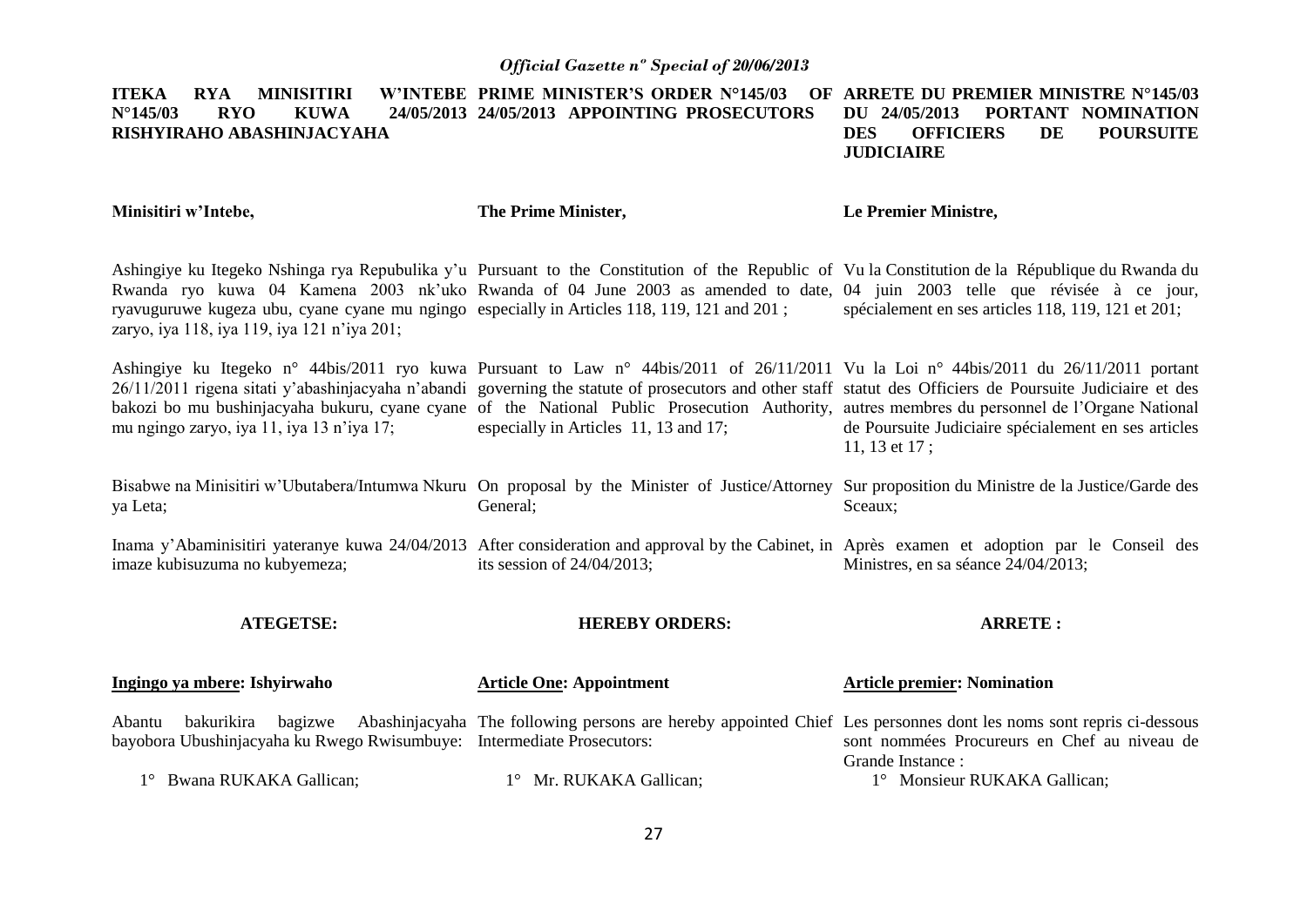| 2° Bwana HARINDINTWARI Côme;                                                                                | 2° Mr. HARINDINTWARI Côme;                                                                                                                                                                                                                                                                                                                                                                                                                                                  | 2° Monsieur HARINDINTWARI Côme;                                                                              |
|-------------------------------------------------------------------------------------------------------------|-----------------------------------------------------------------------------------------------------------------------------------------------------------------------------------------------------------------------------------------------------------------------------------------------------------------------------------------------------------------------------------------------------------------------------------------------------------------------------|--------------------------------------------------------------------------------------------------------------|
| 3° Madamu UWANZIGA Lydia.                                                                                   | 3° Mrs. UWANZIGA Lydia.                                                                                                                                                                                                                                                                                                                                                                                                                                                     | 3° Madame UWANZIGA Lydia.                                                                                    |
| Ingingo ya 2: Abashinzwe kubahiriza iri teka                                                                | implementation of this Order                                                                                                                                                                                                                                                                                                                                                                                                                                                | Article 2: Authorities responsible for the Article 2: Autorités chargées de l'exécution du<br>présent arrêté |
| Minisitiri<br>kubahiriza iri teka.                                                                          | Minisitiri w'Ubutabera/Intumwa Nkuru ya Leta, The Minister of Justice/Attorney General, the Le Ministre de la Justice/Garde des Sceaux, le<br>Minisitiri w'Abakozi ba Leta n'Umurimo na Minister of Public Service and Labour and the Ministre de la Fonction Publique et du Travail et le<br>w'Imari n'Igenamigambi basabwe Minister of Finance and Economic Planning are Ministre des Finances et de la Planification<br>entrusted with the implementation of this Order. | Economique sont chargés de l'exécution du présent<br>arrêté.                                                 |
| Ingingo ya 3: Ivanwaho ry'ingingo zinyuranyije Article 3: Repealing provision<br>n'iri teka                 |                                                                                                                                                                                                                                                                                                                                                                                                                                                                             | <b>Article 3: Disposition abrogatoire</b>                                                                    |
| zinyuranyije na ryo zivanyweho.                                                                             | Ingingo zose z'amateka abanziriza iri kandi All prior provisions contrary to this Order are Toutes les dispositions antérieures contraires au<br>hereby repealed.                                                                                                                                                                                                                                                                                                           | présent arrêté sont abrogées.                                                                                |
| Ingingo ya 4: Igihe iteka ritangira gukurikizwa Article 4: Commencement                                     |                                                                                                                                                                                                                                                                                                                                                                                                                                                                             | Article 4: Entrée en vigueur                                                                                 |
| rishyiriweho umukono. Agaciro karyo gahera kuwa signature. It takes effect as of 24/04/2013.<br>24/04/2013. | Iri teka ritangira gukurikizwa ku munsi This Order shall come into force on the date of its Le présent arrêté entre en vigueur le jour de sa                                                                                                                                                                                                                                                                                                                                | signature. Il sort ses effets à partir du 24/04/2013.                                                        |
|                                                                                                             |                                                                                                                                                                                                                                                                                                                                                                                                                                                                             |                                                                                                              |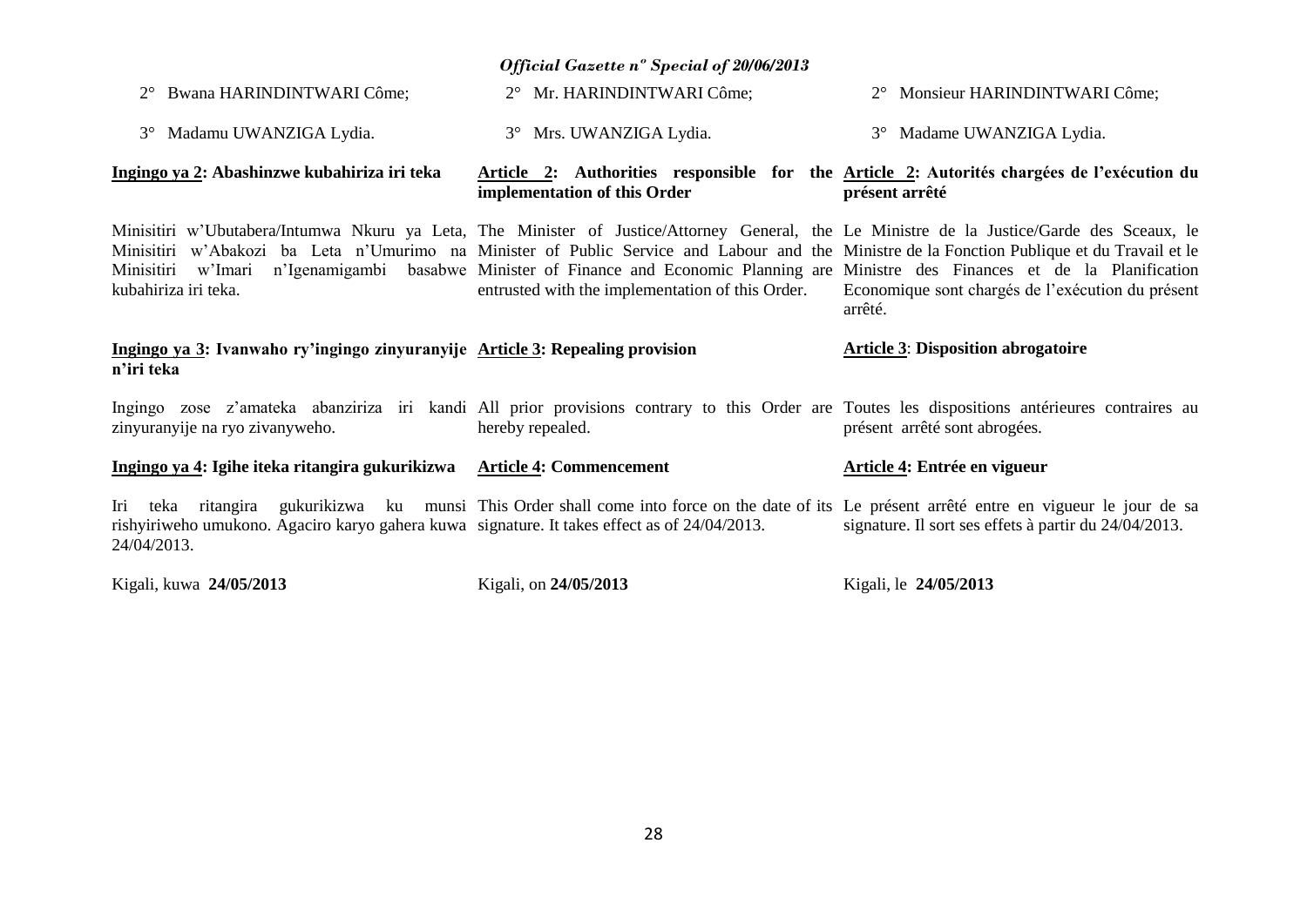**(sé) Dr. HABUMUREMYI Pierre Damien** Minisitiri w'Intebe

**(sé) KARUGARAMA Tharcisse** Minisitiri w'Ubutabera / Intumwa Nkuru ya Leta

**(sé) Dr. HABUMUREMYI Pierre Damien** Prime Minister

**(sé) Dr. HABUMUREMYI Pierre Damien** Premier Ministre

**(sé) KARUGARAMA Tharcisse** Minister of Justice /Attorney General

**(sé) KARUGARAMA Tharcisse** Ministre de la Justice / Garde des Sceaux

**Bibonywe kandi bishyizweho Ikirango cya Repubulika:**

**Seen and sealed with the Seal of the Republic:**

**Vu et scellé du Sceau de la République :**

**(sé) KARUGARAMA Tharcisse** Minisitiri w'Ubutabera / Intumwa Nkuru ya Leta

**(sé) KARUGARAMA Tharcisse** Minister of Justice /Attorney General

**(sé) KARUGARAMA Tharcisse** Ministre de la Justice / Garde des Sceaux

29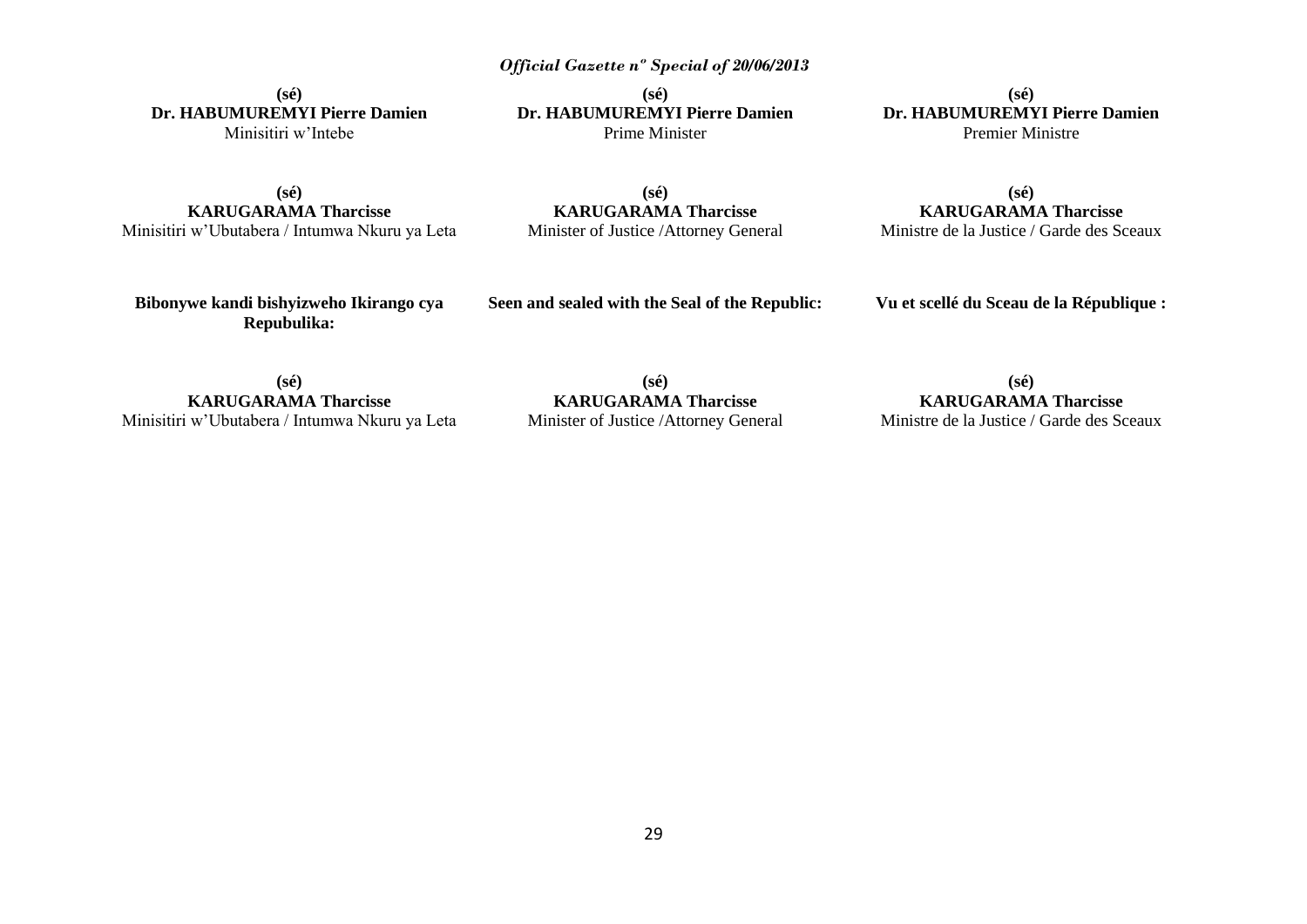**ITEKA RYA MINISITIRI W'INTEBE PRIME MINISTER'S ORDER N°146/03 OF ARRETE DU PREMIER MINISTRE N°146/03 N°146/03 RYO KUWA 24/05/2013 RISHYIRAHO UMUNYAMATEGEKO DRAFTER AND ADVISOR AKABA N'UMUJYANAMA MU BY'AMATEGEKO APPOINTING DU 24/05/2013 PORTANT NOMINATION D'UN CONSEILLER-REDACTEUR JURIDIQUE** 

### **ISHAKIRO**

### **TABLE OF CONTENTS**

### **TABLE DES MATIERES**

| Ingingo ya mbere : Ishyirwaho                                | <b>Article One: Appointment</b>                                                                                             | <b>Article premier : Nomination</b>        |
|--------------------------------------------------------------|-----------------------------------------------------------------------------------------------------------------------------|--------------------------------------------|
| Ingingo ya 2: Abashinzwe kubahiriza iri teka                 | Article 2 : Authorities responsible for the Article 2: Autorités chargées de l'exécution du<br>implementation of this Order | présent arrêté                             |
| Ingingo ya 3: Ivanwaho ry'ingingo zinyuranyije<br>n'iri teka | <b>Article 3 : Repealing provision</b>                                                                                      | <b>Article 3 : Disposition abrogatoire</b> |
| Ingingo ya 4 : Igihe iteka ritangira gukurikizwa             | <b>Article 4 : Commencement</b>                                                                                             | Article 4 : Entrée en vigueur              |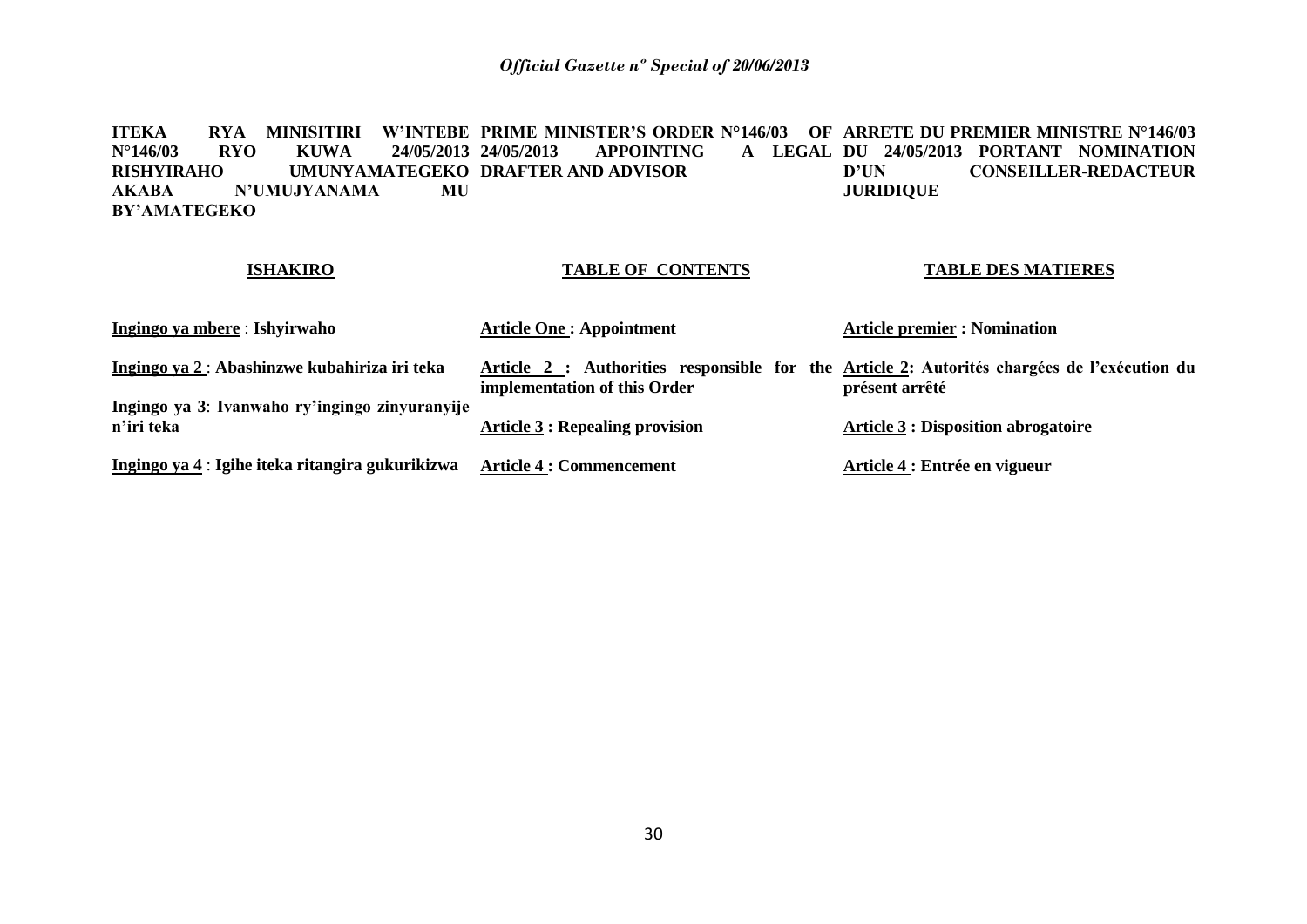**ITEKA – RYA MINISITIRI W'INTEBE PRIME MINISTER'S ORDER N°146/03 OF ARRETE DU PREMIER MINISTRE N°146/03 N°146/03 RYO KUWA 24/05/2013 24/05/2013<br>RISHYIRAHO UMUNYAMATEGEKO DRAFTER RISHYIRAHO UMUNYAMATEGEKO DRAFTER AND ADVISOR AKANA N'UMUJYANAMA MU BY'AMATEGEKO APPOINTING DU 24/05/2013 PORTANT NOMINATION D'UN CONSEILLER-REDACTEUR JURIDIQUE** 

**Minisitiri w'Intebe, The Prime Minister, Le Premier Ministre,**

Umutwe wa Sena.

Ashingiye ku Itegeko Nshinga rya Repubulika y'u Pursuant to the Constitution of the Republic of Vu la Constitution de la République du Rwanda du Rwanda ryo kuwa 04 Kamena 2003 nk'uko Rwanda of 04 June 2003, as amended to date 04 juin 2003 telle que révisée à ce jour, ryavuguruwe kugeza ubu, cyane cyane mu ngingo especially in Articles 118, 119, 121 and 201 ; zaryo iya 118, iya 119, 121 n'iya 201; spécialement en ses articles 118, 119, 121 et 201;

Ashingiye ku Itegeko n°22/2002 ryo kuwa Pursuant to Law n° 22/2002 of 09/07/2002 on Vu la Loi n° 22/2002 du 09/07/2002 portant Statut 09/07/2002 rishyiraho Sitati Rusange igenga General Statutes for Rwanda Public Service, Général de la Fonction Publique Rwandaise, Abakozi ba Leta n'inzego z'imirimo ya Leta, cyane especially in Articles 17, 24 and 35; cyane mu ngingo zaryo iya 17, iya 24 n'iya 35; spécialement en ses articles 17, 24 et 35;

Bisabwe na Minisitiri w'Abakozi ba Leta On-proposal-by-the-Minister-of-Public-Service-and-Sur-proposition du Ministre de la Fonction n'Umurimo; Labour; Publique et du Travail ;

Inama y'Abaminisitiri yateranye kuwa 24/04/2013 After consideration and approval by the Cabinet, in Après examen et adoption par le Conseil des imaze kubisuzuma no kubyemeza; its session of 24/04/2013; Ministres en sa séance du 24/04/2013;

#### **ATEGETSE: HEREBY ORDERS: ARRETE :**

| Ingingo ya mbere: Ishyirwaho                                     | <b>Article One: Appointment</b>                                                                             | <b>Article premier: Nomination</b> |
|------------------------------------------------------------------|-------------------------------------------------------------------------------------------------------------|------------------------------------|
|                                                                  | Madamu DE BONHEUR Jeanne d'Arc agizwe Mrs. DE BONHEUR Jeanne d'Arc is hereby Madame DE BONHEUR Jeanne d'Arc | est                                |
| Umunyamategeko<br>n'Umujyanama                                   | mu appointed Legal Drafter and Advisor in the nommée Conseillère-Rédactrice juridique au                    |                                    |
| by'amategeko mu Nteko Ishinga Amategeko, Parliament, the Senate. |                                                                                                             | Parlement, le Sénat.               |

31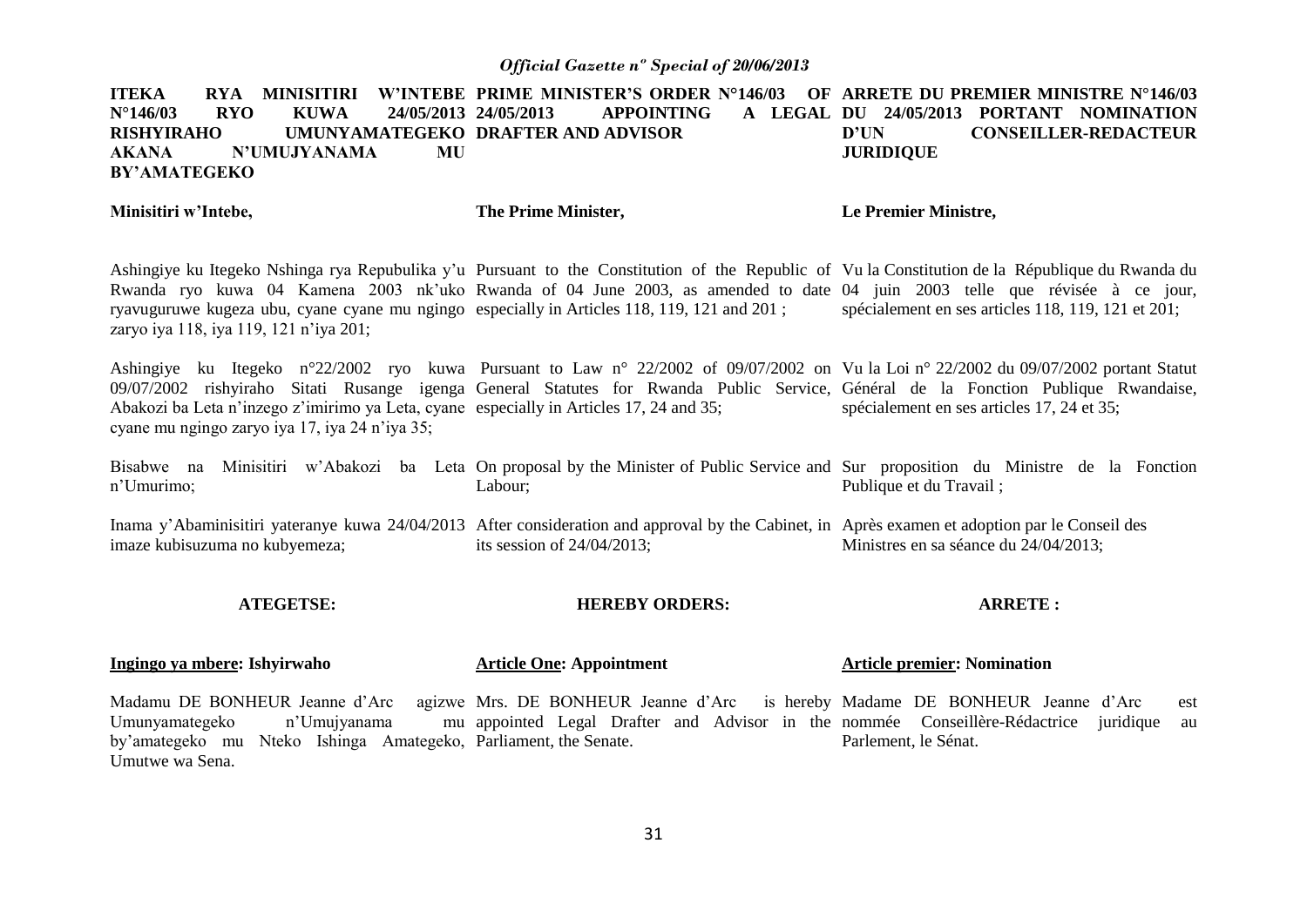| Ingingo ya 2: Abashinzwe kubahiriza iri teka                                                                                                                                                | Article 2: Authorities responsible for the Article 2: Autorités chargées de l'exécution du<br>implementation of this Order                                                  | présent arrêté                                               |
|---------------------------------------------------------------------------------------------------------------------------------------------------------------------------------------------|-----------------------------------------------------------------------------------------------------------------------------------------------------------------------------|--------------------------------------------------------------|
| Minisitiri w'Abakozi ba Leta n'Umurimo na The Minister of Public Service and Labour and the Le Ministre de la Fonction Publique et du Travail<br>Minisitiri w'Imari<br>kubahiriza iri teka. | n'Igenamigambi basabwe Minister of Finance and Economic Planning are et le Ministre des Finances et de la Planification<br>entrusted with the implementation of this Order. | Economique sont chargés de l'exécution du présent<br>arrêté. |
| Ingingo ya 3: Ivanwaho ry'ingingo zinyuranyije Article 3: Repealing provision<br>n'iri teka                                                                                                 |                                                                                                                                                                             | <b>Article 3 : Disposition abrogatoire</b>                   |
| zinyuranyije na ryo zivanyweho.                                                                                                                                                             | Ingingo zose z'amateka abanziriza iri kandi All prior provisions contrary to this Order are Toutes les dispositions antérieures contraires au<br>hereby repealed.           | présent arrêté sont abrogées.                                |
| Ingingo ya 4: Igihe iteka ritangira gukurikizwa                                                                                                                                             | <b>Article 4: Commencement</b>                                                                                                                                              | Article 4 : Entrée en vigueur                                |
| rishyiriweho umukono. Agaciro karyo gahera kuwa signature. It takes effect as of 24/04/2013.<br>24/04/2013.                                                                                 | Iri teka ritangira gukurikizwa ku munsi This Order shall come into force on the date of its Le présent arrêté entre en vigueur le jour de sa                                | signature. Il sort ses effets à partir du 24/04/2013.        |

Kigali, kuwa **24/05/2013** Kigali, on **24/05/2013** Kigali, le **24/05/2013**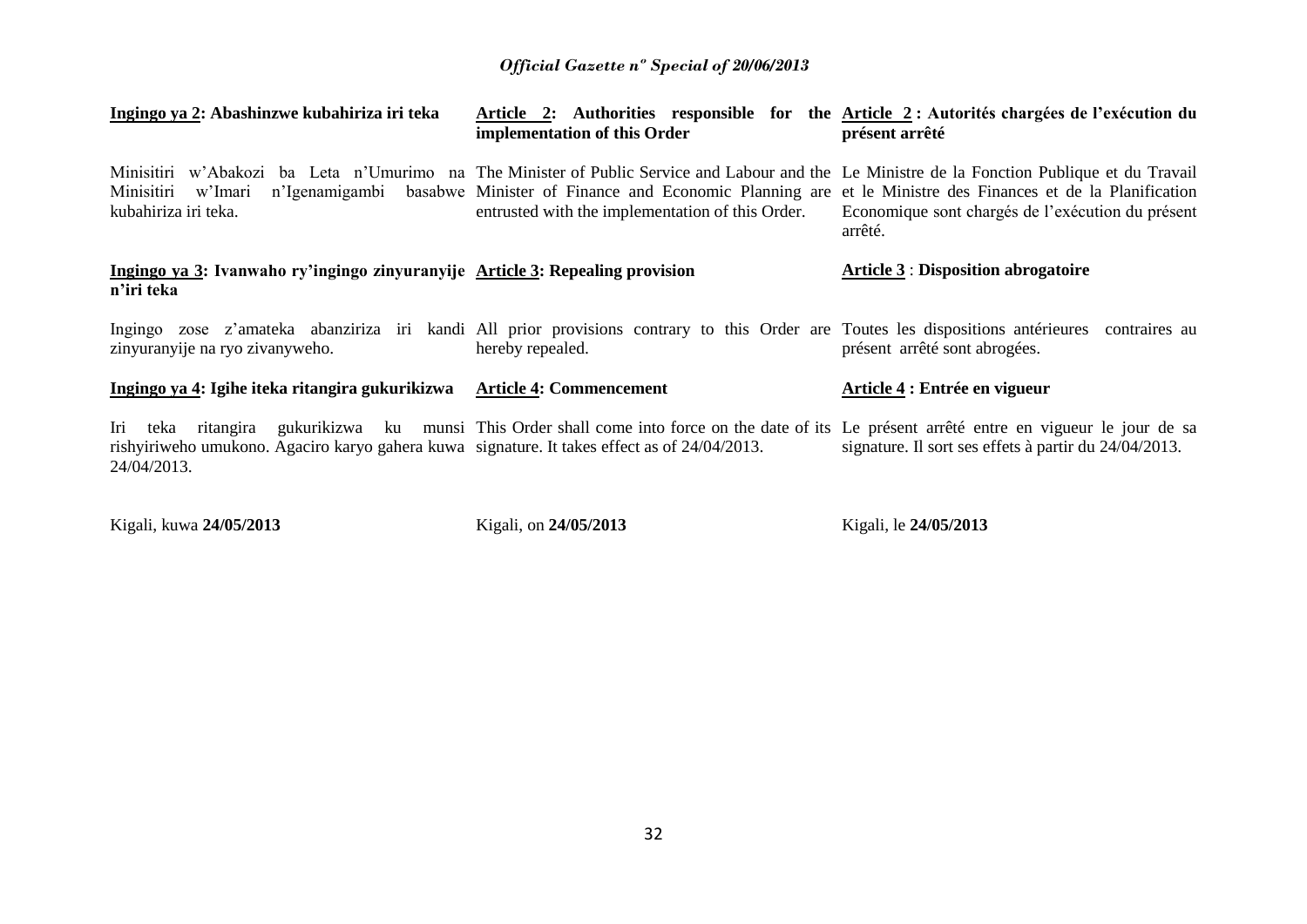**(sé) Dr HABUMUREMYI Pierre Damien** Minisitiri w'Intebe

**(sé) MUREKEZI Anastase** Minisitiri w'Abakozi ba Leta n'Umurimo

**(sé) Dr HABUMUREMYI Pierre Damien** Prime Minister

**(sé) Dr HABUMUREMYI Pierre Damien** Premier Ministre

**(sé) MUREKEZI Anastase** Minister of Public Service and Labour

**(sé) MUREKEZI Anastase** Ministre de la Fonction Publique et du Travail

**Bibonywe kandi bishyizweho Ikirango cya Repubulika:**

**Seen and sealed with the Seal of the Republic:**

**Vu et scellé du Sceau de la République :**

**(sé) KARUGARAMA Tharcisse** Minisitiri w'Ubutabera / Intumwa Nkuru ya Leta

**(sé) KARUGARAMA Tharcisse** Minister of Justice /Attorney General

**(sé) KARUGARAMA Tharcisse** Ministre de la Justice / Garde des Sceaux

33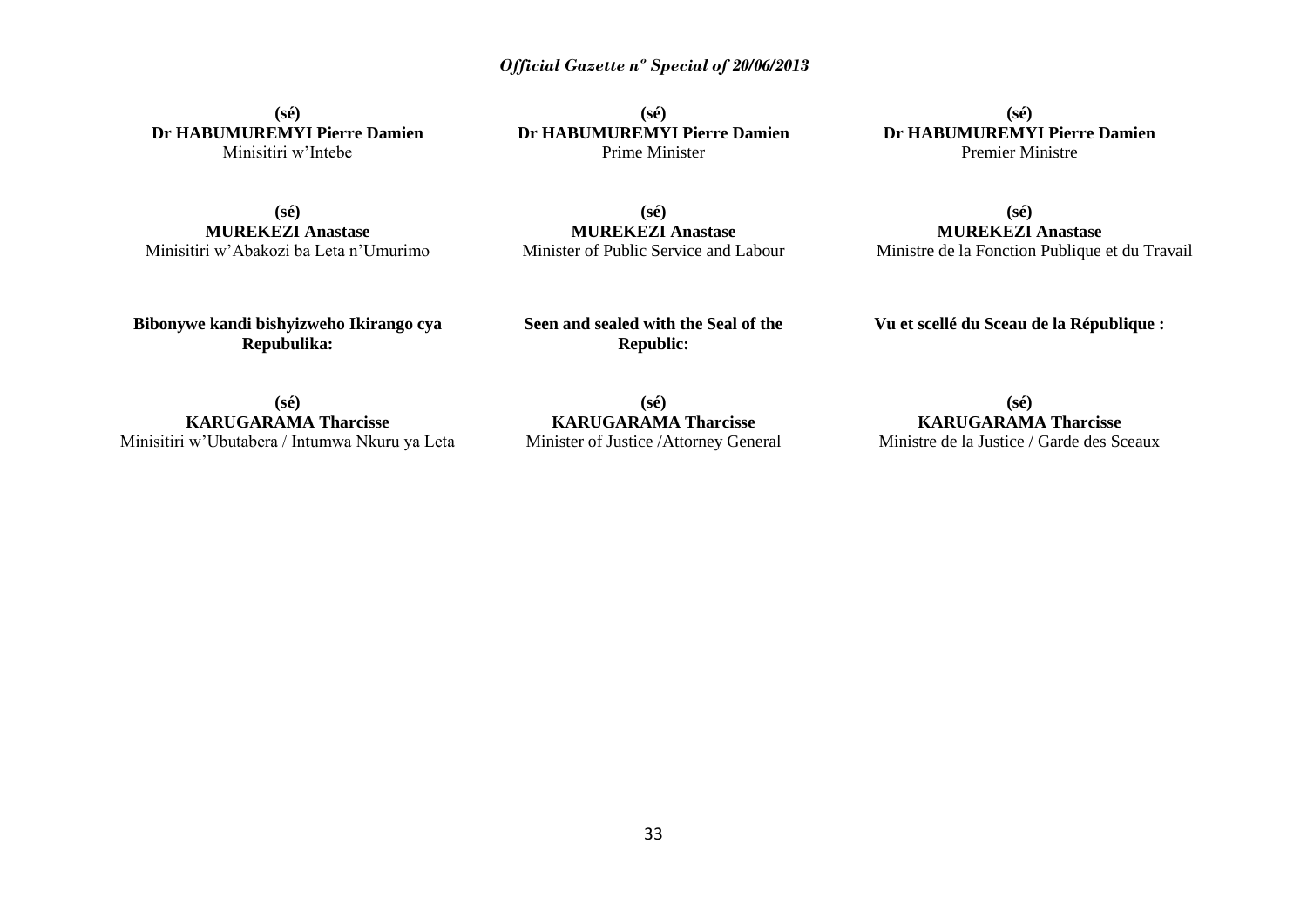#### **ITEKA – RYA MINISITIRI W'INTEBE PRIME MINISTER'S ORDER N°147/03 OF ARRETE DU PREMIER MINISTRE N°147/03 N°147/03 RYO KUWA RISHYIRAHO UMUYOBOZI 24/05/2013 APPOINTING A DIRECTOR DU 24/05/2013 PORTANT NOMINATION D'UN DIRECTEUR**

### **ISHAKIRO**

### **TABLE OF CONTENTS**

### **TABLE DES MATIERES**

| Ingingo ya mbere : Ishyirwaho                                                               | <b>Article One: Appointment</b>                                                                                             | <b>Article premier : Nomination</b>        |
|---------------------------------------------------------------------------------------------|-----------------------------------------------------------------------------------------------------------------------------|--------------------------------------------|
| Ingingo ya 2 : Abashinzwe kubahiriza iri teka                                               | Article 2 : Authorities responsible for the Article 2: Autorités chargées de l'exécution du<br>implementation of this Order | présent arrêté                             |
| Ingingo ya 3: Ivanwaho ry'ingingo zinyuranyije Article 3: Repealing provision<br>n'iri teka |                                                                                                                             | <b>Article 3 : Disposition abrogatoire</b> |
| Ingingo ya 4 : Igihe iteka ritangira gukurikizwa                                            | <b>Article 4 : Commencement</b>                                                                                             | Article 4 : Entrée en vigueur              |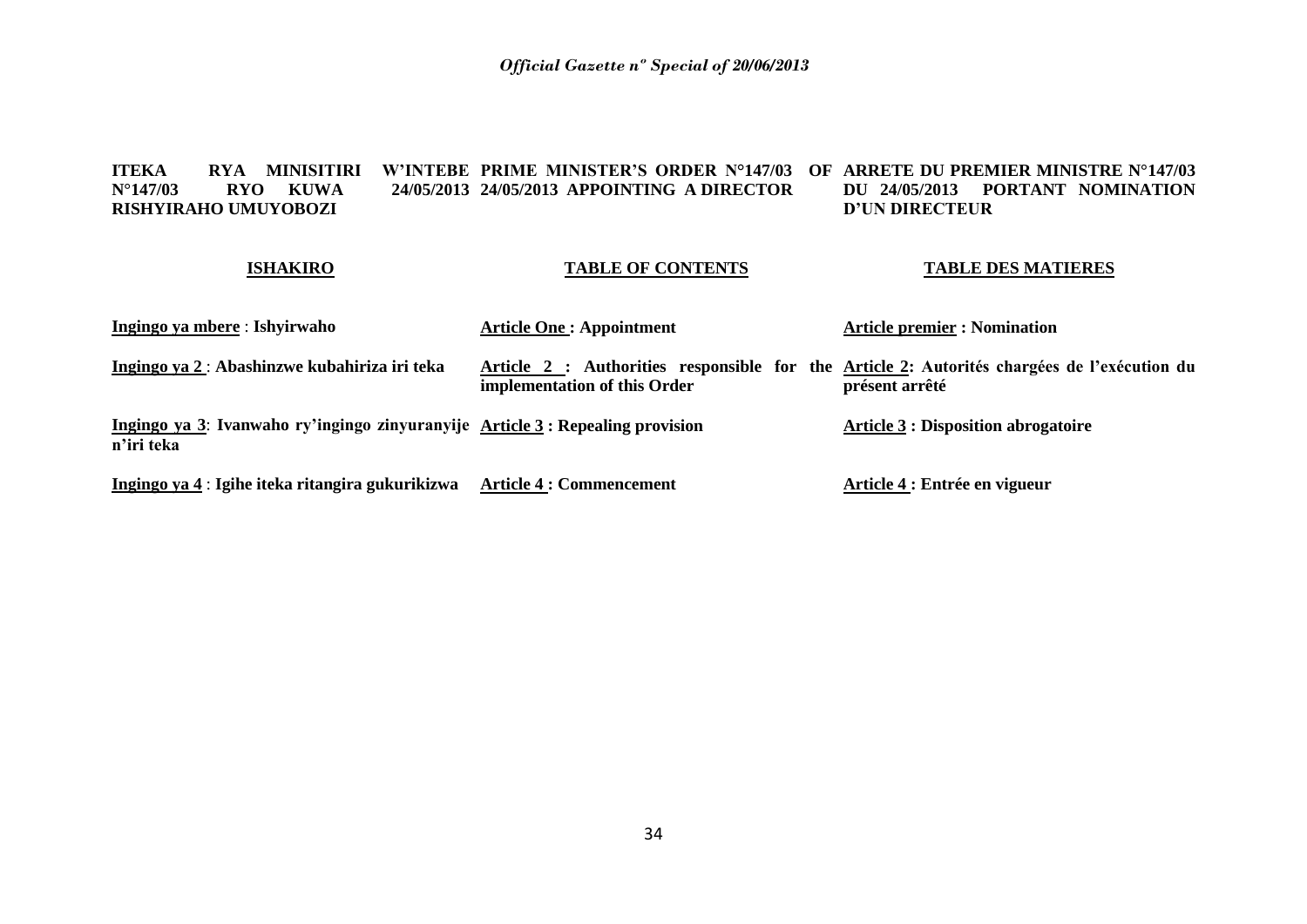#### **ITEKA RYA MINISITIRI W'INTEBE PRIME MINISTER'S ORDER N°147/03 OF ARRETE DU PREMIER MINISTRE N°147/03 N°147/03 RYO KUWA 24/05/2013 24/05/2013 APPOINTING A DIRECTOR RISHYIRAHO UMUYOBOZI DU 24/05/2013 PORTANT NOMINATION D'UN DIRECTEUR**

| Minisitiri w'Intebe,                                                                                                                       | The Prime Minister,                                                                                                                                                                                                                                                            | Le Premier Ministre,                               |
|--------------------------------------------------------------------------------------------------------------------------------------------|--------------------------------------------------------------------------------------------------------------------------------------------------------------------------------------------------------------------------------------------------------------------------------|----------------------------------------------------|
| ryavuguruwe kugeza ubu, cyane cyane mu ngingo especially in Articles 118, 119, 121 and 201;<br>zaryo iya 118, iya 119, 121 n'iya 201;      | Ashingiye ku Itegeko Nshinga rya Repubulika y'u Pursuant to the Constitution of the Republic of Vu la Constitution de la République du Rwanda du<br>Rwanda ryo kuwa 04 Kamena 2003 nk'uko Rwanda of 04 June 2003 as amended to date, 04 juin 2003 telle que révisée à ce jour, | spécialement en ses articles 118, 119, 121 et 201; |
| Abakozi ba Leta n'inzego z'imirimo ya Leta, cyane especially in Articles 17, 24 and 35;<br>cyane mu ngingo zaryo, iya 17, iya 24 n'iya 35; | Ashingiye ku Itegeko n° 22/2002 ryo kuwa Pursuant to Law n° 22/2002 of 09/07/2002 on Vu la Loi n° 22/2002 du 09/07/2002 portant Statut<br>09/07/2002 rishyiraho Sitati Rusange igenga General Statutes for Rwanda Public Service, Général de la Fonction Publique Rwandaise,   | spécialement en ses articles 17, 24 et 35;         |
| n'Umurimo;                                                                                                                                 | Bisabwe na Minisitiri w'Abakozi ba Leta On proposal by the Minister of Public Service and Sur proposition du Ministre de la Fonction<br>Labour:                                                                                                                                | Publique et du Travail;                            |

Inama y'Abaminisitiri yateranye kuwa 03/04/2013 After consideration and approval by the Cabinet, in Après examen et adoption par le Conseil des imaze kubisuzuma no kubyemeza; its session of 03/04/2013; Ministres, en sa séance 03/04/2013;

#### **ATEGETSE: HEREBY ORDERS: ARRETE :**

| Ingingo ya mbere: Ishyirwaho | <b>Article One: Appointment</b> | <b>Article premier: Nomination</b> |
|------------------------------|---------------------------------|------------------------------------|
|------------------------------|---------------------------------|------------------------------------|

Madamu GASHUMBA Jeanne Pauline agizwe Mrs. GASHUMBA Jeanne Pauline is hereby Madame GASHUMBA Jeanne Pauline est nommée Umuyobozi w'ishami rishinzwe Gukumira no appointed Director of Fighting Corruption and Directrice de l'Unité chargé de la lutte contre la Kurwanya Ruswa n'ibindi byaha biyishamikiyeho related Offences Unit in the Office of Ombudsman. corruption et les infractions connexes à l'Office de mu Rwego rw'Umuvunyi. l'Ombudsman.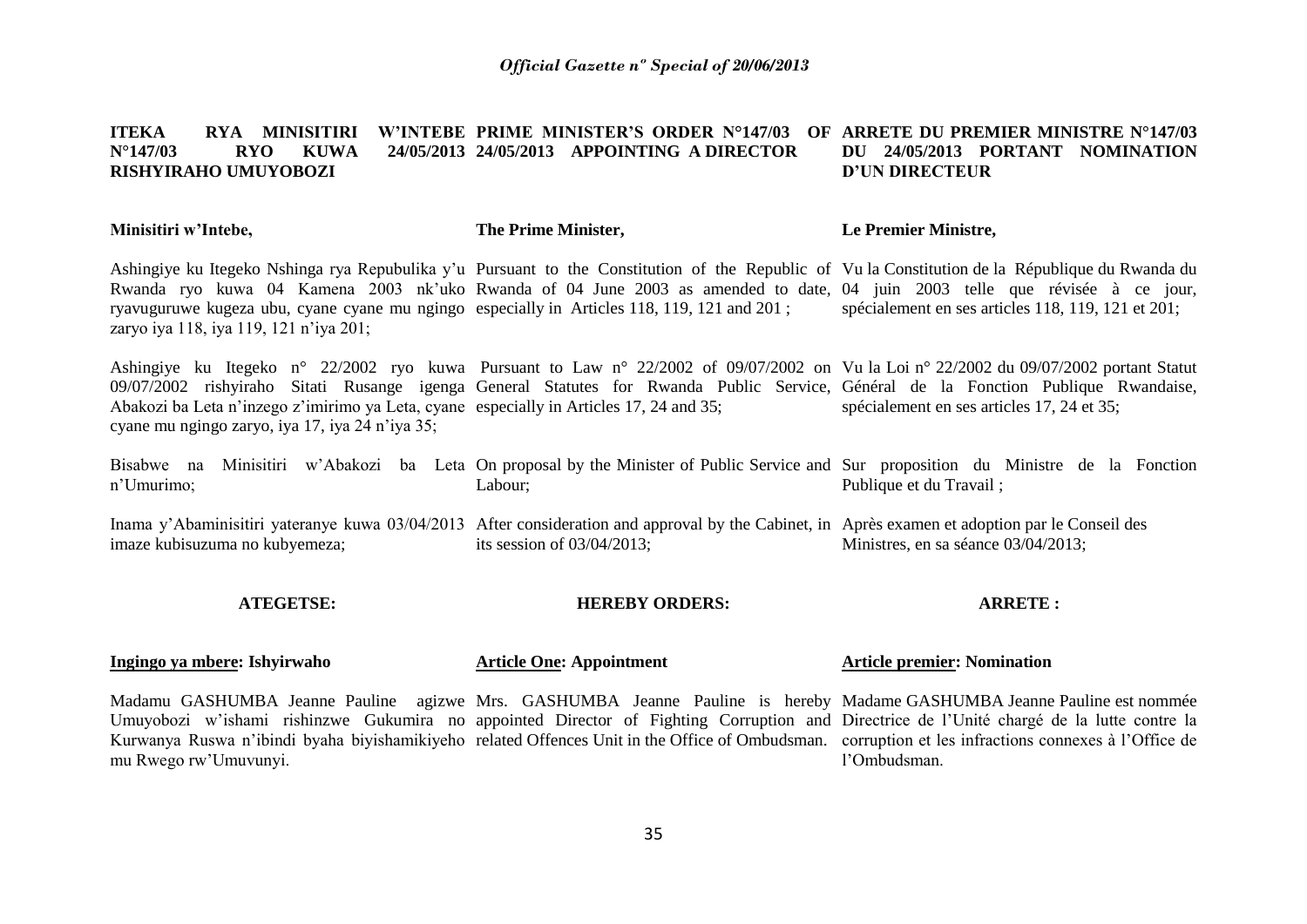| Ingingo ya 2: Abashinzwe kubahiriza iri teka                                                                | implementation of this Order                                                                                                                                                                                                                                                                                                                      | Article 2: Authorities responsible for the Article 2: Autorités chargées de l'exécution du<br>présent arrêté |
|-------------------------------------------------------------------------------------------------------------|---------------------------------------------------------------------------------------------------------------------------------------------------------------------------------------------------------------------------------------------------------------------------------------------------------------------------------------------------|--------------------------------------------------------------------------------------------------------------|
| kubahiriza iri teka.                                                                                        | Minisitiri w'Abakozi ba Leta n'Umurimo na The Minister of Public Service and Labour and the Le Ministre de la Fonction Publique et du Travail<br>Minisitiri w'Imari n'Igenamigambi bashinzwe Minister of Finance and Economic Planning are et le Ministre des Finances et de la Planification<br>entrusted with the implementation of this Order. | Economique sont chargés de l'exécution du présent<br>arrêté.                                                 |
| Ingingo ya 3: Ivanwaho ry'ingingo zinyuranyije Article 3: Repealing provision<br>n'iri teka                 |                                                                                                                                                                                                                                                                                                                                                   | <b>Article 3 : Disposition abrogatoire</b>                                                                   |
| zinyuranyije na ryo zivanyweho.                                                                             | Ingingo zose z'amateka abanziriza iri kandi All prior provisions contrary to this Order are Toutes les dispositions antérieures contraires au<br>hereby repealed.                                                                                                                                                                                 | présent arrêté sont abrogées.                                                                                |
| Ingingo ya 4: Igihe iteka ritangira gukurikizwa Article 4: Commencement                                     |                                                                                                                                                                                                                                                                                                                                                   | Article 4 : Entrée en vigueur                                                                                |
| rishyiriweho umukono. Agaciro karyo gahera kuwa signature. It takes effect as of 03/04/2013.<br>03/04/2013. | Iri teka ritangira gukurikizwa ku munsi This Order shall come into force on the date of its Le présent arrêté entre en vigueur le jour de sa                                                                                                                                                                                                      | signature. Il sort ses effets à partir du 03/04/2013.                                                        |
| Kigali, kuwa 24/05/2013                                                                                     | Kigali, on 24/05/2013                                                                                                                                                                                                                                                                                                                             | Kigali, le 24/05/2013                                                                                        |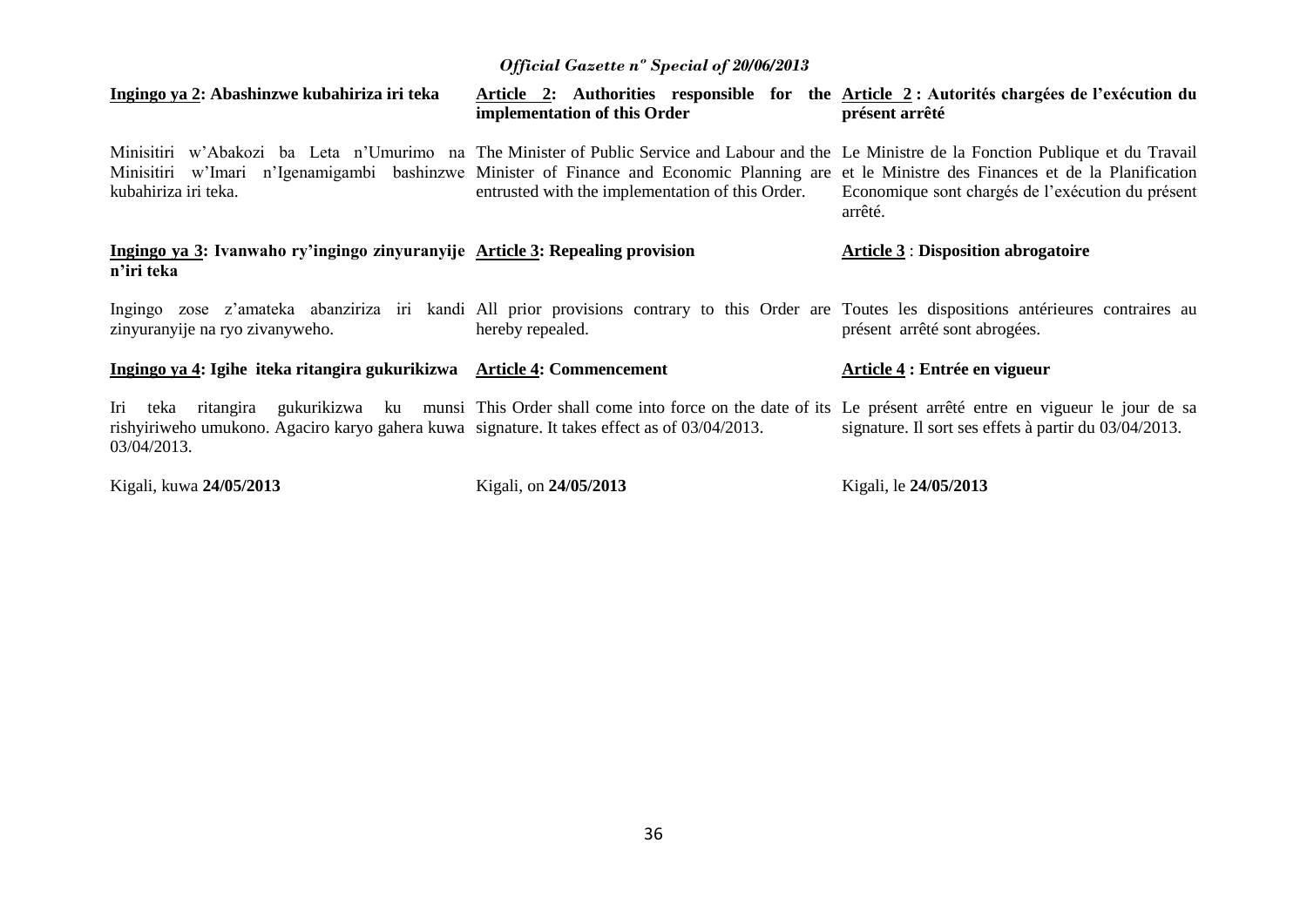**(sé) Dr HABUMUREMYI Pierre Damien** Minisitiri w'Intebe

**(sé) Dr HABUMUREMYI Pierre Damien** Prime Minister

**(sé) Dr HABUMUREMYI Pierre Damien** Premier Ministre

**(sé)**

**(sé) MUREKEZI Anastase** Minisitiri w'Abakozi ba Leta n'Umurimo

**Bibonywe kandi bishyizweho Ikirango cya Repubulika:**

**(sé) MUREKEZI Anastase** Minister of Public Service and Labour

> **Seen and sealed with the Seal of the Republic:**

**(sé) KARUGARAMA Tharcisse** Minisitiri w'Ubutabera / Intumwa Nkuru ya Leta

**(sé) KARUGARAMA Tharcisse** Minister of Justice /Attorney General

**MUREKEZI Anastase** Ministre de la Fonction Publique et du Travail

**Vu et scellé du Sceau de la République :**

**(sé) KARUGARAMA Tharcisse**

Ministre de la Justice / Garde des Sceaux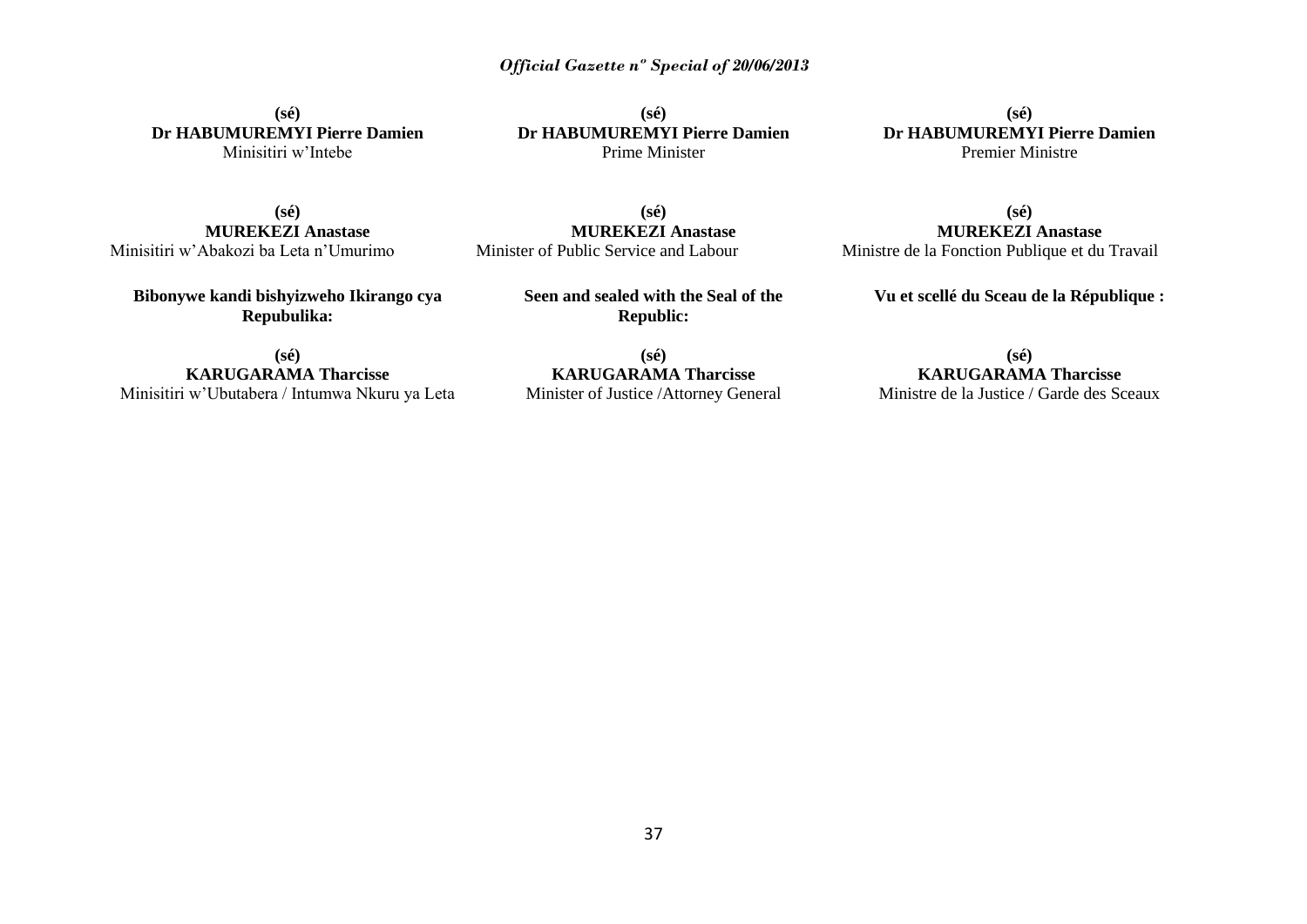**ITEKA RYA MINISITIRI W'INTEBE PRIME MINISTER'S ORDER N°148/03 OF ARRETE DU PREMIER MINISTRE N°148/03 N°148/03 RYO KUWA 24/05/2013 24/05/2013 APPOINTING DIRECTORS RISHYIRAHO ABAYOBOZI DU 24/05/2013 PORTANT NOMINATION DES DIRECTEURS** 

### **ISHAKIRO**

### **TABLE OF CONTENTS**

### **TABLE DES MATIERES**

| Ingingo ya mbere : Ishyirwaho                                                               | <b>Article One: Appointment</b>                                                                                             | <b>Article premier : Nomination</b>        |
|---------------------------------------------------------------------------------------------|-----------------------------------------------------------------------------------------------------------------------------|--------------------------------------------|
| Ingingo ya 2 : Abashinzwe kubahiriza iri teka                                               | Article 2 : Authorities responsible for the Article 2: Autorités chargées de l'exécution du<br>implementation of this Order | présent arrêté                             |
| Ingingo ya 3: Ivanwaho ry'ingingo zinyuranyije Article 3: Repealing provision<br>n'iri teka |                                                                                                                             | <b>Article 3 : Disposition abrogatoire</b> |
| Ingingo ya 4 : Igihe iteka ritangira gukurikizwa                                            | <b>Article 4 : Commencement</b>                                                                                             | Article 4 : Entrée en vigueur              |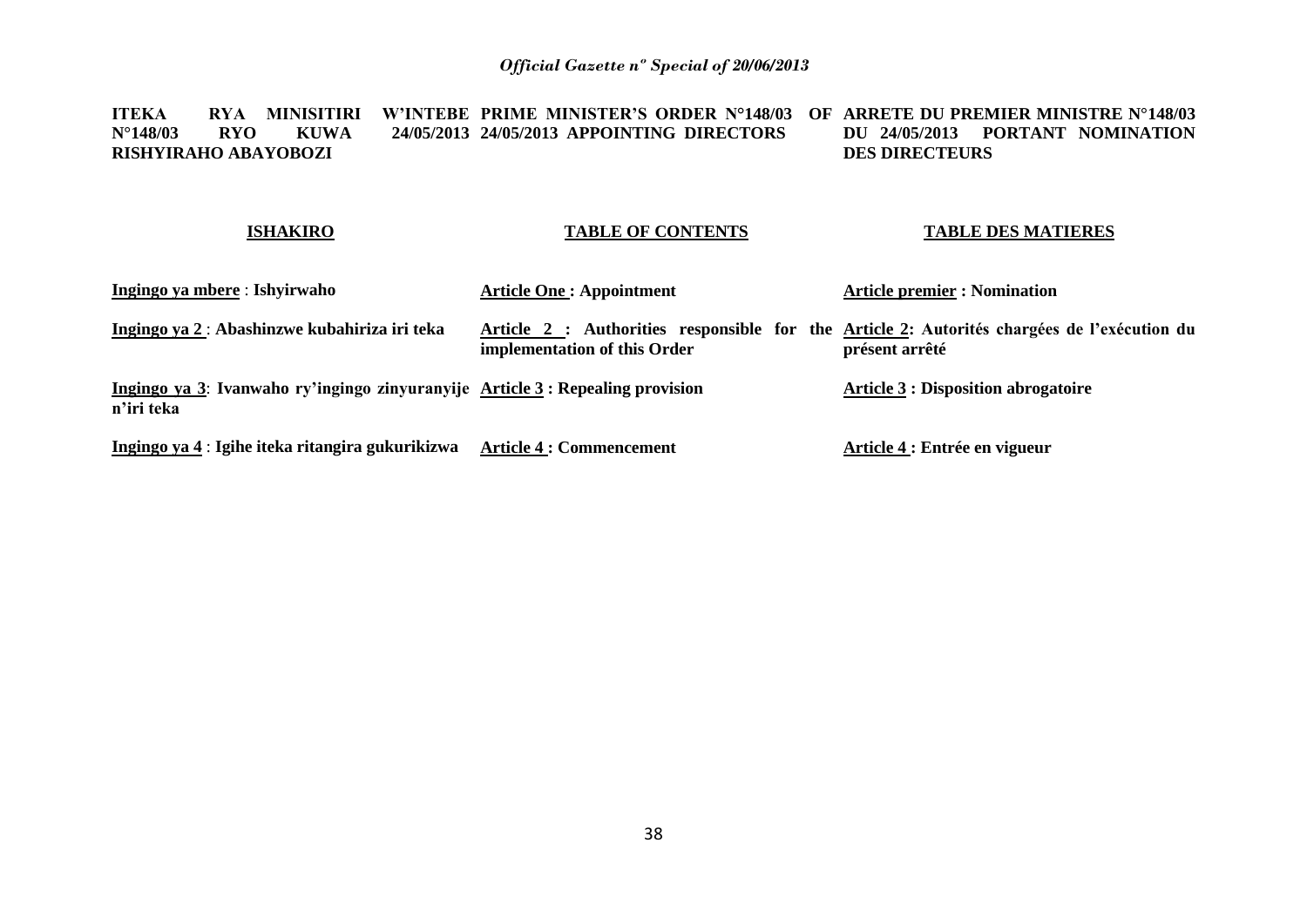#### **ITEKA RYA MINISITIRI W'INTEBE PRIME MINISTER'S ORDER N°148/03 OF ARRETE DU PREMIER MINISTRE N°148/03 N°148/03 RYO KUWA 24/05/2013 24/05/2013 APPOINTING DIRECTORS RISHYIRAHO ABAYOBOZI DU 24/05/2013 PORTANT NOMINATION DES DIRECTEURS**

**Minisitiri w'Intebe,** Ashingiye ku Itegeko Nshinga rya Repubulika y'u Pursuant to the Constitution of the Republic of Vu la Constitution de la République du Rwanda du Rwanda ryo kuwa 04 Kamena 2003 nk'uko Rwanda of 04 June 2003 as amended to date, 04 juin 2003 telle que révisée à ce jour, ryavuguruwe kugeza ubu, cyane cyane mu ngingo especially in Articles 118, 119, 121 and 201 ; zaryo, iya 118, iya 119, 121 n'iya 201; Ashingiye ku Itegeko n° 22/2002 ryo kuwa 09/07/2002 rishyiraho Sitati Rusange igenga Abakozi ba Leta n'inzego z'imirimo ya Leta, cyane especially in Articles 17, 24 and 35; cyane mu ngingo zaryo, iya 17, iya 24 n'iya 35; Bisabwe na Minisitiri w'Abakozi ba Leta n'Umurimo; Inama y'Abaminisitiri yateranye kuwa 03/04/2013 After consideration and approval by the Cabinet, in Après examen et adoption par le Conseil des imaze kubisuzuma no kubyemeza; **ATEGETSE: Ingingo ya mbere: Ishyirwaho**  Abantu bakurikira bagizwe abayobozi bashinzwe gucunga umutungo n'abakozi mu Bushinjacyaha Bukuru. Abo ni: **The Prime Minister,** Pursuant to Law n° 22/2002 of 09/07/2002 on Vu la Loi n° 22/2002 du 09/07/2002 portant Statut General Statutes for Rwanda Public Service, Général de la Fonction Publique Rwandaise, On proposal by the Minister of Public Service and Sur proposition du Ministre de la Fonction Labour; its session of 03/04/2013; **HEREBY ORDERS: Article One: Appointment** The following persons are hereby Directors of Finance and Human Resource sont nommées Directeurs des Finances et Management in the National Public Prosecution Ressources Humaines à l'Organe National de Authority: **Le Premier Ministre,** spécialement en ses articles 118, 119, 121 et 201; spécialement en ses articles 17, 24 et 35; Publique et du Travail ; Ministres en sa séance du 03/04/2013; **ARRETE : Article premier: Nomination**  Les personnes dont les noms sont repris ci-dessous Poursuite Judiciaire. Il s'agit de:

1° Madamu MUKANKUBITO Winnie;

1° Mrs. MUKANKUBITO Winnie;

1° Madame MUKANKUBITO Winnie;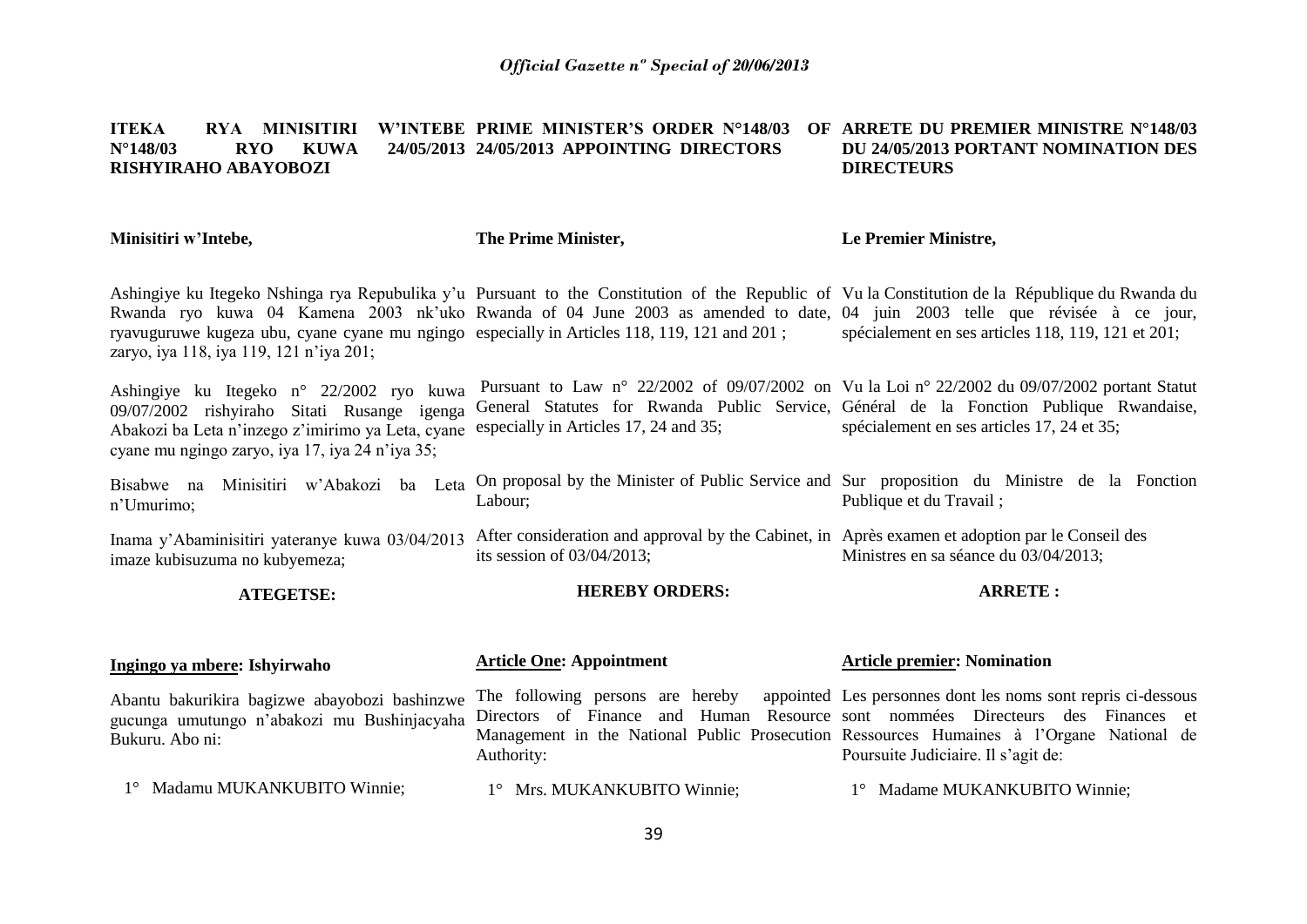| 2° Bwana MANIRIHO Innocent Donnie;                                                                                    | 2° Mr. MANIRIHO Innocent Donnie;                                                                                                                                                                         | 2° Monsieur MANIRIHO Innocent Donnie;                                                                                                                                   |
|-----------------------------------------------------------------------------------------------------------------------|----------------------------------------------------------------------------------------------------------------------------------------------------------------------------------------------------------|-------------------------------------------------------------------------------------------------------------------------------------------------------------------------|
| 3° Bwana NGOGA MUKOMEZA Emmanuel;                                                                                     | 3° Mr. NGOGA MUKOMEZA Emmanuel;                                                                                                                                                                          | <b>NGOGA</b><br><b>MUKOMEZA</b><br>3° Monsieur<br>Emmanuel;                                                                                                             |
| Madamu MUKESHIMANA Rachel.<br>$4^\circ$                                                                               | 4° Mrs. MUKESHIMANA Rachel.                                                                                                                                                                              | Madame MUKESHIMANA Rachel.<br>$4^{\circ}$                                                                                                                               |
| Ingingo ya 2: Abashinzwe kubahiriza iri teka                                                                          | Article 2: Authorities responsible for the<br>implementation of this Order                                                                                                                               | Article 2: Autorités chargées de l'exécution du<br>présent arrêté                                                                                                       |
| n'Igenamigambi<br>Minisitiri<br>w'Imari<br>kubahiriza iri teka.                                                       | Minisitiri w'Abakozi ba Leta n'Umurimo na The Minister of Public Service and Labour and the<br>basabwe Minister of Finance and Economic Planning are<br>entrusted with the implementation of this Order. | Le Ministre de la Fonction Publique et du Travail<br>et le Ministre des Finances et de la Planification<br>Economique sont chargés de l'exécution du présent<br>arrêté. |
| Ingingo ya 3: Ivanwaho ry'ingingo zinyuranyije Article 3: Repealing provision<br>n'iri teka                           |                                                                                                                                                                                                          | <b>Article 3 : Disposition abrogatoire</b>                                                                                                                              |
| zinyuranyije na ryo zivanyweho.                                                                                       | Ingingo zose z'amateka abanziriza iri kandi All prior provisions contrary to this Order are Toutes les dispositions antérieures contraires au<br>hereby repealed.                                        | présent arrêté sont abrogées.                                                                                                                                           |
| Ingingo ya 4: Igihe iteka ritangira gukurikizwa Article 4: Commencement                                               |                                                                                                                                                                                                          | Article 4 : Entrée en vigueur                                                                                                                                           |
| Iri<br>teka ritangira<br>rishyiriweho umukono. Agaciro karyo gahera kuwa signature. It takes effect as of 03/04/2013. | gukurikizwa ku munsi This Order shall come into force on the date of its                                                                                                                                 | Le présent arrêté entre en vigueur le jour de sa<br>signature. Il sort ses effets à partir du 03/04/2013.                                                               |

40

03/04/2013.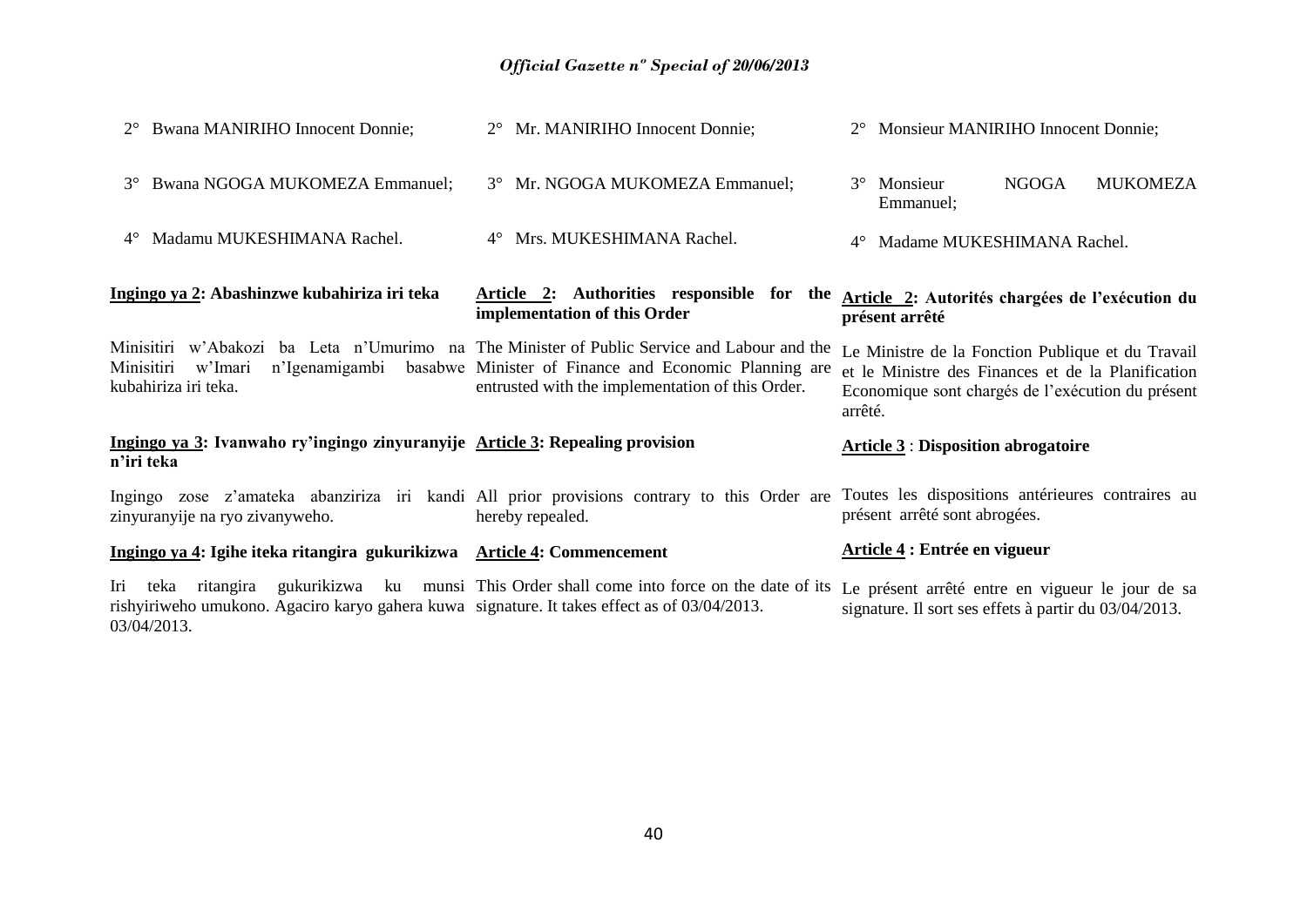Kigali, kuwa **24/05/2013**

Kigali, on **24/05/2013**

Kigali, le **24/05/2013**

**(sé) Dr. HABUMUREMYI Pierre Damien** Minisitiri w'Intebe

**(sé)**

**MUREKEZI Anastase** Minisitiri w'Abakozi ba Leta n'Umurimo

**Bibonywe kandi bishyizweho Ikirango cya Repubulika:**

**(sé) KARUGARAMA Tharcisse** Minisitiri w'Ubutabera / Intumwa Nkuru ya Leta

**(sé) Dr. HABUMUREMYI Pierre Damien** Prime Minister

**(sé)**

**MUREKEZI Anastase** Minister of Public Service and Labour

**Seen and sealed with the Seal of the Republic:**

**(sé) KARUGARAMA Tharcisse** Minister of Justice /Attorney General

**(sé) Dr. HABUMUREMYI Pierre Damien** Premier Ministre

**(sé)**

**MUREKEZI Anastase** Ministre de la Fonction Publique et du Travail

**Vu et scellé du Sceau de la République :**

**(sé) KARUGARAMA Tharcisse** Ministre de la Justice / Garde des Sceaux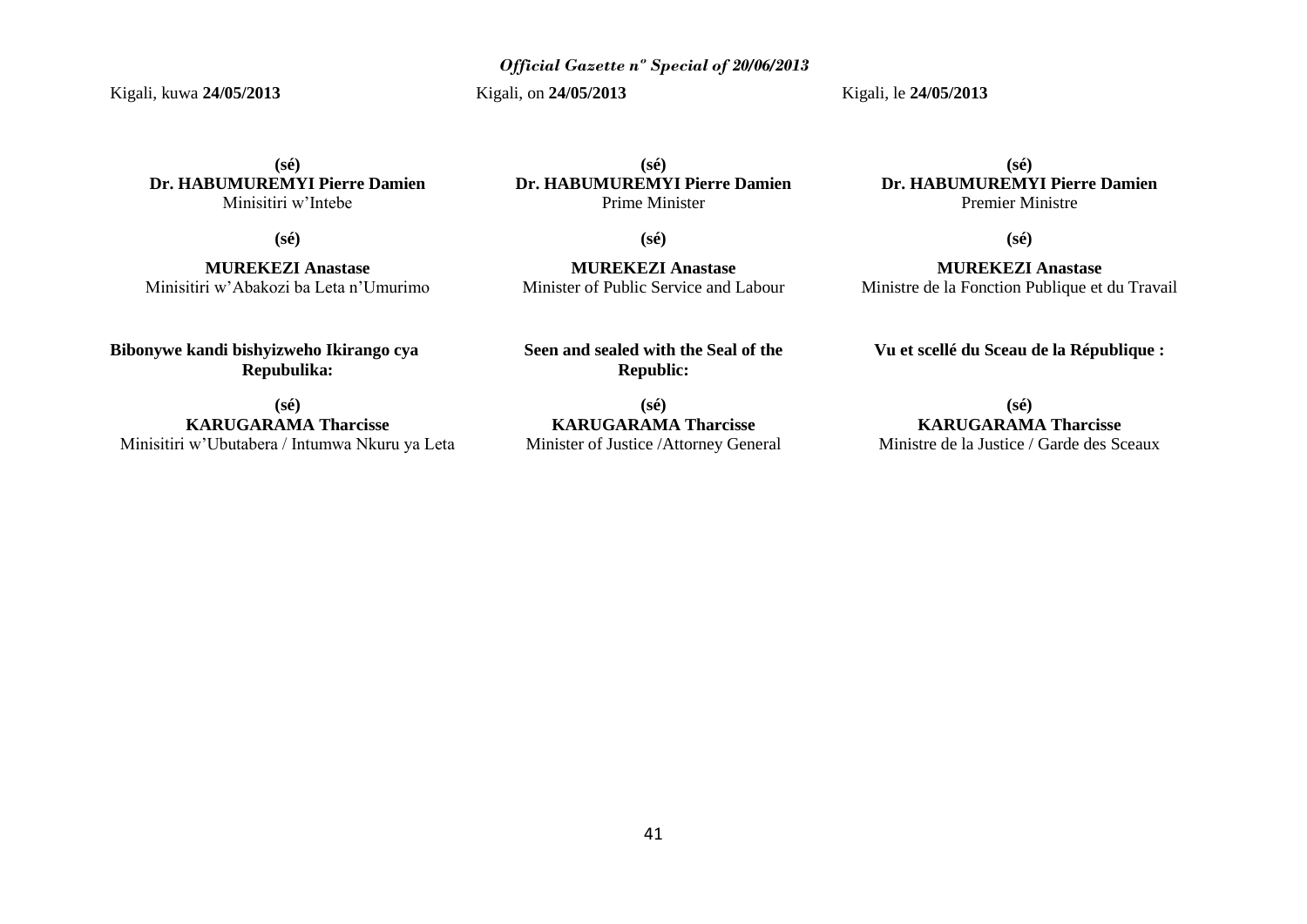**ITEKA RYA MINISITIRI W'INTEBE PRIME MINISTER'S ORDER N°149/03 OF ARRETE DU PREMIER MINISTRE N°149/03 N°149/03 RYO KUWA 24/05/2013 24/05/2013 APPOINTING PROSECUTORS RISHYIRAHO ABASHINJACYAHA DU 24/05/2013 PORTANT NOMINATION POURSUITE JUDICIAIRE** 

## **TABLE OF CONTENTS**

**ISHAKIRO**

### **TABLE DES MATIERES**

| Ingingo ya mbere: Ishyirwaho                                                                | <b>Article One: Appointment</b>                                                                                            | <b>Article premier : Nomination</b>        |
|---------------------------------------------------------------------------------------------|----------------------------------------------------------------------------------------------------------------------------|--------------------------------------------|
| Ingingo ya 2: Abashinzwe kubahiriza iri teka                                                | Article 2: Authorities responsible for the Article 2: Autorités chargées de l'exécution du<br>implementation of this Order | présent arrêté                             |
| Ingingo ya 3: Ivanwaho ry'ingingo zinyuranyije Article 3: Repealing provision<br>n'iri teka |                                                                                                                            | <b>Article 3 : Disposition abrogatoire</b> |
| Ingingo ya 4: Igihe iteka ritangira gukurikizwa                                             | <b>Article 4 : Commencement</b>                                                                                            | Article 4 : Entrée en vigueur              |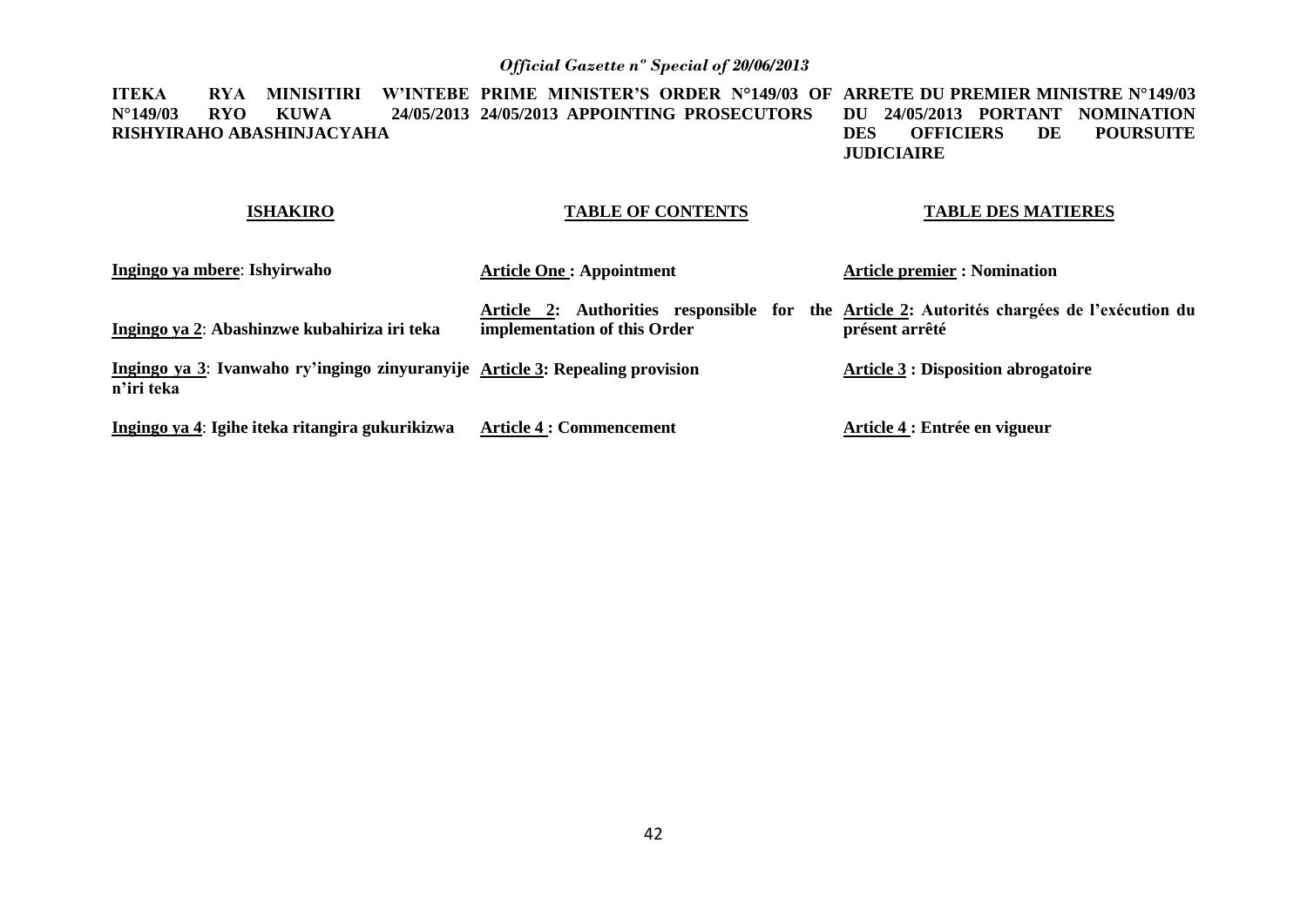#### **ITEKA RYA MINISITIRI**<br>N°149/03 RYO KIWA **N°149/03 RYO KUWA 24/05/2013 24/05/2013 APPOINTING PROSECUTORS RISHYIRAHO ABASHINJACYAHA PRIME MINISTER'S ORDER N°149/03 OF ARRETE DU PREMIER MINISTRE N°149/03 DU 24/05/2013 PORTANT NOMINATION DES OFFICIERS DE POURSUITE JUDICIAIRE**

**Minisitiri w'Intebe,**

**The Prime Minister,**

**Le Premier Ministre,**

Ashingiye ku Itegeko Nshinga rya Repubulika y'u Pursuant to the Constitution of the Republic of Vu la Constitution de la République du Rwanda Rwanda ryo kuwa 04 Kamena 2003 nk'uko Rwanda of 04 June 2003 as amended to date, du 04 juin 2003 telle que révisée à ce jour, ryavuguruwe kugeza ubu, cyane cyane mu ngingo especially in Articles 118, 119, 121 and 201 ; zaryo, iya 118, iya 119, iya 121 n'iya 201; spécialement en ses articles 118, 119, 121 et 201;

Ashingiye ku Itegeko n° 44bis/2011 ryo kuwa Pursuant to Law n° 44bis/2011 of 26/11/2011 Vu la Loi n° 44bis/2011 du 26/11/2011 portant 26/11/2011 rigena sitati y'abashinjacyaha n'abandi governing the statute of prosecutors and other staff statut des Officiers de Poursuite Judiciaire et des bakozi bo mu bushinjacyaha bukuru, cyane cyane of the National Public Prosecution Authority, autres membres du personnel de l'Organe National mu ngingo zaryo, iya 11, iya 13 n'iya 17; especially in Articles 11, 13 and 17; de Poursuite Judiciaire spécialement en ses articles 11, 13 et 17 ;

Bisabwe na Minisitiri w'Ubutabera/Intumwa Nkuru On proposal by the Minister of Justice/Attorney Sur proposition du Ministre de la Justice/Garde des ya Leta; General; Sceaux;

Inama y'Abaminisitiri yateranye kuwa 24/04/2013 After consideration and approval by the Cabinet, in Après examen et adoption par le Conseil des imaze kubisuzuma no kubyemeza; its session of 24/04/2013; Ministres, en sa séance 24/04/2013;

**ATEGETSE: Ingingo ya mbere: Ishyirwaho**  Abantu bakurikira bagizwe Abashinjacyaha ku The following persons are hereby appointed Les personnes dont les noms sont repris ci-dessous **HEREBY ORDERS: Article One: Appointment Article premier: Nomination** 

Prosecutors at Primary level:

Rwego rw'Ibanze: 1° Bwana NSHIMIYIMANA Jean Baptiste; 1° Mr. NSHIMIYIMANA Jean Baptiste; Niveau de Base: 1° Monsieur NSHIMIYIMANA Jean

**ARRETE :**

sont nommées Officiers de Poursuite Judiciaire au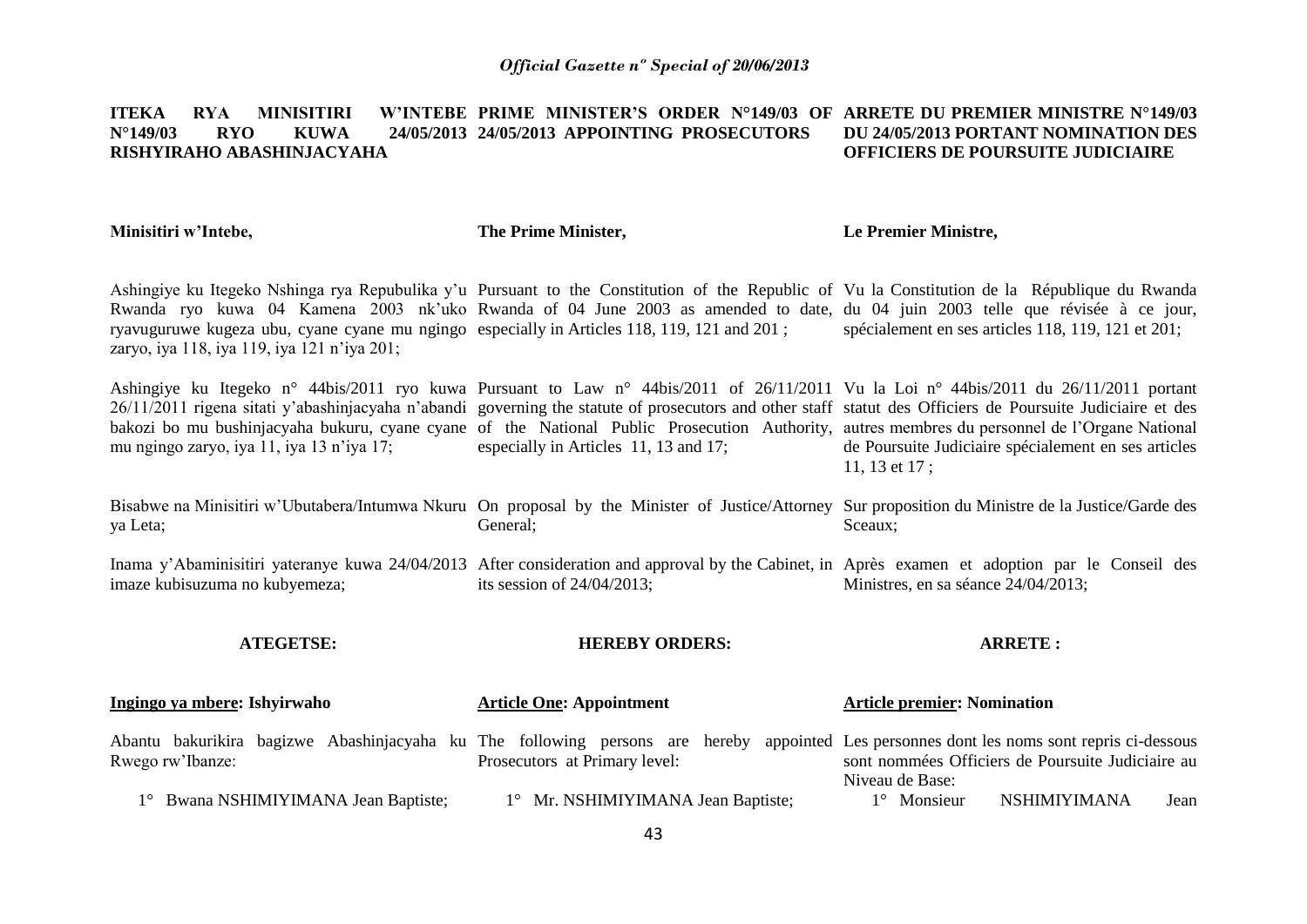Baptiste;

| 2° Bwana MUHAYIMANA Jean Bosco;                                                                     | 2° Mr. MUHAYIMANA Jean Bosco;                                                                                                                                                                                                                                                                                                                                                                                                                                                          | 2° Monsieur MUHAYIMANA Jean Bosco;                                                                           |
|-----------------------------------------------------------------------------------------------------|----------------------------------------------------------------------------------------------------------------------------------------------------------------------------------------------------------------------------------------------------------------------------------------------------------------------------------------------------------------------------------------------------------------------------------------------------------------------------------------|--------------------------------------------------------------------------------------------------------------|
| Madamu MUKANGOGA Donatille;<br>$3^\circ$                                                            | 3° Mrs. MUKANGOGA Donatille;                                                                                                                                                                                                                                                                                                                                                                                                                                                           | 3° Madame MUKANGOGA Donatille;                                                                               |
| 4° Bwana NIYITEGEKA Jonas.                                                                          | 4° Mr. NIYITEGEKA Jonas.                                                                                                                                                                                                                                                                                                                                                                                                                                                               | 4° Monsieur NIYITEGEKA Jonas.                                                                                |
| Ingingo ya 2: Abashinzwe kubahiriza iri teka                                                        | implementation of this Order                                                                                                                                                                                                                                                                                                                                                                                                                                                           | Article 2: Authorities responsible for the Article 2: Autorités chargées de l'exécution du<br>présent arrêté |
| kubahiriza iri teka.                                                                                | Minisitiri w'Ubutabera/Intumwa Nkuru ya Leta, The Minister of Justice/Attorney General, the Le Ministre de la Justice/Garde des Sceaux, le<br>Minisitiri w'Abakozi ba Leta n'Umurimo na Minister of Public Service and Labour and the Ministre de la Fonction Publique et du Travail et le<br>Minisitiri w'Imari n'Igenamigambi basabwe Minister of Finance and Economic Planning are Ministre des Finances et de la Planification<br>entrusted with the implementation of this Order. | Economique sont chargés de l'exécution du présent<br>arrêté.                                                 |
| Ingingo ya 3: Ivanwaho ry'ingingo zinyuranyije Article 3: Repealing provision<br>n'iri teka         |                                                                                                                                                                                                                                                                                                                                                                                                                                                                                        | <b>Article 3 : Disposition abrogatoire</b>                                                                   |
| zinyuranyije na ryo zivanyweho.                                                                     | Ingingo zose z'amateka abanziriza iri kandi All prior provisions contrary to this Order are Toutes les dispositions antérieures contraires au<br>hereby repealed.                                                                                                                                                                                                                                                                                                                      | présent arrêté sont abrogées.                                                                                |
| Ingingo ya 4: Igihe iteka ritangira gukurikizwa                                                     | <b>Article 4: Commencement</b>                                                                                                                                                                                                                                                                                                                                                                                                                                                         | Article 4 : Entrée en vigueur                                                                                |
| Iri<br>rishyiriweho umukono. Agaciro karyo gahera kuwa signature. It takes effect as of 24/04/2013. | teka ritangira gukurikizwa ku munsi This Order shall come into force on the date of its Le présent arrêté entre en vigueur le jour de sa                                                                                                                                                                                                                                                                                                                                               | signature. Il sort ses effets à partir du 24/04/2013.                                                        |

24/04/2013.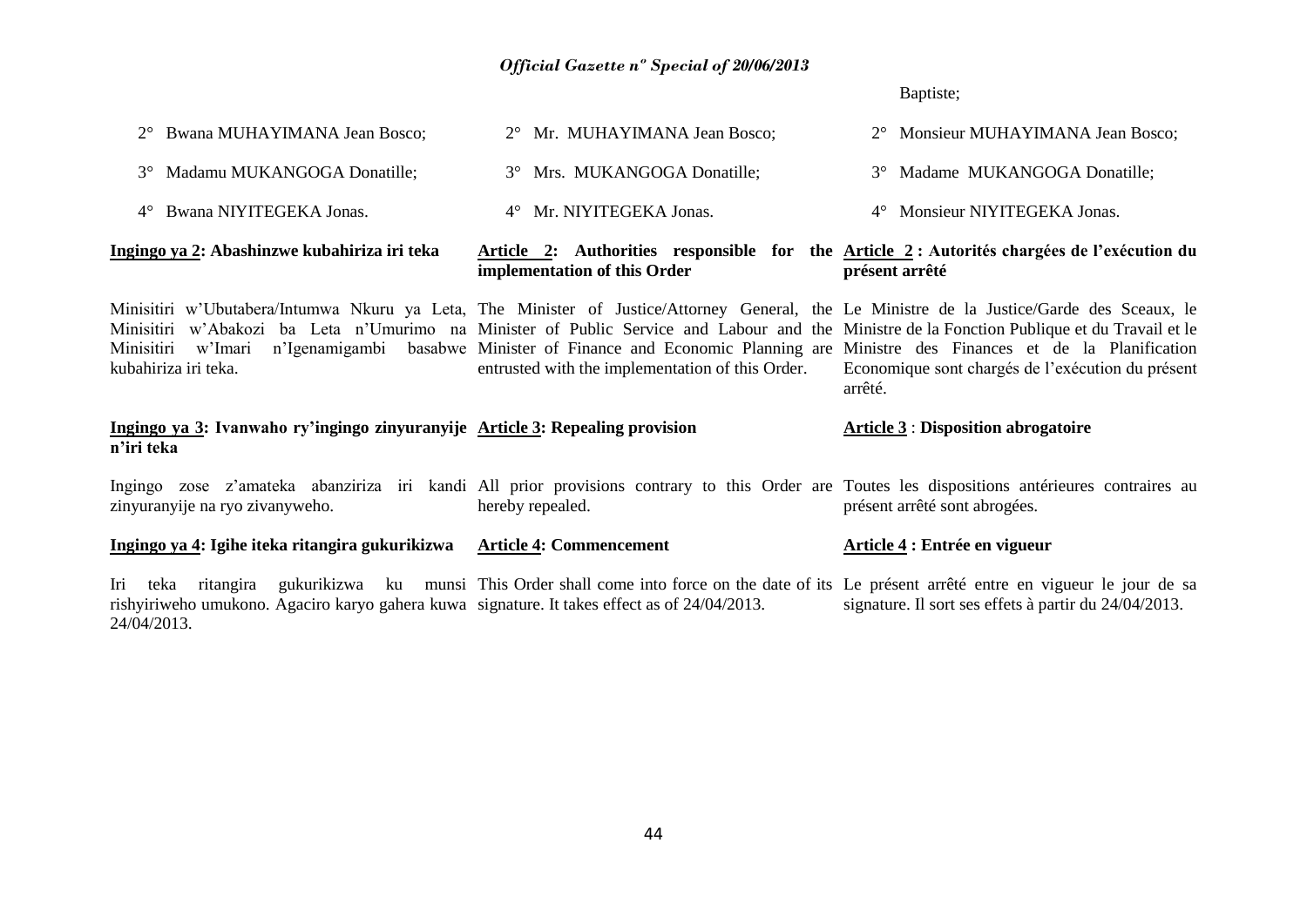Kigali, kuwa **24/05/2013**

Kigali, on **24/05/2013**

Kigali, le **24/05/2013**

**(sé) Dr. HABUMUREMYI Pierre Damien** Minisitiri w'Intebe

**(sé) Dr. HABUMUREMYI Pierre Damien** Prime Minister

**(sé) Dr. HABUMUREMYI Pierre Damien** Premier Ministre

**(sé) KARUGARAMA Tharcisse** Minisitiri w'Ubutabera / Intumwa Nkuru ya Leta

**(sé) KARUGARAMA Tharcisse** Minister of Justice /Attorney General

**(sé) KARUGARAMA Tharcisse** Ministre de la Justice / Garde des Sceaux

**Bibonywe kandi bishyizweho Ikirango cya Repubulika:**

**Seen and sealed with the Seal of the Republic:**

**Vu et scellé du Sceau de la République :**

**(sé) KARUGARAMA Tharcisse** Minisitiri w'Ubutabera / Intumwa Nkuru ya Leta

**(sé) KARUGARAMA Tharcisse** Minister of Justice /Attorney General

**(sé) KARUGARAMA Tharcisse** Ministre de la Justice / Garde des Sceaux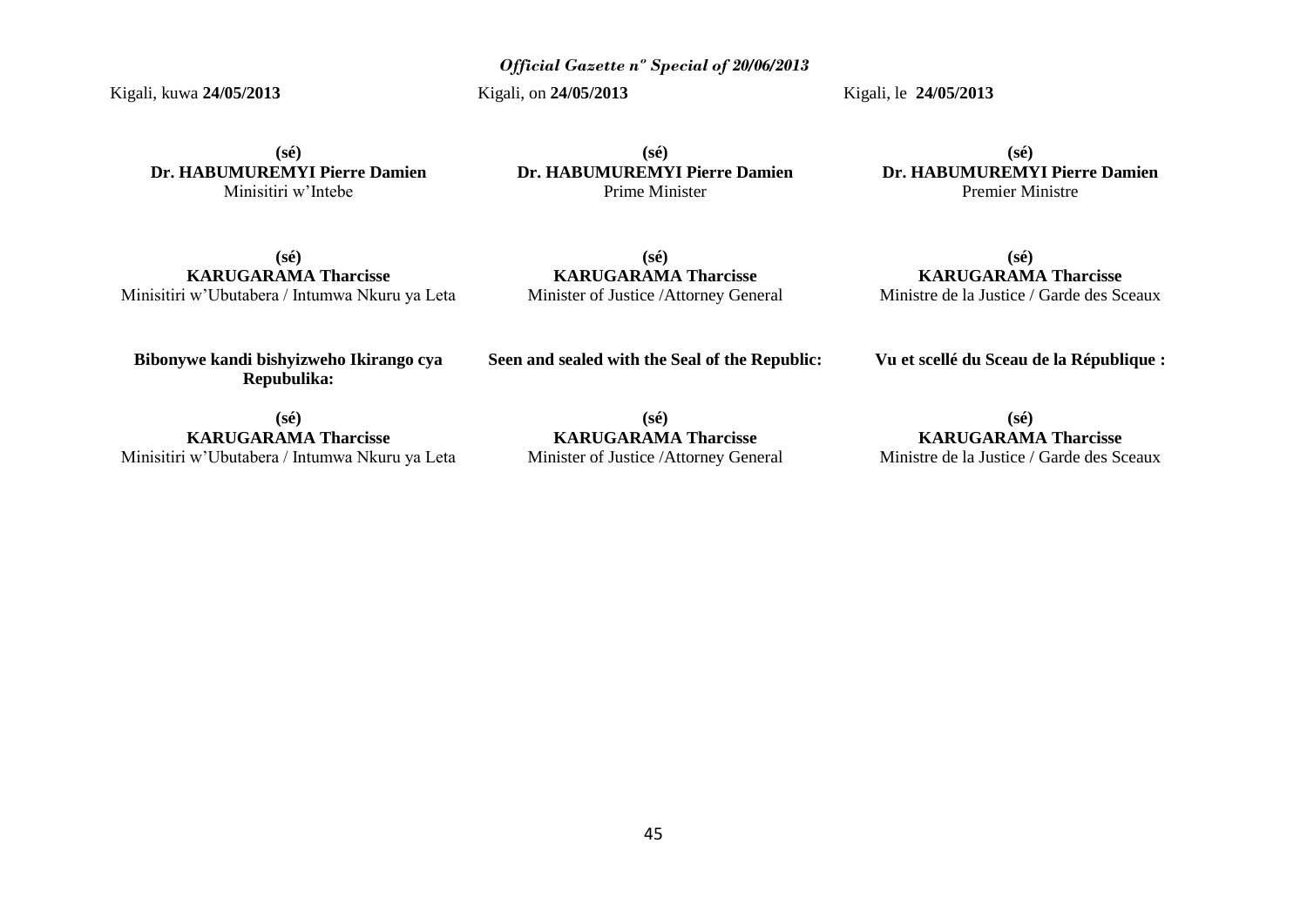**ITEKA RYA MINISITIRI W'INTEBE PRIME MINISTER'S ORDER N°150/03 OF ARRETE DU PREMIER MINISTRE N°150/03 N°150/03 RYO KUWA 24/05/2013 24/05/2013 APPOINTING PROSECUTORS RISHYIRAHO ABASHINJACYAHA DU 24/05/2013 PORTANT NOMINATION POURSUITE JUDICIAIRE** 

#### **ISHAKIRO TABLE OF CONTENTS**

### **TABLE DES MATIERES**

| Ingingo ya mbere: Ishyirwaho                                                                | <b>Article One: Appointment</b> | <b>Article premier : Nomination</b>                                                                          |
|---------------------------------------------------------------------------------------------|---------------------------------|--------------------------------------------------------------------------------------------------------------|
| Ingingo ya 2: Abashinzwe kubahiriza iri teka                                                | implementation of this Order    | Article 2: Authorities responsible for the Article 2: Autorités chargées de l'exécution du<br>présent arrêté |
| Ingingo ya 3: Ivanwaho ry'ingingo zinyuranyije Article 3: Repealing provision<br>n'iri teka |                                 | <b>Article 3 : Disposition abrogatoire</b>                                                                   |
| Ingingo ya 4: Igihe iteka ritangira gukurikizwa                                             | <b>Article 4 : Commencement</b> | Article 4 : Entrée en vigueur                                                                                |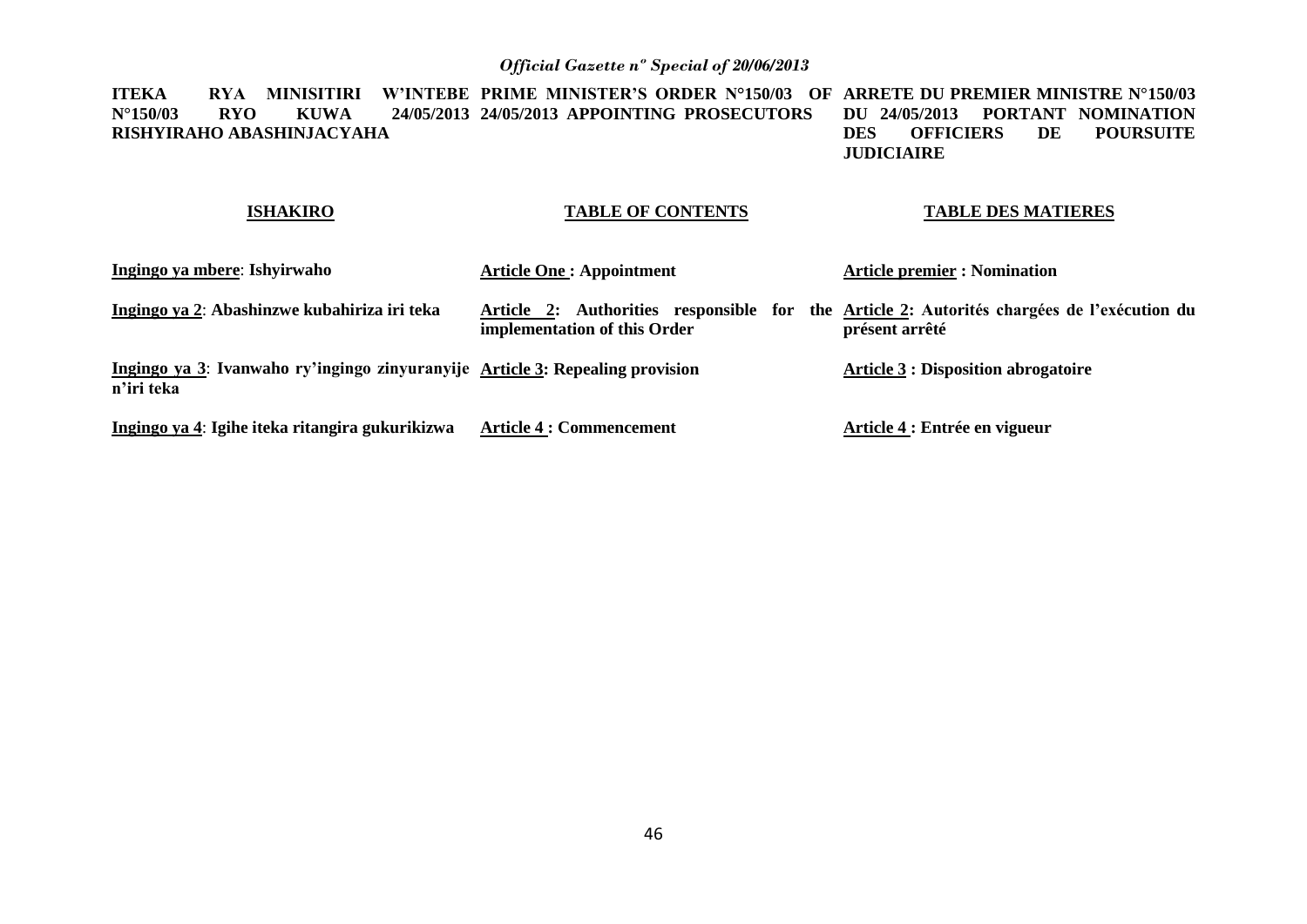#### **ITEKA RYA MINISITIRI N°150/03 RYO KUWA 24/05/2013 24/05/2013 APPOINTING PROSECUTORS RISHYIRAHO ABASHINJACYAHA PRIME MINISTER'S ORDER N°150/03 OF ARRETE DU PREMIER MINISTRE N°150/03 DU 24/05/2013 PORTANT NOMINATION DES OFFICIERS DE POURSUITE JUDICIAIRE**

**Minisitiri w'Intebe,**

rwego rwisumbuye:

**The Prime Minister,**

### **Le Premier Ministre,**

Ashingiye ku Itegeko Nshinga rya Repubulika y'u Pursuant to the Constitution of the Republic of Vu la Constitution de la République du Rwanda du Rwanda ryo kuwa 04 Kamena 2003 nk'uko Rwanda of 04 June 2003 as amended to date, 04 juin 2003 telle que révisée à ce jour, ryavuguruwe kugeza ubu, cyane cyane mu ngingo especially in Articles 118, 119, 121 and 201 ; zaryo, iya 118, iya 119, iya 121 n'iya 201; spécialement en ses articles 118, 119, 121 et 201;

Ashingiye ku Itegeko n° 44bis/2011 ryo kuwa Pursuant to Law n° 44bis/2011 of 26/11/2011 Vu la Loi n° 44bis/2011 du 26/11/2011 portant 26/11/2011 rigena sitati y'abashinjacyaha n'abandi governing the statute of prosecutors and other staff statut des Officiers de Poursuite Judiciaire et des bakozi bo mu bushinjacyaha bukuru, cyane cyane of the National Public Prosecution Authority, autres membres du personnel de l'Organe National mu ngingo zaryo, iya 11, iya 13 n'iya 17; especially in Articles 11, 13 and 17; de Poursuite Judiciaire spécialement en ses articles 11, 13 et 17 ;

Bisabwe na Minisitiri w'Ubutabera/Intumwa Nkuru On proposal by the Minister of Justice/Attorney Sur proposition du Ministre de la Justice/Garde des ya Leta; General; Sceaux;

Inama y'Abaminisitiri yateranye ku wa 24/04/2013 After consideration and approval by the Cabinet, in Après examen et adoption par le Conseil des imaze kubisuzuma no kubyemeza; its session of 24/04/2013; Ministres, en sa séance 24/04/2013;

**ATEGETSE: Ingingo ya mbere: Ishyirwaho**  Abantu bakurikira bagizwe Abashinjacyaha ku The following persons are hereby appointed **HEREBY ORDERS: Article One: Appointment ARRETE : Article premier: Nomination** 

Prosecutors at intermediate level:

Les personnes dont les noms sont repris ci-dessous sont nommées Officiers de Poursuite Judiciaire au Niveau de Grande Instance: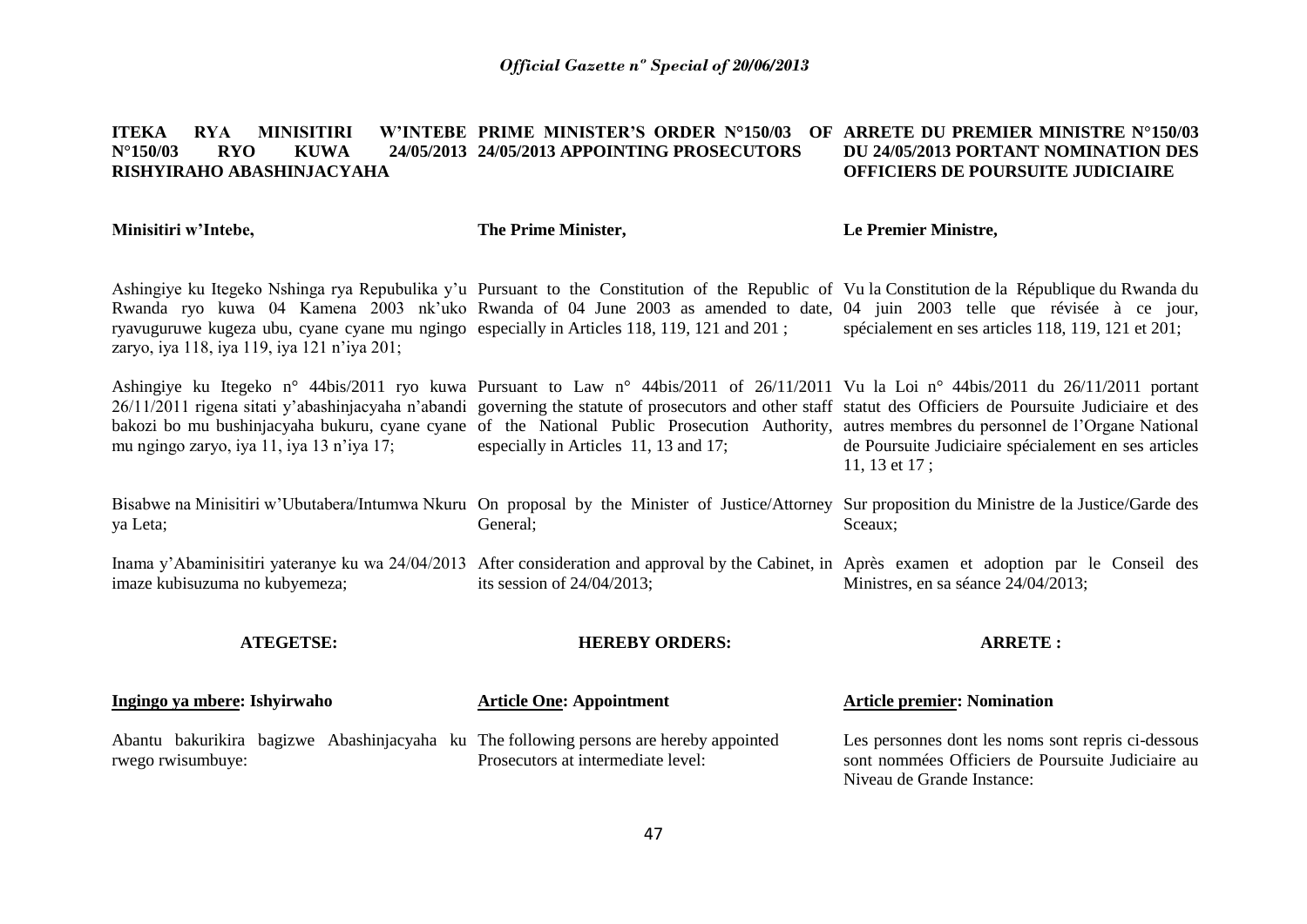| 1° Madamu MUKARUGINA Valérie;                                                                               | 1° Mrs. MUKARUGINA Valérie;                                                                                                                                                                                                                                                                                                                                                                                                                                                            | 1° Madame MUKARUGINA Valérie;                                                                                                                                                     |
|-------------------------------------------------------------------------------------------------------------|----------------------------------------------------------------------------------------------------------------------------------------------------------------------------------------------------------------------------------------------------------------------------------------------------------------------------------------------------------------------------------------------------------------------------------------------------------------------------------------|-----------------------------------------------------------------------------------------------------------------------------------------------------------------------------------|
| 2° Madamu MUKANKUSI Béatha.                                                                                 | 2° Mrs. MUKANKUSI Béatha.                                                                                                                                                                                                                                                                                                                                                                                                                                                              | 2° Madame MUKANKUSI Béatha.                                                                                                                                                       |
| Ingingo ya 2: Abashinzwe kubahiriza iri teka                                                                | implementation of this Order                                                                                                                                                                                                                                                                                                                                                                                                                                                           | Article 2: Authorities responsible for the Article 2: Autorités chargées de l'exécution du<br>présent arrêté                                                                      |
| kubahiriza iri teka.                                                                                        | Minisitiri w'Ubutabera/Intumwa Nkuru ya Leta, The Minister of Justice/Attorney General, the Le Ministre de la Justice/Garde des Sceaux, le<br>Minisitiri w'Abakozi ba Leta n'Umurimo na Minister of Public Service and Labour and the Ministre de la Fonction Publique et du Travail et le<br>Minisitiri w'Imari n'Igenamigambi basabwe Minister of Finance and Economic Planning are Ministre des Finances et de la Planification<br>entrusted with the implementation of this Order. | Economique sont chargés de l'exécution du présent<br>arrêté.                                                                                                                      |
| Ingingo ya 3: Ivanwaho ry'ingingo zinyuranyije Article 3: Repealing provision                               |                                                                                                                                                                                                                                                                                                                                                                                                                                                                                        | <b>Article 3: Disposition abrogatoire</b>                                                                                                                                         |
| n'iri teka                                                                                                  |                                                                                                                                                                                                                                                                                                                                                                                                                                                                                        |                                                                                                                                                                                   |
| zinyuranyije na ryo zivanyweho.                                                                             | hereby repealed.                                                                                                                                                                                                                                                                                                                                                                                                                                                                       | Ingingo zose z'amateka abanziriza iri kandi All prior provisions contrary to this Order are Toutes les dispositions antérieures et contraires au<br>présent arrêté sont abrogées. |
| Ingingo ya 4: Igihe iteka ritangira gukurikizwa Article 4: Commencement                                     |                                                                                                                                                                                                                                                                                                                                                                                                                                                                                        | Article 4 : Entrée en vigueur                                                                                                                                                     |
| rishyiriweho umukono. Agaciro karyo gahera kuwa signature. It takes effect as of 24/04/2013.<br>24/04/2013. | Iri teka ritangira gukurikizwa ku munsi This Order shall come into force on the date of its Le présent arrêté entre en vigueur le jour de sa                                                                                                                                                                                                                                                                                                                                           | signature. Il sort ses effets à partir du 24/04/2013.                                                                                                                             |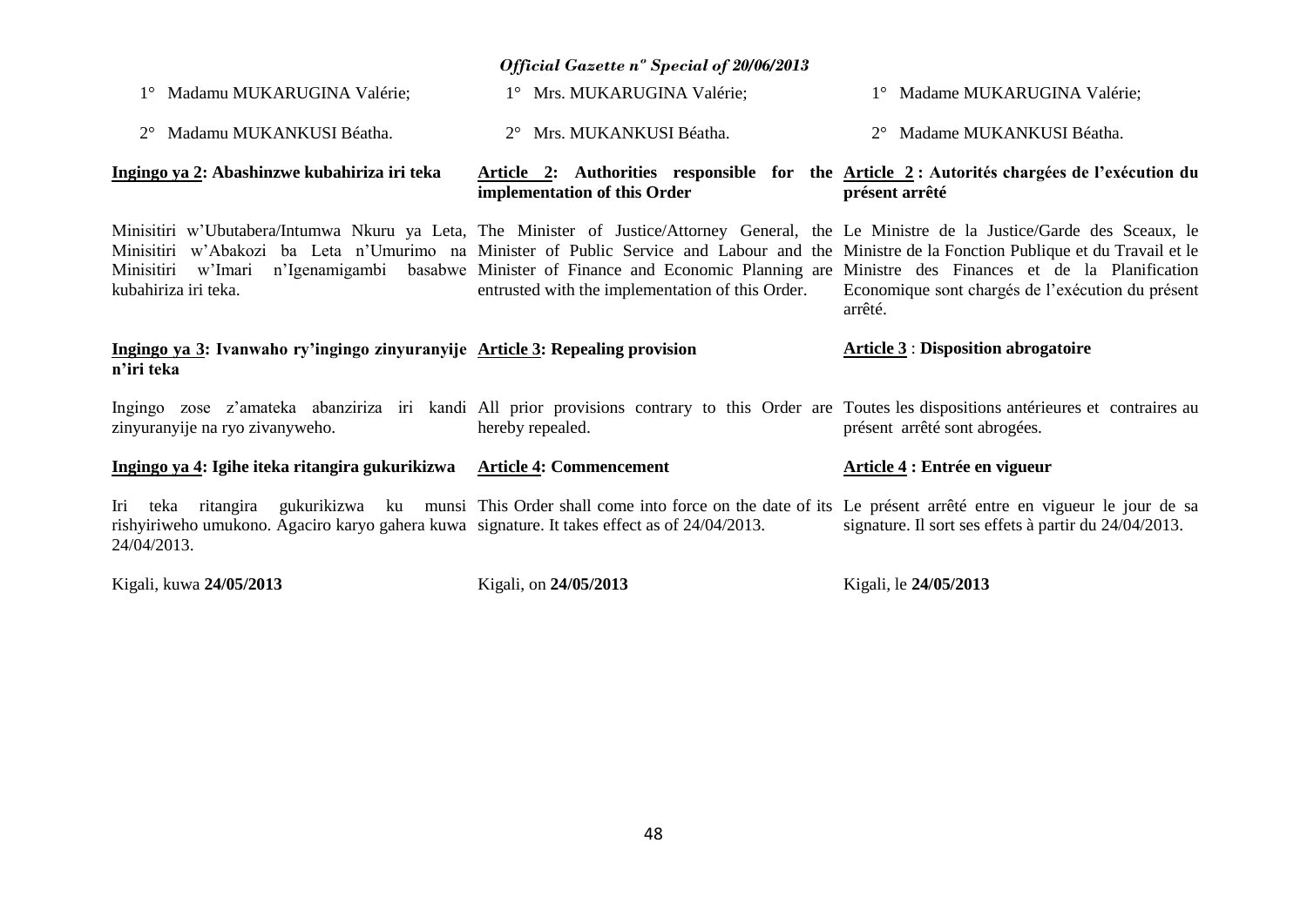### **(sé) Dr. HABUMUREMYI Pierre Damien** Minisitiri w'Intebe

**(sé) Dr. HABUMUREMYI Pierre Damien** Prime Minister

**(sé) Dr. HABUMUREMYI Pierre Damien** Premier Ministre

**(sé)**

**(sé)**

**KARUGARAMA Tharcisse** Minisitiri w'Ubutabera / Intumwa Nkuru ya Leta

**KARUGARAMA Tharcisse** Minister of Justice /Attorney General

**KARUGARAMA Tharcisse** Ministre de la Justice / Garde des Sceaux

**(sé)**

**Bibonywe kandi bishyizweho Ikirango cya Repubulika:**

**Seen and sealed with the Seal of the Republic:**

**Vu et scellé du Sceau de la République :**

**(sé) KARUGARAMA Tharcisse** Minisitiri w'Ubutabera / Intumwa Nkuru ya Leta

**(sé) KARUGARAMA Tharcisse** Minister of Justice /Attorney General

**(sé) KARUGARAMA Tharcisse** Ministre de la Justice / Garde des Sceaux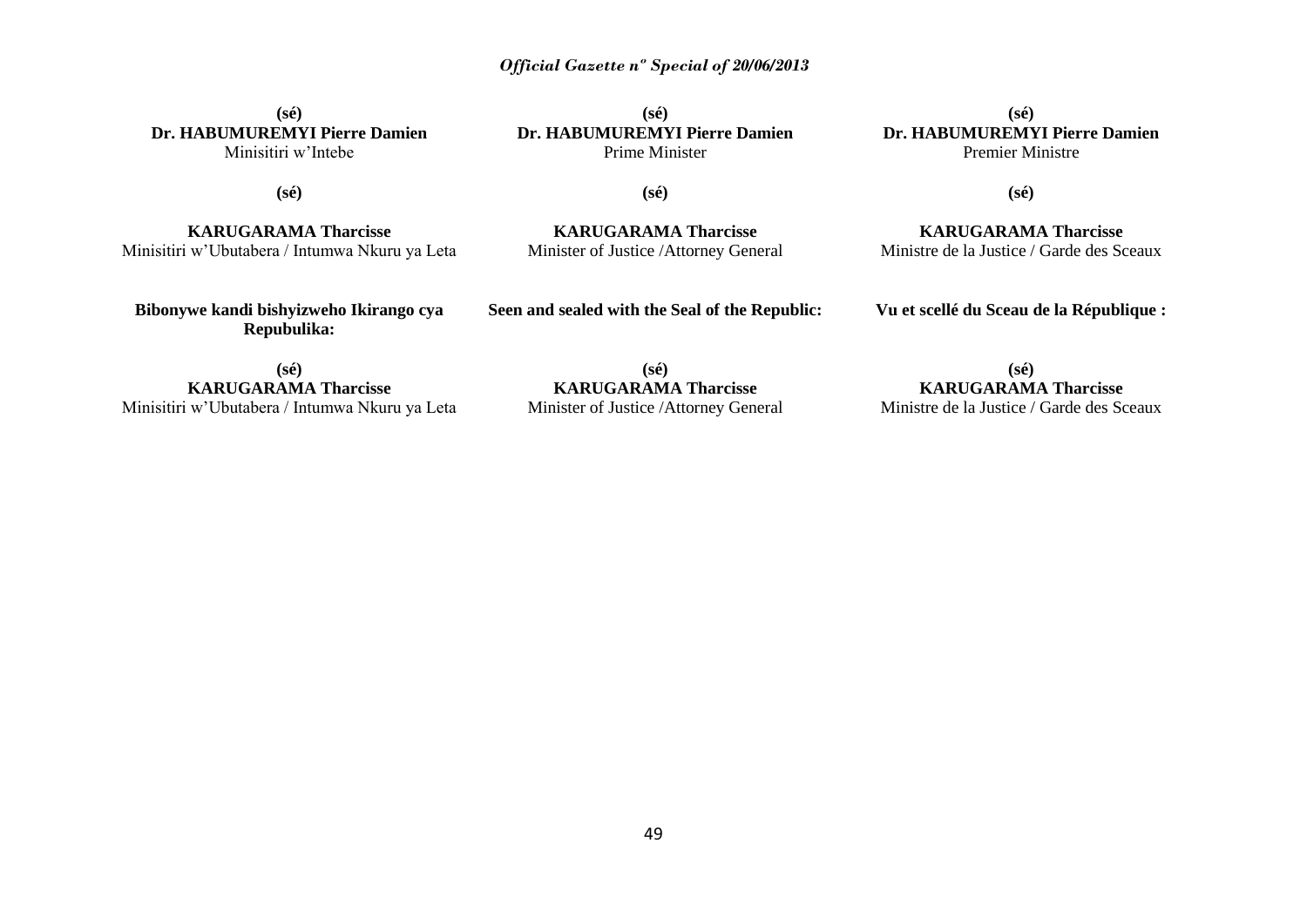| ITEKA RYA MINISITIRI W'INTEBE<br>N°158/03 RYO KUWA 20/06/2013 RIGENA<br><b>ABAGIZE KOMITE Y'IMICUNGIRE YA</b><br>FONERWA, UBUBASHA, INSHINGANO<br><b>N'IMIKORERE BYAYO</b> | PRIME MINISTER'S ORDER N°158/03 ARRETE DU<br>OF 20/06/2013 DETERMINING THE N°158/03<br>COMPOSITION OF THE FONERWA DETERMINANT LA<br><b>COMMITTEE,</b><br>ITS DU<br><b>MANAGING</b><br>POWERS, RESPONSIBILITIES<br><b>FUNCTIONING</b> | PREMIER MINISTRE<br><b>DU</b><br>20/06/2013<br><b>COMPOSITION</b><br><b>COMITE</b><br>DE<br><b>GESTION</b><br>DE<br>AND FONERWA, SES POUVOIRS,<br><b>SES</b><br><b>ATTRIBUTIONS</b><br><b>SON</b><br>ET<br><b>FONCTIONNEMENT</b> |
|----------------------------------------------------------------------------------------------------------------------------------------------------------------------------|--------------------------------------------------------------------------------------------------------------------------------------------------------------------------------------------------------------------------------------|----------------------------------------------------------------------------------------------------------------------------------------------------------------------------------------------------------------------------------|
| <b>ISHAKIRO</b>                                                                                                                                                            | <b>TABLE OF CONTENTS</b>                                                                                                                                                                                                             | <b>TABLE DES MATIERES</b>                                                                                                                                                                                                        |
| <b>UMUTWE WA MBERE: INGINGO</b><br><b>RUSANGE</b>                                                                                                                          | <b>CHAPTER ONE: GENERAL</b><br><b>PROVISIONS</b>                                                                                                                                                                                     | <b>CHAPITRE PREMIER: DISPOSITIONS</b><br><b>GENERALES</b>                                                                                                                                                                        |
| Ingingo ya mbere: Icyo iri teka rigamije                                                                                                                                   | <b>Article One: Purpose of this Order</b>                                                                                                                                                                                            | Article premier: Objet du présent arrêté                                                                                                                                                                                         |
| Ingingo ya 2: Ibisobanuro by'amagambo                                                                                                                                      | <b>Article 2: Definitions of terms</b>                                                                                                                                                                                               | Article 2: Définitions des termes                                                                                                                                                                                                |
| <b>UMUTWE WA II: ABAGIZE KOMITE</b><br>Y'IMICUNGIRE                                                                                                                        | <b>CHAPTER II: COMPOSITION</b>                                                                                                                                                                                                       | <b>CHAPITRE II: COMPOSITION</b>                                                                                                                                                                                                  |
| Ingingo ya 3: Abagize Komite y'imicungire                                                                                                                                  | <b>Composition of Managing</b><br>Article 3:<br><b>Committee</b>                                                                                                                                                                     | Article 3: Composition du Comité de<br><b>Gestion</b>                                                                                                                                                                            |
| Ingingo ya 4: Igihe manda imara                                                                                                                                            | <b>Article 4: Term of office</b>                                                                                                                                                                                                     | Article 4: Durée du mandat                                                                                                                                                                                                       |
| Ingingo ya 5: Kuva muri Komite                                                                                                                                             | <b>Article 5: Termination of Membership</b>                                                                                                                                                                                          | Article 5: Perte de la qualité du Membre                                                                                                                                                                                         |
| <b>UMUTWE</b><br><b>WA</b><br>III:<br><b>INSHINGANO</b><br><b>N'IMIKORERE</b><br><b>KOMITE</b><br><b>BYA</b><br>Y'IMICUNGIRE                                               | <b>CHAPTER III:</b><br><b>RESPONSIBILITIES</b><br><b>AND</b><br><b>FUNCTIONING</b><br>OF<br><b>THE</b><br><b>MANAGING COMMITTEE</b>                                                                                                  | <b>CHAPITRE III: ATTRIBUTIONS ET</b><br>FONCTIONNEMENT DU COMITE DE<br><b>GESTION</b>                                                                                                                                            |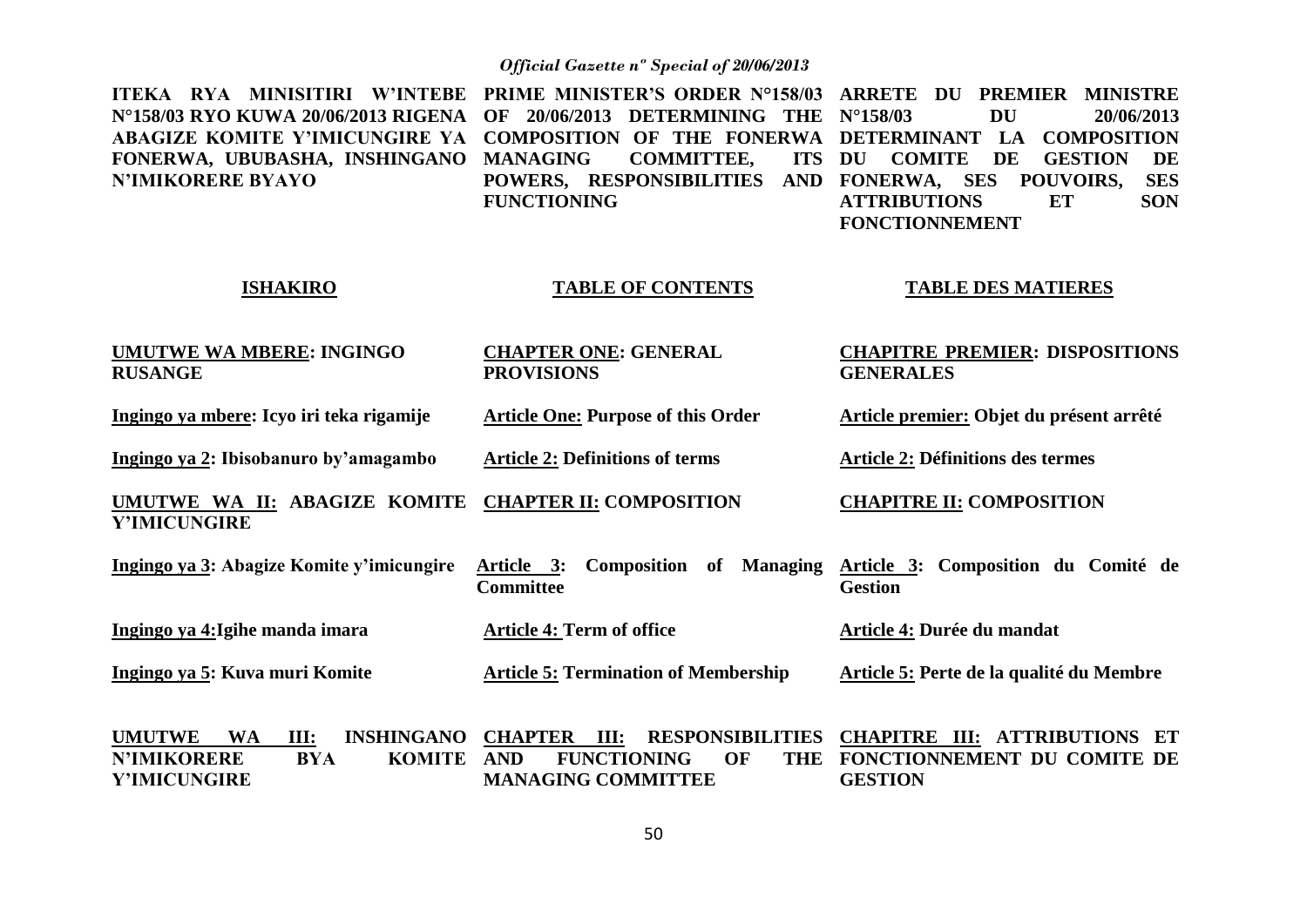| Icyiciro cya mbere: Inshingano                                                          | <b>Section One: Responsibilities</b>                                                                                  | <b>Section première: Attributions</b>                                                                  |
|-----------------------------------------------------------------------------------------|-----------------------------------------------------------------------------------------------------------------------|--------------------------------------------------------------------------------------------------------|
| Ingingo ya 6: Inshingano za Komite<br>y'imicungire                                      | <b>Article 6: Responsibilities of the Managing</b><br><b>Committee</b>                                                | <b>Article 6: Responsabilités du Comité de</b><br><b>Gestion</b>                                       |
| Ingingo ya 7: Amasezerano<br>y'isuzumamikorere                                          | <b>Article 7: Performance contract</b>                                                                                | <b>Article 7: Contrat de performance</b>                                                               |
| Icyiciro cya 2: Imikorere ya Komite<br>y'imicungire                                     | <b>Section 2: Functioning of the Managing</b><br><b>Committee</b>                                                     | Section 2: Fonctionnement du Comité de<br><b>Gestion</b>                                               |
| Ingingo ya 8: Inama za Komite y'imicungire                                              | Article 8: Meetings of the Managing Article 8: Réunions du Comité de Gestion<br><b>Committee</b>                      |                                                                                                        |
| Ingingo ya 9: Uruhare rw'abaterankunga<br>mu nama za Komite y'imicungire                | Article 9: Roles of sponsors to the Article 9: Rôles des bailleurs de fonds aux<br><b>Managing Committee meetings</b> | réunions du Comité de Gestion                                                                          |
| Ingingo ya 10: Uruhare<br>rw'Umuhuzabikorwa mu nama za Komite<br>y'imicungireya FONERWA | 10:<br>Role<br>of<br><b>FONERWA</b><br><b>Article</b><br><b>Coordinator to Managing Committee</b>                     | Article 10: Rôle du Coordinateur de<br>FONERWA aux réunions du Comité de<br><b>Gestion</b>             |
| Ingingo ya 11: Gutumira inzobere mu nama<br>za Komite y'imicungire                      | Article 11: Invitation of experts to<br><b>Managing Committee meetings</b>                                            | <b>Article 11:</b> Invitation d'experts<br>aux<br>réunions du Comité de Gestion                        |
| Ingingo ya 12: Ibyemezo bya Komite<br>y'imicungire                                      | <b>Article 12: Decisions of the Managing</b><br><b>Committee</b>                                                      | Article 12: Décisions du Comité de<br><b>Gestion</b>                                                   |
| Ingingo ya 13: Ibitabangikana n'imirimo<br>UMUTWE WA IV: INGINGO ZISOZA                 | <b>Article 13: Incompatibilities</b><br><b>CHAPTER IV: FINAL PROVISIONS</b>                                           | <b>Article 13: Incompatibilités</b><br><b>CHAPITRE</b><br><b>DISPOSITIONS</b><br>IV:<br><b>FINALES</b> |
| Ingingo ya 14: Abashinzwe kubahiriza iri<br>teka                                        | <b>Article 14:</b> Authorities responsible for the<br>implementation of this Order                                    | Article 14:<br><b>Autorités</b><br>chargées<br>de<br>l'exécution du présent arrêté                     |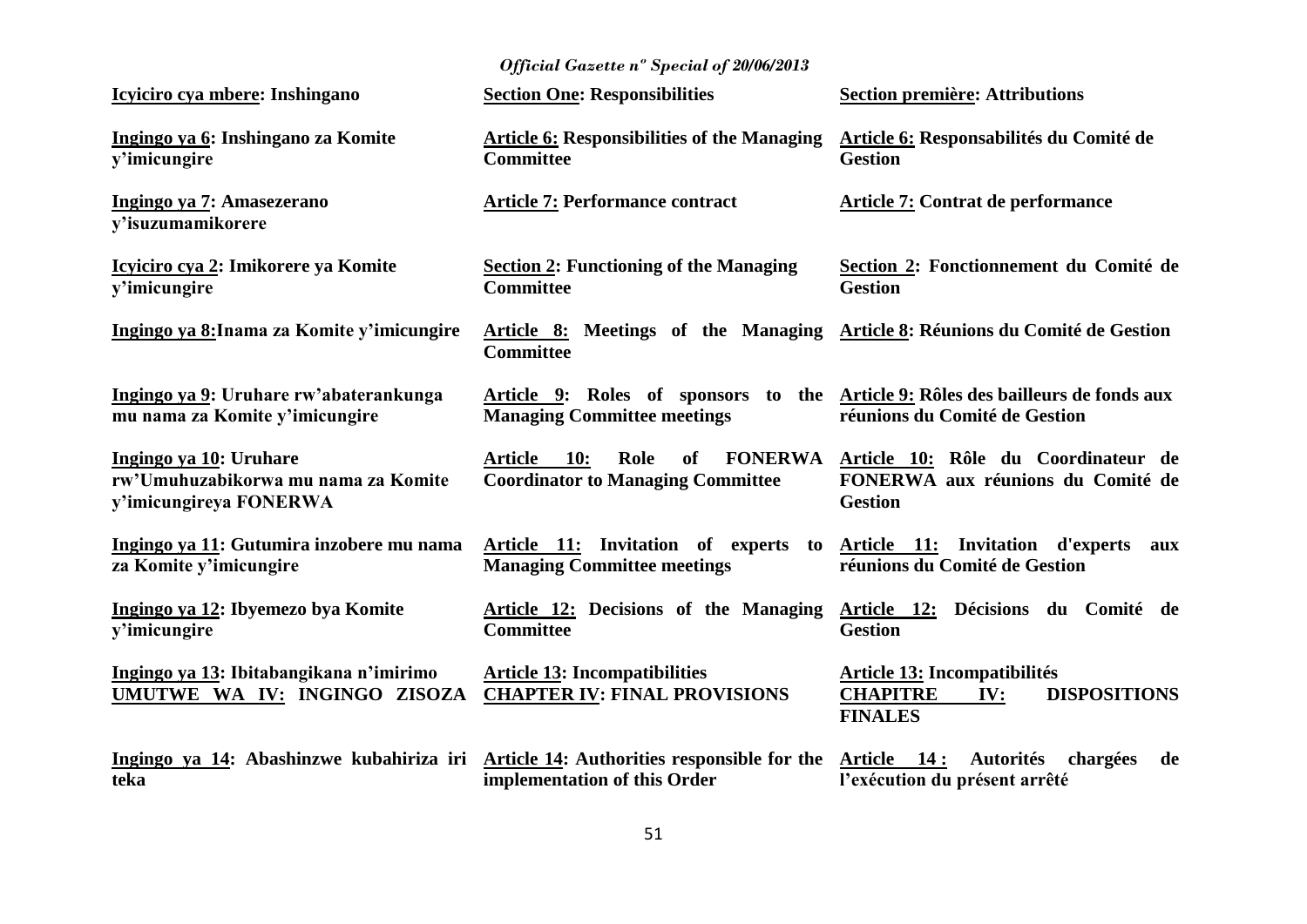**Ingingo ya 15: Ivanwaho ry'ingingo zinyuranije n'iri teka**

**Ingingo ya 16: Igihe iteka ritangira gukurikizwa**

**Article 15: Repealing provision**

**Article 16: Commencement**

**Article 15 : Disposition abrogatoire**

**Article 16: Entrée en vigueur**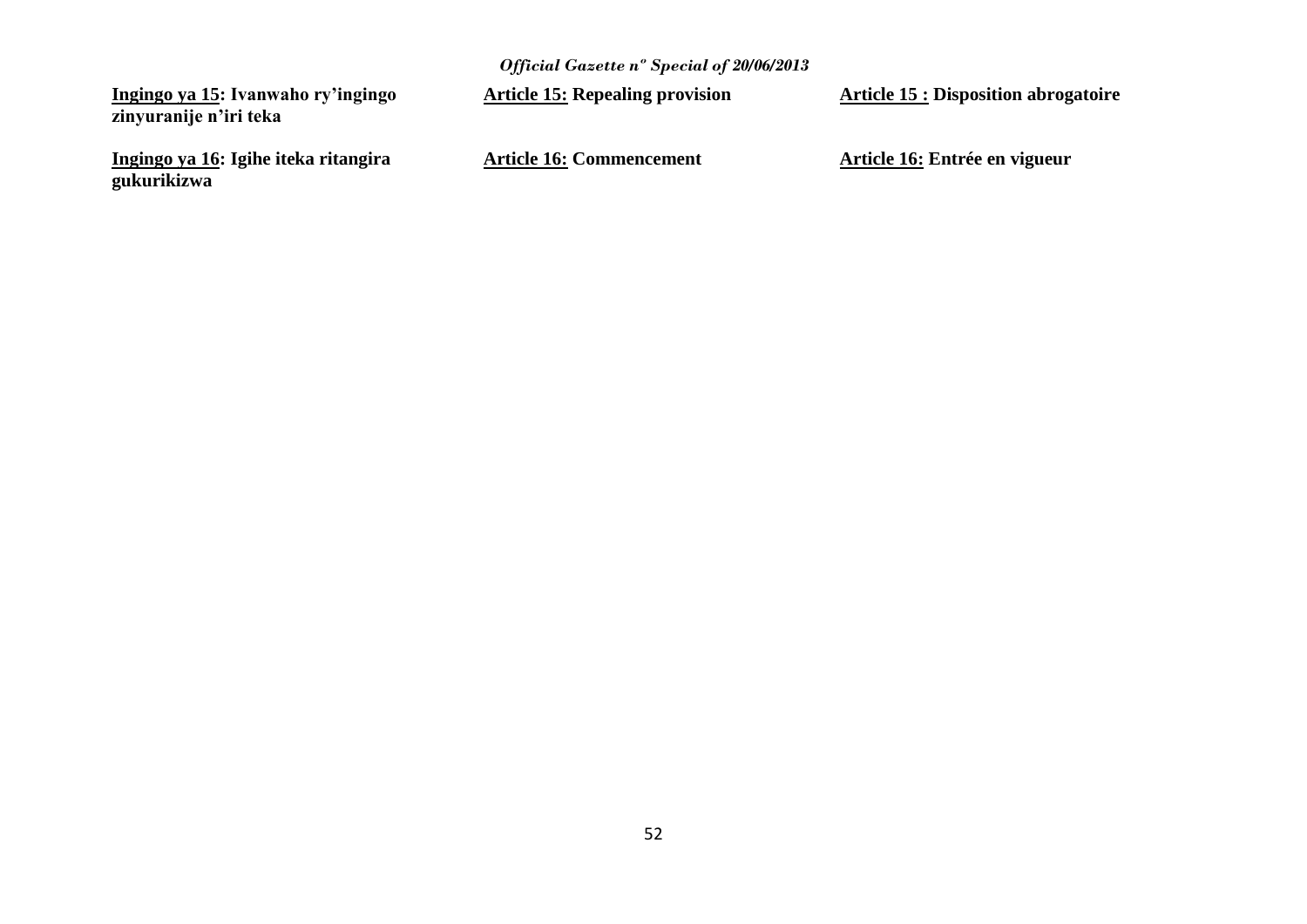| <b>ITEKA RYA MINISITIRI</b><br><b>W'INTEBE</b><br>$N^{\circ}$ 158/03<br><b>KUWA</b><br><b>RYO</b><br>20/06/2013<br><b>ABAGIZE</b><br><b>KOMITE</b><br><b>RIGENA</b><br><b>Y'IMICUNGIRE</b><br><b>FONERWA,</b><br>YA<br><b>UBUBASHA,</b><br><b>INSHINGANO</b><br><b>N'IMIKORERE BYAYO</b> | PRIME MINISTER'S ORDER N°158/03 ARRETE DU<br>20/06/2013 DETERMINING THE<br>OF<br><b>COMPOSITION OF THE FONERWA</b><br><b>COMMITTEE,</b><br><b>MANAGING</b><br><b>ITS</b><br>POWERS, RESPONSIBILITIES AND<br><b>FUNCTIONING</b>        | <b>PREMIER</b><br><b>MINISTRE</b><br><b>DU</b><br>$N^{\circ}$ 158/03<br>20/06/2013<br><b>DETERMINANT</b><br>LA<br><b>COMPOSITION</b><br>DU<br><b>COMITE</b><br>DE<br><b>GESTION</b><br>DE<br>FONERWA, SES POUVOIRS,<br><b>SES</b><br><b>ATTRIBUTIONS</b><br><b>ET</b><br><b>SON</b><br><b>FONCTIONNEMENT</b> |
|------------------------------------------------------------------------------------------------------------------------------------------------------------------------------------------------------------------------------------------------------------------------------------------|---------------------------------------------------------------------------------------------------------------------------------------------------------------------------------------------------------------------------------------|--------------------------------------------------------------------------------------------------------------------------------------------------------------------------------------------------------------------------------------------------------------------------------------------------------------|
| Minisitiri w'Intebe,                                                                                                                                                                                                                                                                     | The Prime Minister,                                                                                                                                                                                                                   | Le Premier Ministre,                                                                                                                                                                                                                                                                                         |
| y'u Rwanda ryo kuwa 04 Kamena 2003<br>nk'uko ryavuguruwe kugeza ubu, cyane<br>cyane mu ngingo zaryo iya 118, iya 119, iya<br>121 n'iya 201;                                                                                                                                              | Ashingiye ku Itegeko Nshinga rya Repubulika Pursuant to the Constitution of the Republic Vu la Constitution de la République du<br>of Rwanda of 04 June 2003, as amended to<br>date, especially in Articles 118, 119, 121 and<br>201: | Rwanda du 04 juin 2003, telle que révisée à<br>ce jour, spécialement en ses articles 118, 119,<br>121 et 201;                                                                                                                                                                                                |
| Ashingiye ku Itegeko n° 16/2012 ryo kuwa<br>22/05/2012 rigena imiterere, imikorere,<br>n'inshingano<br>by'Ikigega<br>cy'Igihugu<br>cy'Ibidukikije (FONERWA), cyane cyane mu<br>ngingo yaryo ya 4;                                                                                        | and mission of the National Fund for Fonds<br>Environment (FONERWA), especially in (FONERWA), spécialement en son article 4;<br>Article 4;                                                                                            | Pursuant to Law n° 16/2012 of 22/05/2012 Vu la Loi n° 16/2012 du 22/05/2012 portant<br>determining the organization, functioning organisation, fonctionnement et mission du<br>National<br>de<br>l'Environnement                                                                                             |
| Bisabwe na Minisitiri w'Umutungo Kamere;                                                                                                                                                                                                                                                 | Resources;                                                                                                                                                                                                                            | On proposal by the Minister of Natural Sur proposition du Ministre des Ressources<br>Naturelles;                                                                                                                                                                                                             |
| y'Abaminisitiri<br>yateranye<br>Inama<br>kuwa<br>12/06/2013<br>kubisuzuma<br>imaze<br>no<br>kubyemeza;                                                                                                                                                                                   | in its session of $12/06/2013$ ;                                                                                                                                                                                                      | After consideration and approval by Cabinet Après examen et adoption par le Conseil des<br>Ministres en sa séance du 12/06/2013;                                                                                                                                                                             |

**ATEGETSE:**

**HEREBY ORDERS:**

**ARRETE:**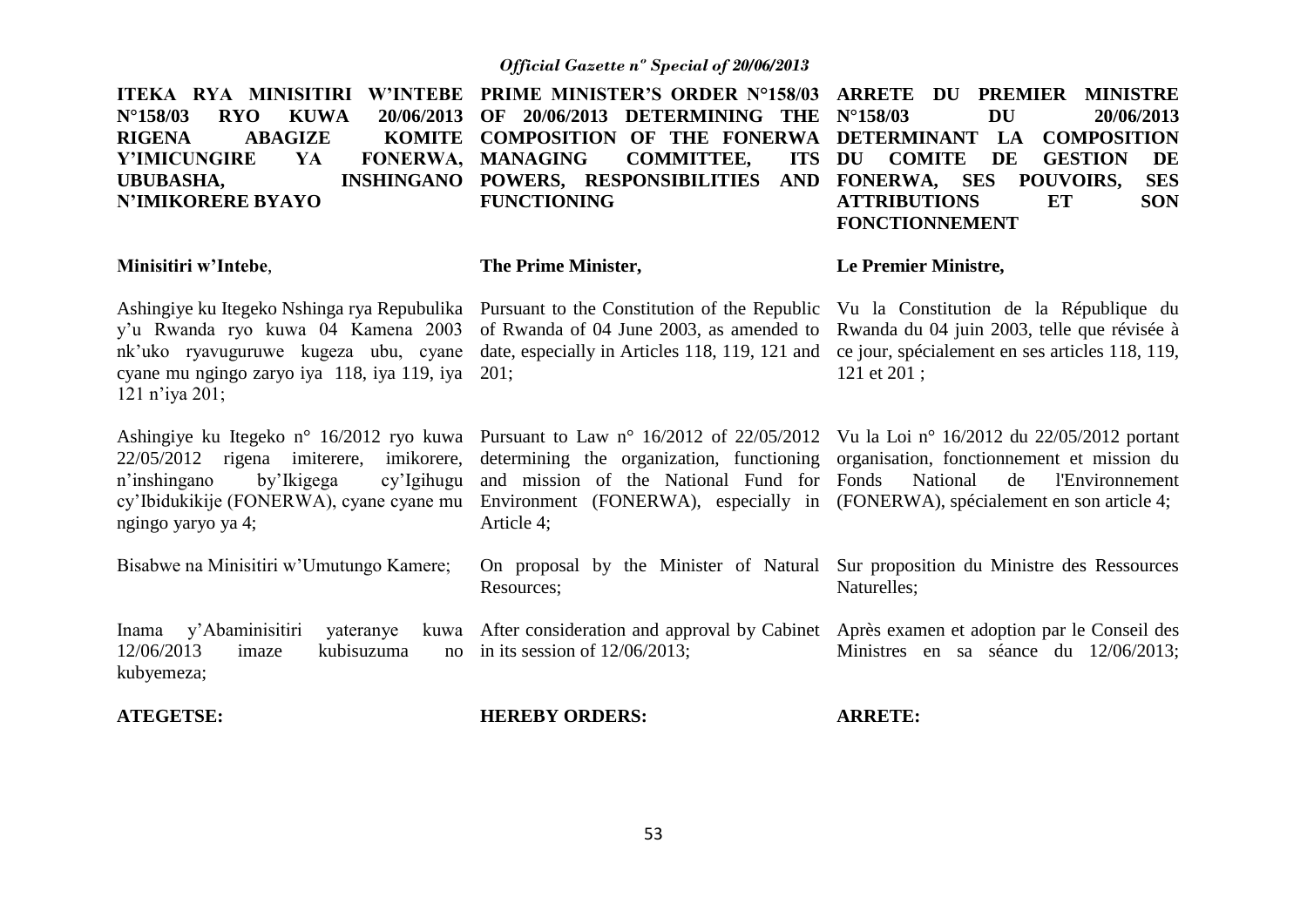#### **UMUTWE WA MBERE: INGINGO CHAPTER ONE: GENERAL RUSANGE Ingingo ya mbere: Icyo iri Teka rigamije** Iri teka rigena abagize Komite y'Imicungire ya FONERWA, ububasha, inshingano n'imikorere byayo **Ingingo ya 2: Ibisobanuro by'amagambo** Muri iri teka, amagambo akurikira afite In this Order, the following terms shall have ibisobanuro bikurikira : **1°** "**FONERWA**": Ikigega cy'Igihugu cy'Ibidukikije; **2°** " **Minisiteri"**: Minisiteri ishinzwe ibidukikije n'imihindagurikire y'ikirere. **PROVISIONS Article One: Purpose of this Order** This Order determines the composition of the FONERWA Managing Committee, its powers, responsibilities and functioning. **Article 2: Definitions of terms** the following meaning: **1° "FONERWA"** : National Fund for Environment; **2° "Ministry":** Ministry in charge of environment and climate change. **CHAPITRE PREMIER: DISPOSITIONS GENERALES Article premier: Objet du présent arrêté** Le présent arrêté détermine la composition du Comité de Gestion de FONERWA, ses pouvoirs, ses attributions et son fonctionnement. **Article 2: Définitions des termes** Au sens du présent arrêté, les termes suivants signifient : 1° **"FONERWA"** : Fonds National de l'Environnement ; **2° "Ministère"** : Ministère chargé de l'environnement et du changement climatique.

#### **UMUTWE WA II: ABAGIZE KOMITE CHAPTER II: COMPOSITION Y'IMICUNGIRE CHAPITRE II: COMPOSITION**

**Ingingo ya 3: Abagize Komite y'imicungire Article 3: Composition of Managing Article 3: Composition du Comité de Committee Gestion**

n'abantu icyenda bakurikira :

Komite y'imicungire ya FONERWA igizwe The FONERWA Managing Committee shall be composed of nine (9) persons as follows: Le Comité de Gestion de FONERWA est composé de neuf (9) personnes suivantes:

1° Bwana Emmanuel NKURUNZIZA, Umuyobozi Mukuru w'Ikigo gishinzwe Umutungo Kamere mu 1° Mr. Emmanuel NKURUNZIZA, Director General of Rwanda Natural Resources Authority (RNRA), 1° Monsieur Emmanuel NKURUNZIZA, Directeur Général de l'Office Rwandais des Ressources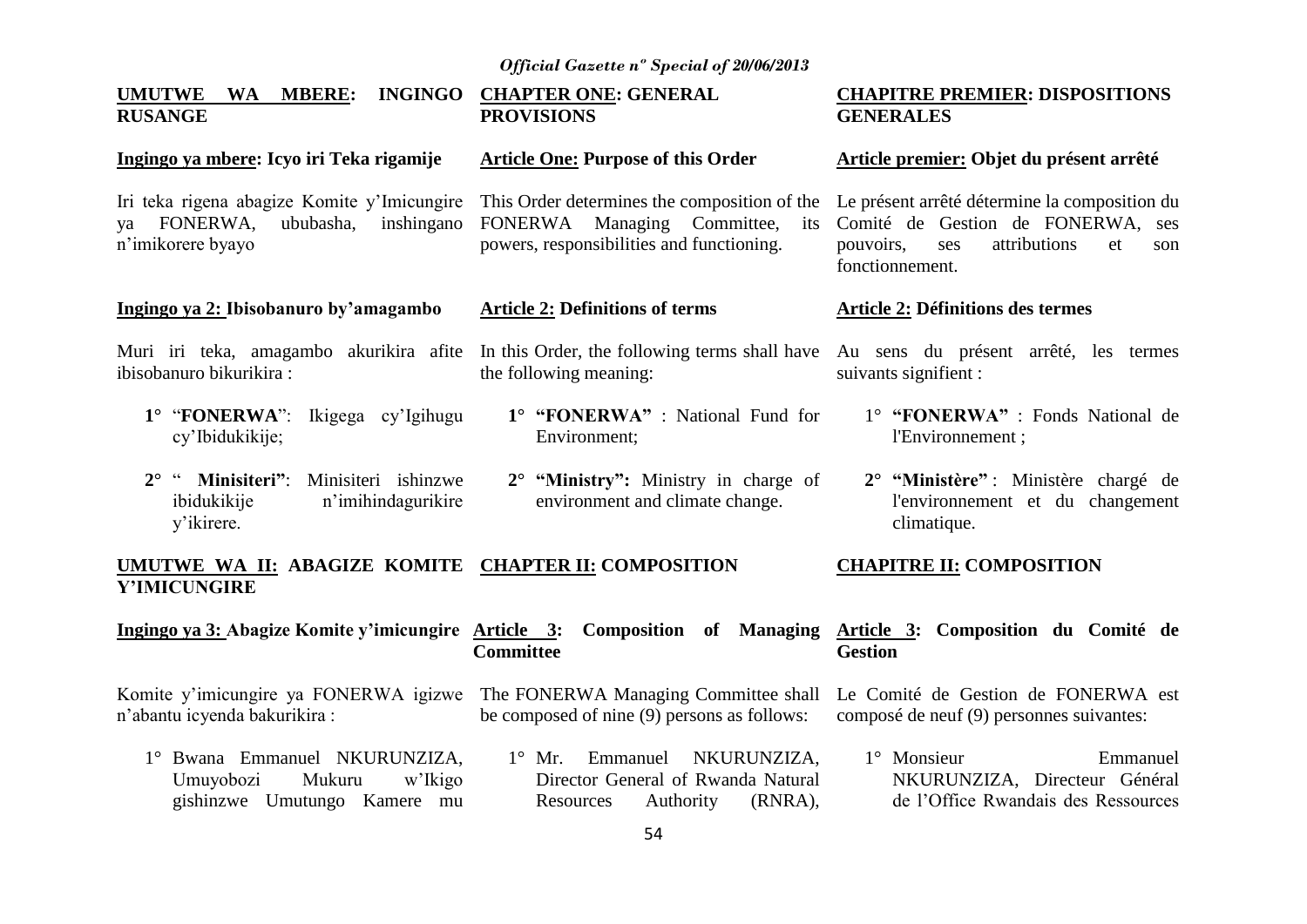Rwanda (RNRA), Perezida;

- 2° Madamu Rose MUKANKOMEJE, Umuyobozi Mukuru w'Ikigo cy"Igihugu cyo Kubungabunga Ibidukikije (REMA), Visi Perezida;
- 3° Bwana Geoffrey KABERA, Umuyobozi wa Politiki, Isuzuma n'Ubushakashatsi muri MINECOFIN, Umwanditsi;
- 4° Bwana Jean Claude MUSABYIMANA, Umwe mu bagize Taskforce ya Irrigation na Mechanization muri MINAGRI;
- 5° Bwana Robert NYAMVUMBA: Umuyobozi Mukuru Wungirije wa EWSA ushinzwe ingufu;
- 6° Bwana Alexis RUZIBUKIRA, Umuyobozi Mukuru w'Inganda muri MINICOM;
- 7° Madamu Frida ABERA, ushinzwe Igenamigambi ry'Imijyi muri MINALOC;
- 8° Bwana Oscar NZABONIMPA, Perezida wa Sosiyete Sivile;
- 9° Madamu Josephine KAYIRABA, Umunyamabanga Mukuru wa

Chairperson;

- 2° Ms Rose MUKANKOMEJE: Director General of Rwanda Environment Management Authority (REMA), Vice Chairperson;
- 3° Mr. Geoffrey KABERA, Director of Policy, Evaluation and Research in MINECOFIN, Secretary;
- 4° Mr. Jean Claude MUSABYIMANA, Member of the Taskforce of Irrigation and mechanization in MINAGRI;
- 5° Mr. Robert NYAMVUMBA: Deputy Director General of Energy in EWSA;
- 6° Mr. Alexis RUZIBUKIRA, Director General of Industry in MINICOM;
- 7° Ms Frida ABERA, in Charge of Urban Planning in MINALOC;
- 8° Mr. Oscar NZABONIMPA, Chairman of Civil Society;
- 9° Ms Josephine KAYIRABA, Secretary General of Architect Board

Naturelles (RNRA), Président;

- 2° Madame Rose MUKANKOMEJE: Directrice Générale de l'Office Rwandais de Protection de l'Environnement (REMA), Vice-Présidente;
- 3° Monsieur Geoffrey KABERA, Directeur de Politique, Evaluation et Recherche au MINECOFIN, comme Secrétaire ;
- 4° Monsieur Jean Claude MUSABYIMANA, Membre *du Taskforce « Irrigation and Mechanization »,* au MINAGRI;
- 5° Monsieur Robert NYAMVUMBA: Directeur Général Adjoint de EWSA en charge de l'Energie;
- 6° Monsieur Alexis RUZIBUKIRA, Directeur Général de l'Industrie au MINICOM;
- 7° Madame Frida ABERA, chargée de la Planification Urbaine au MINALOC;
- 8° Monsieur Oscar NZABONIMPA, Président de la Société Civile;
- 9° Madame KAYIRABA, Secrétaire Générale de la Chambre des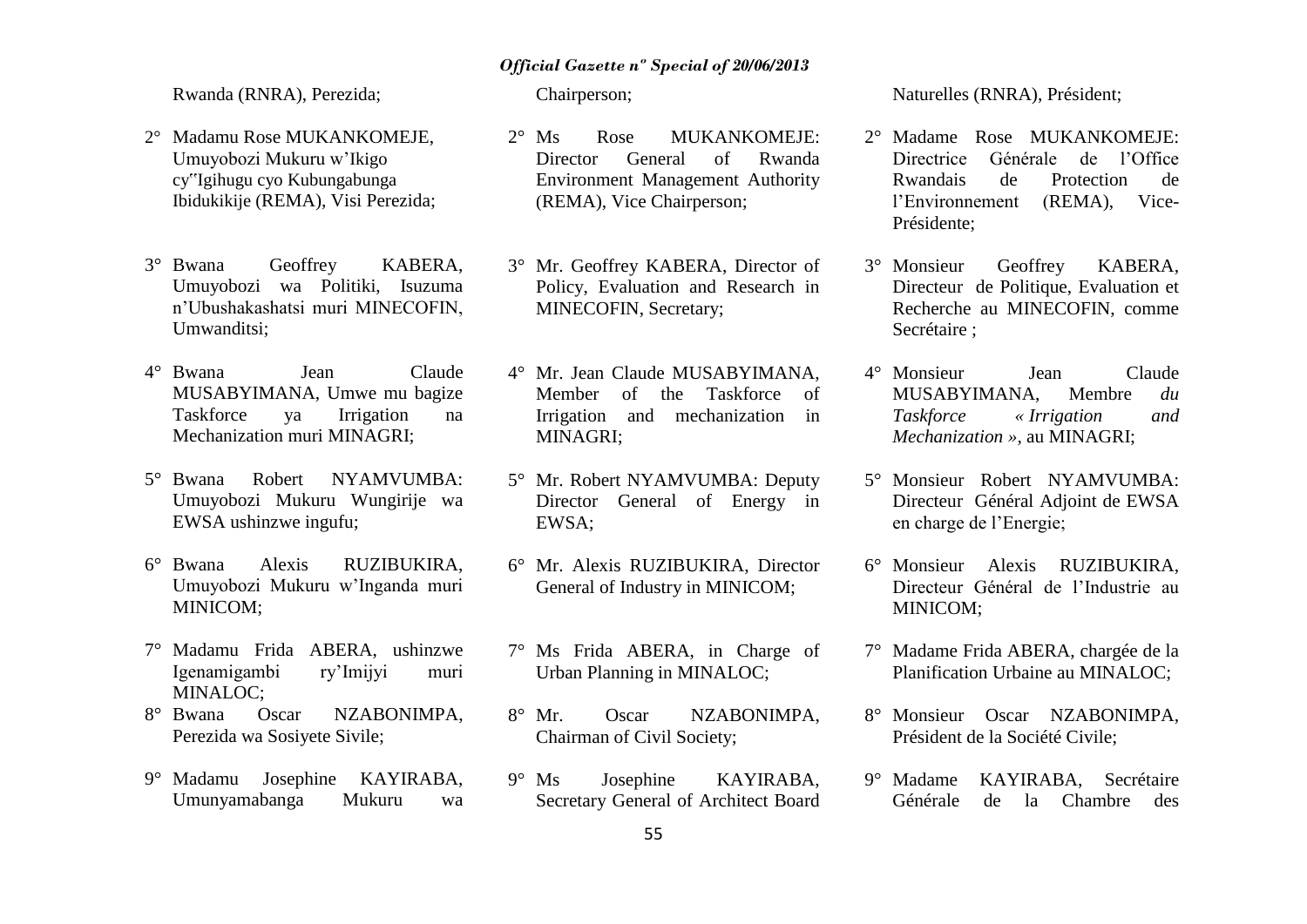| "Architect<br>Board"<br>Rugaga<br>mu<br>rw'Abikorera (PSF).                                            | of Private Sector Federation (PSF).                                                                                                                                                        | ingénieurs à la Fédération du Secteur<br>Privé (PSF).                                                                        |
|--------------------------------------------------------------------------------------------------------|--------------------------------------------------------------------------------------------------------------------------------------------------------------------------------------------|------------------------------------------------------------------------------------------------------------------------------|
| by'abagize Komite y'imicungire bagomba<br>kuba ari abagore.                                            | Nibura mirongo itatu ku ijana (30%) At least thirty per cent (30%) of the members Au moins trente pour cent (30%) des<br>shall be female.                                                  | membres sont de sexe féminin.                                                                                                |
| Ingingo ya 4: Igihe manda imara                                                                        | <b>Article 4: Term of office</b>                                                                                                                                                           | <b>Article 4: Durée du mandat</b>                                                                                            |
| Abagize Komite y'imicungire bafite manda<br>y'imyaka itatu (3) ishobora kongerwa inshuro<br>imwe gusa. | Members of the Managing Committee shall<br>be appointed for a term of office of three $(3)$<br>years renewable only once.                                                                  | Les membres du Comité de Gestion sont<br>désignés pour un mandat de trois (3) ans<br>renouvelable une seule fois.            |
| Ingingo ya 5: Kuva muri Komite                                                                         | <b>Article 5: Termination of Membership</b>                                                                                                                                                | <b>Article 5: Perte de la qualité du Membre</b>                                                                              |
| Umuntu wo muri Komite y'imicungire ava ku<br>mirimo ye iyo:                                            | A member of the Managing Committee shall<br>leave office if:                                                                                                                               | Un membre du Comité de Gestion quitte ses<br>fonctions si:                                                                   |
| $1^{\circ}$ manda ye irangiye;                                                                         | $1^\circ$ his/her term expires;                                                                                                                                                            | $1^\circ$ son mandat arrive à terme;                                                                                         |
| $2^{\circ}$ asezeye akoresheje inyandiko;                                                              | $2^{\circ}$ he/she resigns through writing;                                                                                                                                                | $2^{\circ}$ il démissionne par écrit;                                                                                        |
|                                                                                                        |                                                                                                                                                                                            |                                                                                                                              |
| $3^\circ$<br>kubera ubumuga bwo ku mubiri cyangwa<br>mu mutwe;                                         | atagishoboye gutunganya inshingano ze $3^{\circ}$ he/she is no longer able to perform the<br>duties due to physical or mental<br>disability;                                               | 3° il n'est plus en mesure d'exercer les<br>fonctions en raison d'une incapacité<br>physique ou mentale;                     |
| $4^{\circ}$<br>kirengeje<br>amezi<br>atandatu<br>kitagira<br>isubikagihano;                            | ahanishijwe igifungo gihwanye cyangwa $4^{\circ}$ he/she is definitively sentenced to a term<br>of imprisonment equal to or exceeding<br>six months without suspension of the<br>sentence; | $4^{\circ}$ il est définitivement condamné(e) à<br>une peine d'emprisonnement égale ou<br>supérieure à six mois sans sursis; |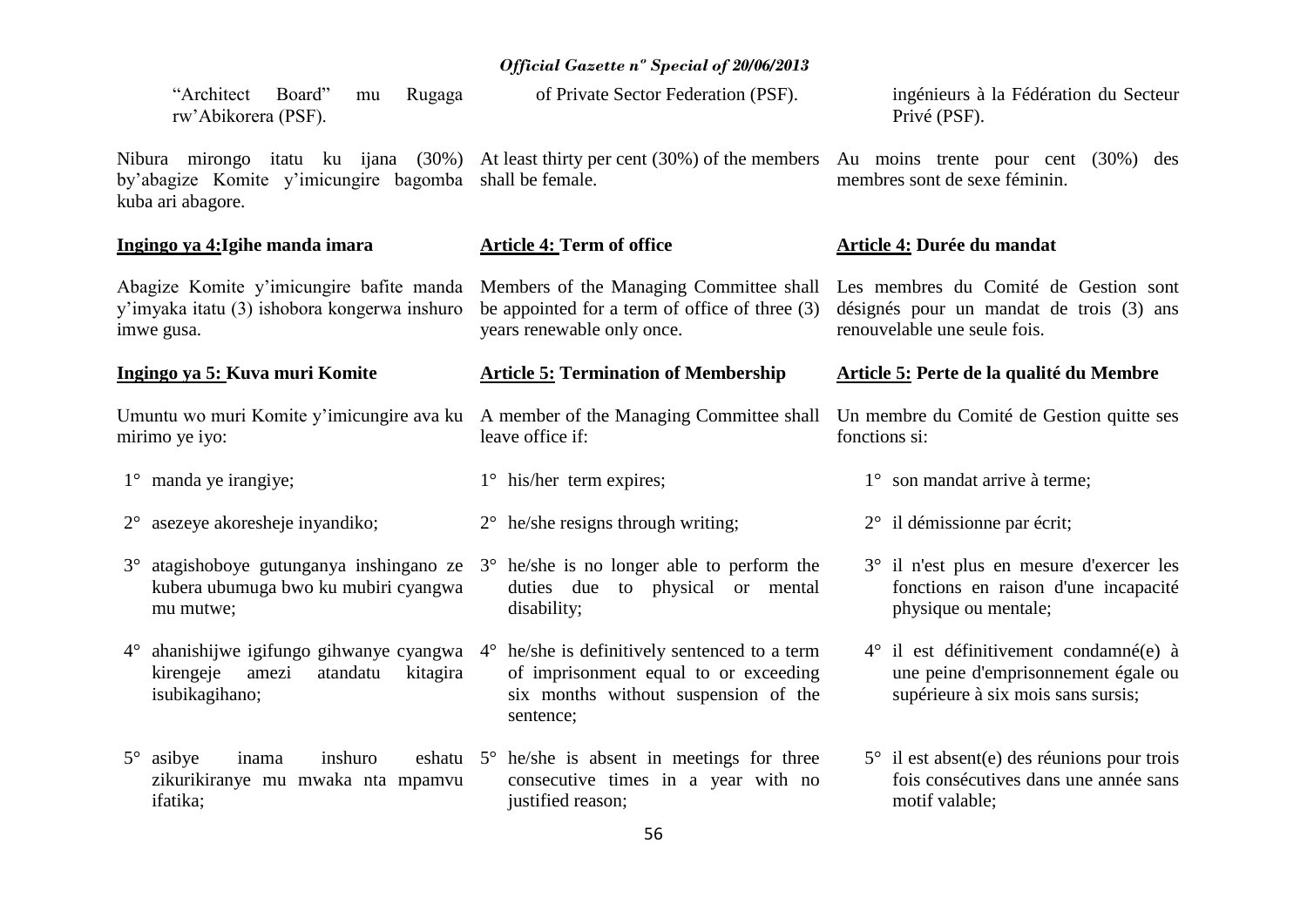- 6° abangamiye inyungu za FONERWA;
- $7^\circ$  agaragaje imyitwarire n'inshingano ze;
- 8° bigaragaye ko atacyujuje ibyashingiweho 8° he/she no longer fulfill the requirements mu gihe cyo gushyirwa muri Komite y'imicungire;

9° apfuye.

Iyo umwe mu bagize Komite y'imicungire avuyemo kubera impamvu zavuzwe hejuru cyangwa kubera indi mpamvu iyo ariyo yose mbere y'uko manda ye irangira, ubuyobozi bubifitiye ububasha bugena umusimbura we mu gihe cyari gisigaye ngo manda irangire.

### **UMUTWE WA III: INSHINGANO N'IMIKORERE BYA KOMITE Y'MICUNGIRE**

**Icyiciro cya mbere: Inshingano**

### **Ingingo ya 6: Inshingano zaKomite y'imicungire**

Komite y'imicungire ya FONERWA ni rwo rwego ruyiyobora kandi rushinzwe gufata ibyemezo. Ifite ububasha bwose n'inshingano zo gucunga neza umutungo wa FONERWA.

- 6° he/she jeopardizes the interests of FONERWA;
- 7° he/she demonstrates behavior which is contrary to his/her responsibilities;
	- considered at the time of appointment to the Managing Committee;
	- 9° he/she dies.

In case one of the members of the managing committee leaves because of the above reasons or any other reason before the expiry of their term, the competent authority shall appoint a substitute who serves the remaining period.

|                                        | CHAPTER III: RESPONSIBILITIES CHAPITRE III: ATTRIBUTIONS ET                      |
|----------------------------------------|----------------------------------------------------------------------------------|
| <b>FUNCTIONING</b><br><b>AND</b><br>OF | THE FONCTIONNEMENT DU COMITE DE                                                  |
| <b>MANAGING COMMITTEE</b>              | <b>GESTION</b>                                                                   |
| <b>Section One: Responsibilities</b>   | première:<br><b>Attributions</b><br>Section                                      |
|                                        | Article 6: Responsibilities of the Managing Article 6: Attributions du Comité de |
| <b>Committee</b>                       | Gestion                                                                          |

# responsible for taking decisions. It has the full powers and responsibilities to ensure the proper management of FONERWA property. des biens de FONERWA.

- 6° il met en péril les intérêts de FONERWA;
- 7° il affiche un comportement qui est contraire à ses responsabilités;
- 8° il ne remplit plus les conditions prises en compte au moment de sa nomination au Comité de Gestion;

9° il meurt.

Au cas où l'un des membres du Comité de Gestion quitte pour des raisons mentionnées à l'alinéa premier du présent article ou pour toute autre raison avant l'expiration de son mandat, l'autorité compétente désigne un remplaçant qui achève la période qui reste.

# **FONCTIONNEMENT DU COMITE DE**

**Article 6: Attributions du Comité de Gestion**

The Managing Committee of FONERWA Le Comité de Gestion de FONERWA est shall be its managing authority and l'autorité dirigeante et est responsable de la prise de décisions. Il a les pleins pouvoirs et les attributions pour assurer la bonne gestion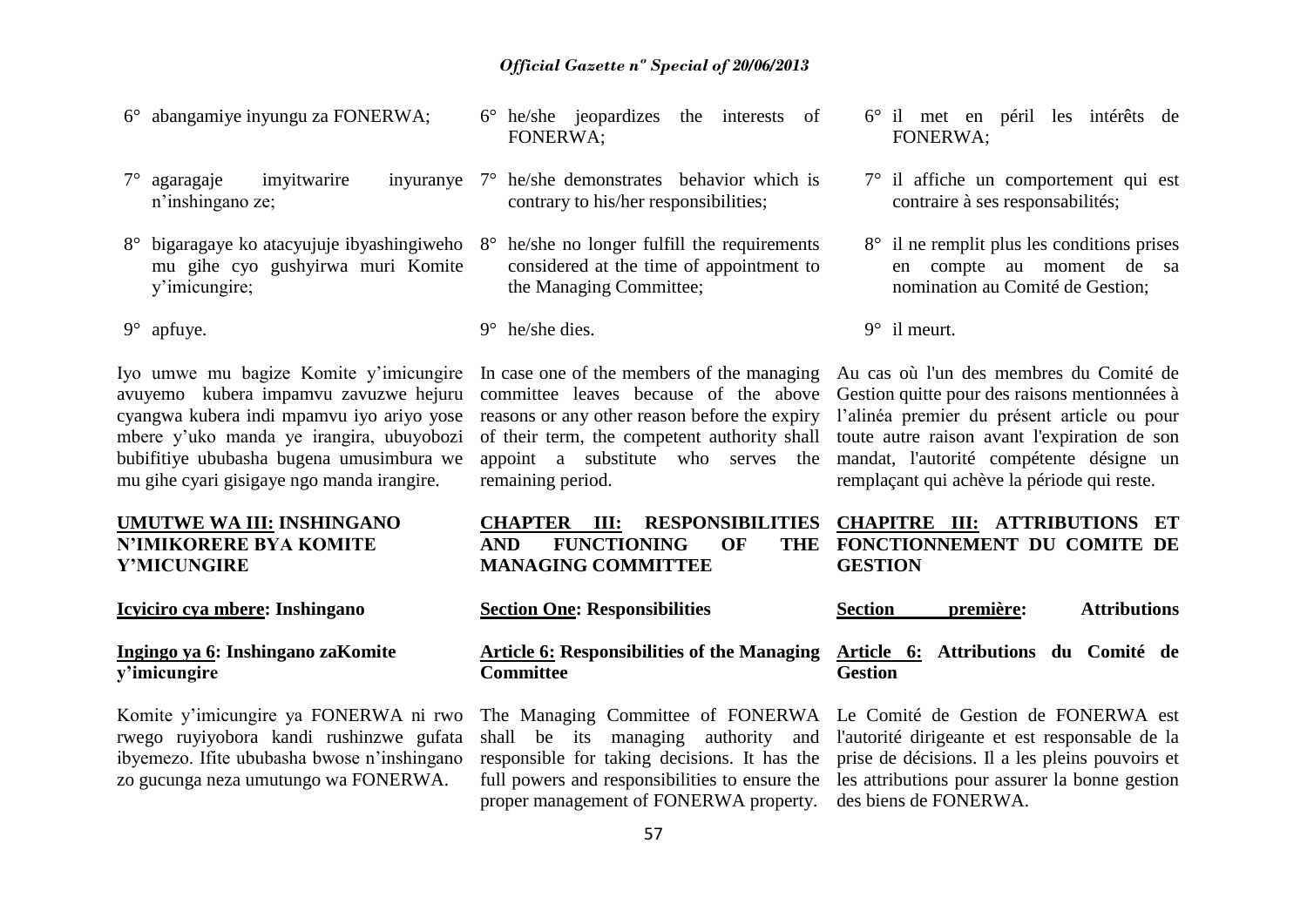By'umwihariko, Komite y'imicungire ifite inshingano zikurikira:

- 1° Gutanga icyerekezo cy'ibikorwa by'Ikigega no kugena ibyihutirwa;
- 2° Kwemeza imishinga igomba guterwa inkunga;
- 3° Kwemeza gahunda y'ibikorwa n'ingengo y'imari ya FONERWA;
- 4° Kwemeza amategeko ngengamikorere ya FONERWA;
- 5° Gusuzuma ibikorwa bya FONERWA ku mwaka hagendewe kuri gahunda y'iteganyabikorwa n'ingengo y'imari;
- 6° Kwemeza raporo z'ibyakozwe n'iz'imari.

### **Ingingo ya 7: Amasezerano y'isuzumamikorere**

Minisiteri na Komite y'imicungire bagirana amasezerano y'isuzumamikorere agaragaza ububasha, uburenganzira n'inshingano bya buri ruhande mu gutunganya inshingano za FONERWA.

Aya masezerano amara igihe cy'imyaka itatu (3).

In particular, the Managing Committee has the following responsibilities:

- 1° provide strategic oversight and Fund prioritization;
- 2° approve the projects to be financed;
- 3° approve the annual Action Plan and Budget of FONERWA;
- 4° approve the internal rules and regulations of FONERWA;
- 5° evaluate the annual action of FONERWA in accordance with Action Plan and Budget;
- 6° approve Activity and Financial reports.

### **Article 7: Performance contract**

shall sign a Contract of Performance indicating powers, rights and responsibilities of each party in fulfilling the responsibilities of FONERWA.

three (3) years.

En particulier, le Comité de Gestion a les attributions suivantes:

- 1° déterminer l'orientation des activités et les priorités du Fonds;
- 2° approuver les projets à financer;
- 3° approuver le Plan d'Action annuel et le budget de FONERWA;
- 4° approuver les règles et règlements internes de FONERWA;
- 5° évaluer les activités annuelles de FONERWA conformément au Plan d'Action et du Budget;
- 6° approuver les rapports d'activités et financiers.

### **Article 7: Contrat de performance**

The Ministry and the Managing Committee Le Ministère et le Comité de Gestion signent un contrat de performance déterminant les pouvoirs, les droits et les responsabilités de chaque partie dans la réalisation des attributions de FONERWA.

Such a contract shall be valid for a period of Ce contrat est valable pour une période de trois (3) ans.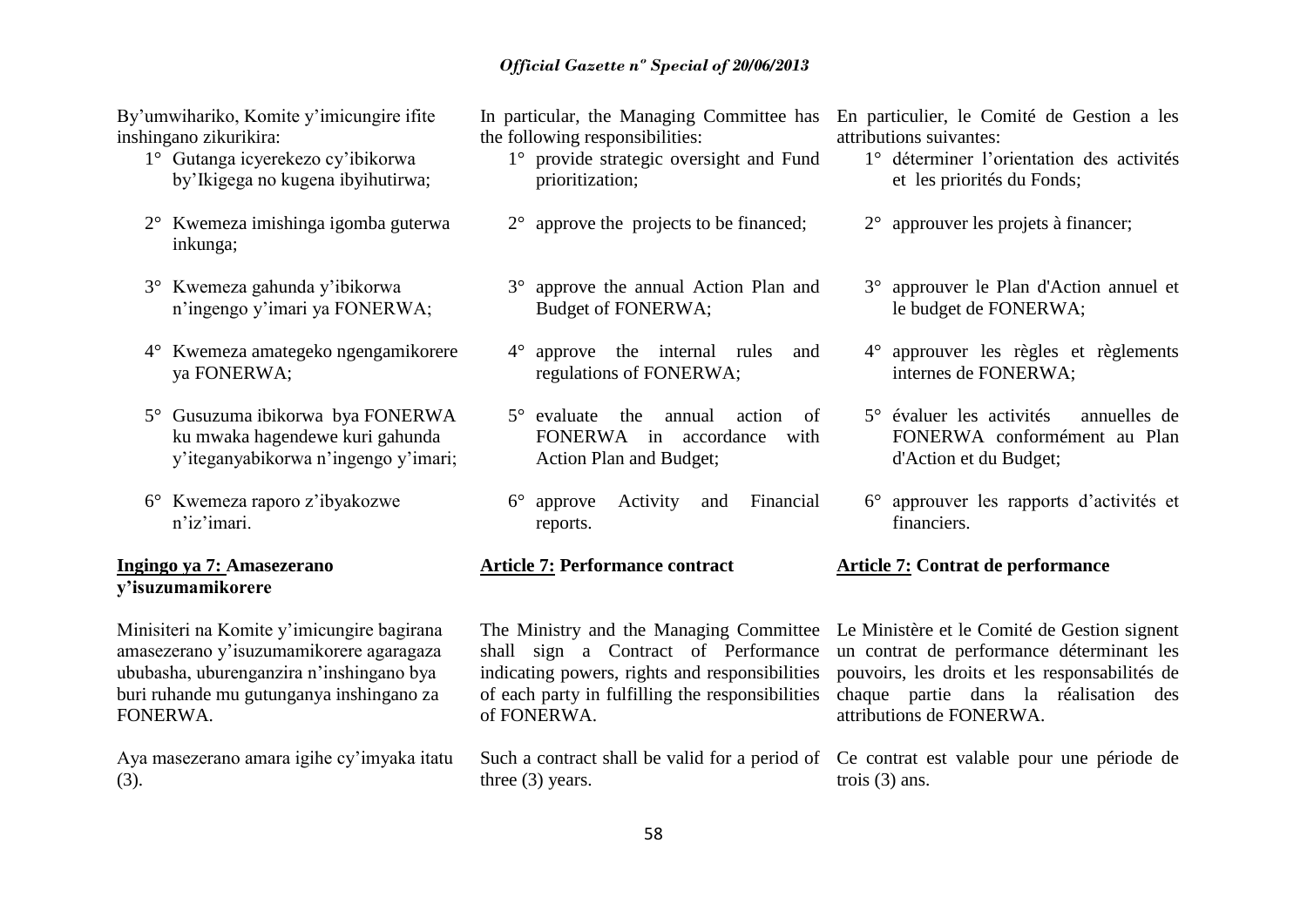**Icyiciro cya 2: Imikorere ya Komite y'imicungire**

### **Ingingo ya 8:Inama za Komite y'imicungire**

mu gihembwe n'ikindi gihe cyose bibaye FONERWA shall be held once a quarter and FONERWA est tenue une fois par trimestre ngombwa itumijwe na Perezida wayo cyangwa Visi Perezida iyo Perezida adahari, ku butumire bwe cyangwa bisabwe mu Chairperson in case of absence of its cas d'absence du Président, de leur propre nyandiko na 1/3 cy'abayigize.

inama iterane. Cyakora inama idasanzwe before the meeting is held. However, the itumizwa mu nyandiko nibura hasigaye iminsi extra-ordinary meeting shall be convened in itanu (5) ngo iterane.

Mu ngingo zisuzumwa na Komite Items to be examined by the Managing Les points à examiner par le Comité de umushinga w'ingengo y'imari y'umwaka na budget proposal and the plan of action of the annuel et le plan d'action de l'année suivante. gahunda y'ibikorwa by'umwaka ukurikira.

Buri gihembwe Komite y'imicungire isuzuma The Managing Committee shall examine the Le Comité de Gestion examine le rapport raporo y'imari na gahunda y'ibikorwa quarterly financial report and action plan financier trimestriel et le plan d'action chaque by'igihembwe hanyuma ikabyemeza mbere every quarter and approve them for trimestre et les approuve pour soumission au yo kubishyikiriza Minisiteri ireberera submission to the Minister supervising Ministre de tutelle de FONERWA.

**Section 2: Functioning of the Managing Committee Section 2: Fonctionnement du Comité de Gestion**

### **Article 8: Meetings of the Managing Article 8: Réunions du Comité de Gestion Committee**

Inama ya Komite y'imicungire iterana rimwe The meeting of the Managing Committee of La réunion du Comité de Gestion de at any time it is considered necessary upon et chaque fois que de besoin sur convocation invitation by its Chairperson or its Vice de son Président ou de son Vice-président en Chairperson, at own invitation or upon approval in writing by a 1/3 of its members.

meeting is held.

following year.

initiative ou sur approbation écrite par un 1/3 de ses membres.

Ubutumire bwanditse bugezwa kubayigize The invitation shall be submitted in writing L'invitation doit être présentée par écrit aux nibura hasigaye iminsi cumi n'itanu (15) ngo to the members at least fifteen (15) days membres au moins quinze (15) jours avant la writing at least five (5) days before the moins cinq (5) jours avant la tenue de la tenue de la réunion. Toutefois, la réunion extraordinaire est convoquée par écrit au réunion.

y'imicungire mu gihembwe cya mbere Committee in the first quarter of the year Gestion pour le premier trimestre de l'année cy'umwaka hagomba kubamo kwemeza shall include approval of the activity report doivent comprendre l'approbation du rapport raporo y'ibikorwa na raporo y'imari and the financial report in the previous year. d'activité et du rapport financier de l'année z'umwaka urangiye. Mu gihembwe cya In the third quarter, the Managing précédente. Au troisième trimestre, le Comité gatatu, Komite y'icungamikorere isuzuma Committee shall examine the annual draft de Gestion examine le projet de budget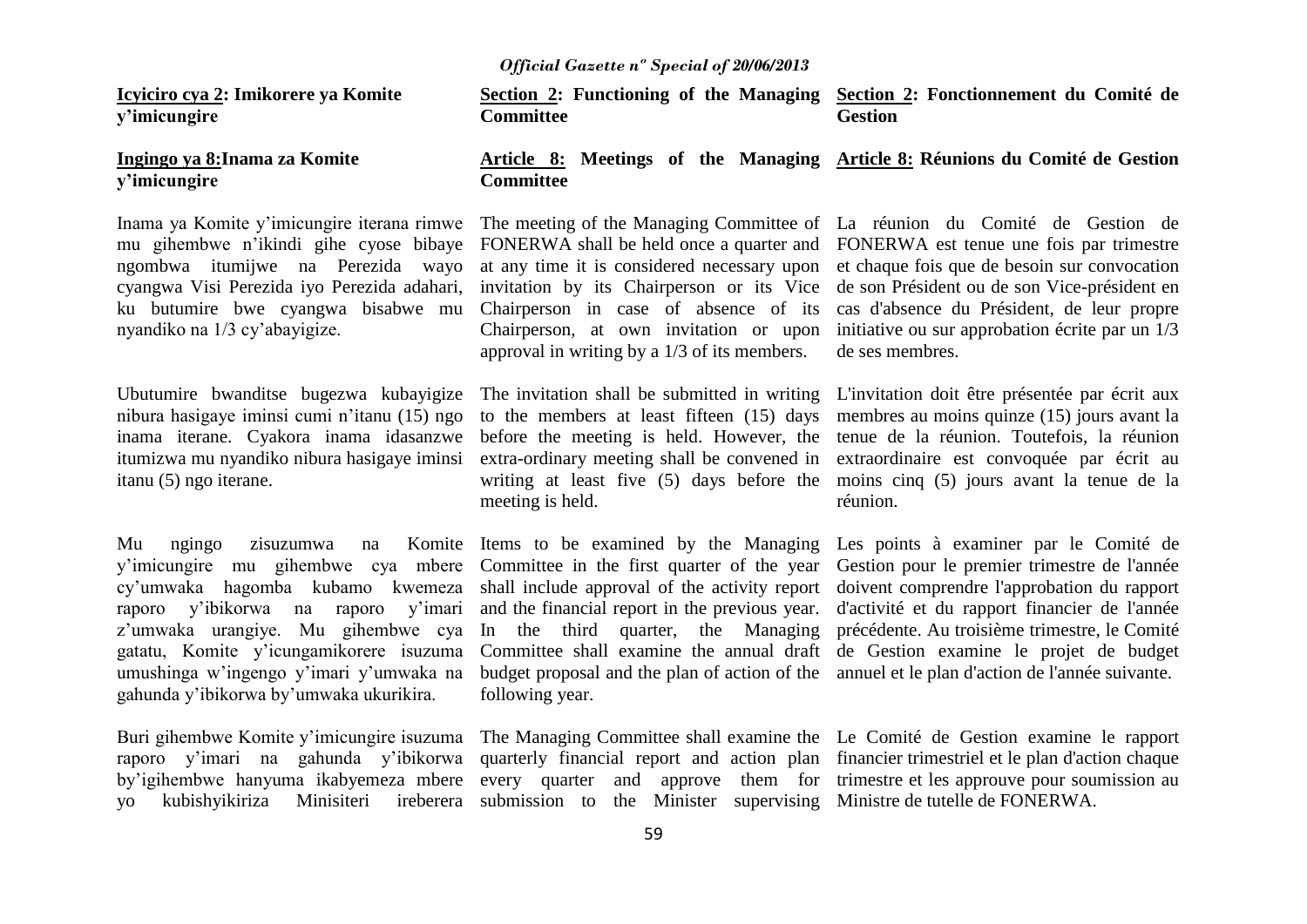### FONERWA.

bahabwa amafaranga angana n'agenwa n'Iteka rya Perezida ku bagize Inama y'Ubuyobozi mu bigo bya Leta.

### **Ingingoya 9: Uruhare rw'abaterankunga mu nama za Komite y'imicungire**

nama za Komite y'imicungire.

Amategeko ngengamikorere ya FONERWA The internal rules and regulations of Les règles et règlements internes de mu ifatwa ry'ibyemezo.

### **Ingingo ya10: Uruhare rw'Umuhuzabikorwa wa FONERWA mu nama za Komite y'imicungire ya FONERWA**

Umuhuzabikorwa wa FONERWA yitabira The Coordinator of FONERWA shall attend Le Coordinateur de FONERWA participe umwanditsi. Umuhuzabikorwa uruhare mu gufata ibyemezo.

### *Official Gazette nº Special of 20/06/2013*

### FONERWA.

relevant Presidential Order.

### **Article 9: Roles of sponsors to the Article 9: Rôles des bailleurs de fonds aux Managing Committee meetings**

Abaterankunga ba FONERWA batumirwa mu The sponsors who contribute to FONERWA Les bailleurs de fonds qui contribuent au shall be invited to the Managing Committee FONERWA sont invités aux réunions du meetings.

processes.

**Article 10: Role of FONERWA Article 10: Rôle du Coordinateur de Coordinator in Managing Committee FONERWA aux réunions du Comité de meetings Gestion** 

participate in decision making.

Iyo abagize Komite y'Imicungire bateranye Members of the Managing Committee who En cas de réunion des membres du Comité attended its meetings shall receive the same de Gestion, ceux-ci reçoivent les mêmes sitting allowances as board members within jetons de présence que ceux déterminés par public institutions, as determined by the arrêté présidentiel pour les membres du Conseil d'Administration au sein des établissements publics.

# **réunions du Comité de Gestion**

Comité de Gestion.

n'Amasezerano y'imikoranire hagati ya Leta FONERWA and the Memorandum of FONERWA et le Protocole d'accord entre le y'u Rwanda n'Umuryango/Imiryango bireba Understanding between the Government of Gouvernement du Rwanda et agena uburyo abaterankunga bagira uruhare Rwanda and the Organization(s) concerned l'Organisation/organisations concernée(s) shall set out the procedures by which doivent énoncer les procédures par lesquelles sponsors will participate in decision making les bailleurs de fonds participeront au processus de prise de décisions.

inama za Komite y'imicungire akanazibera the meetings of the Managing Committee aux réunions du Comité de Gestion et agit gutanga ibitekerezo ariko ntashobora kugira may give views but he/she shall not participer aux débats mais il ne participe pas and serve as the secretary. The Coordinator comme secrétaire. Le Coordinateur peut à la prise des décisions.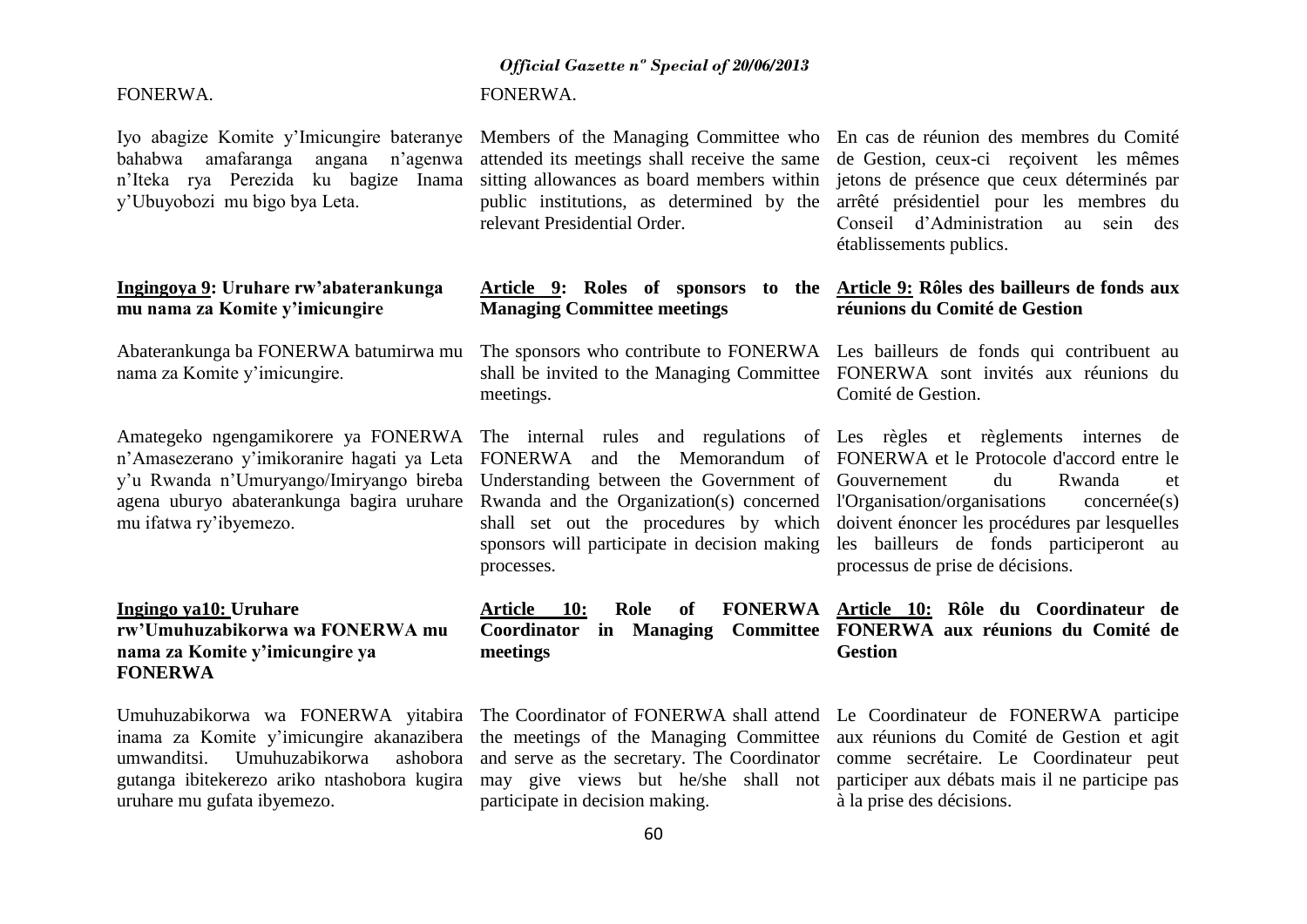| <b>FONERWA</b><br>Umuhuzabikorwa<br>wa<br>ntiyemerewe kwitabira inama zifata ibyemezo<br>bimureba. Icyo gihe Komite y' Imicungire<br>yitoramo umwanditsi.                                                           | attend meetings that take decisions that<br>concern him/her and in this case the<br>Managing Committee shall elect from among<br>itself a secretary.                                 | The Coordinator of FONERWA shall not Le Coordinateur de FONERWA ne doit pas<br>assister aux réunions qui prennent des<br>décisions qui le concernent et dans ce cas, le<br>Comité de Gestion élit en son sein un<br>secrétaire.                                 |
|---------------------------------------------------------------------------------------------------------------------------------------------------------------------------------------------------------------------|--------------------------------------------------------------------------------------------------------------------------------------------------------------------------------------|-----------------------------------------------------------------------------------------------------------------------------------------------------------------------------------------------------------------------------------------------------------------|
| Amategeko ngengamikorere ya FONERWA<br>agena umusimbura w'Umuhuzabikorwa igihe<br>adahari.                                                                                                                          | The internal rules and regulations of Les règles et règlements internes<br><b>FONERWA</b><br>shall<br>determine<br>the<br>Coordinator's<br>substitute in case of his<br>absence.     | de<br>FONERWA déterminent le remplaçant du<br>Coordinateur en cas de son absence.                                                                                                                                                                               |
| Ingingo ya 11: Gutumira inzobere mu<br>nama za Komite y'Imicungire                                                                                                                                                  | Article 11: Invitation of experts<br>to<br><b>Managing Committee meetings</b>                                                                                                        | <b>Article 11:</b> Invitation d'experts<br>aux<br>réunions du Comité de Gestion                                                                                                                                                                                 |
| Komite y'imicungire ishobora gutumira mu<br>nama zayo indorerezi cyangwa inzobere iyo<br>ariyo yose ishobora kugisha inama ku bibazo<br>runaka.                                                                     | The Managing Committee may invite in its<br>meetings any observer or expert from whom<br>they may seek advice on particular issues.                                                  | Le Comité de Gestion peut inviter à ses<br>réunions tout observateur ou expert à qui il<br>peut demander des conseils sur des questions<br>particulières.                                                                                                       |
| Umuntu watumiwe ntiyemerewe kugira<br>uruhare mu ifatwa ry'ibyemezo cyangwa mu<br>biganiro ku zindi ngingo ziri ku murongo<br>w'ibyigwa zitari izo yaherewe ubutumire.                                              | The invited person shall not be allowed to<br>participate in decision making or engage in<br>the debate of other issues on the agenda other<br>than what he/she has been called for. | La personne invitée n'a pas le droit de<br>participer à la prise des décisions ou de<br>participer au débat sur d'autres points à<br>l'ordre du jour autres que ceux pour lesquels<br>elle a été invitée.                                                       |
| Ingingo ya 12: Ibyemezo bya Komite<br>y'imicungire                                                                                                                                                                  | <b>Committee</b>                                                                                                                                                                     | Article 12: Decisions of the Managing Article 12: Décisions du Comité de Gestion                                                                                                                                                                                |
| Ibyemezo by'inama ya Komite y'imicungire<br>bishyirwaho umukono n'abayigize ikimara<br>gusoza imirimo yayo hanyuma kopi yayo<br>Minisitiri<br>ureberera<br>igashyikirizwa<br>FONERWA mu gihe kitarenze iminsi itanu | Managing Committee shall be signed by its<br>members immediately at its completion and<br>its copy shall be sent to the Minister<br>supervising FONERWA in a period not              | The decisions of the meeting of the Les décisions de la réunion du Comité de<br>Gestion doivent être signées par ses membres<br>immédiatement à sa clôture et sa copie doit<br>être envoyée au Ministre de tutelle de<br>FONERWA dans un délai ne dépassant pas |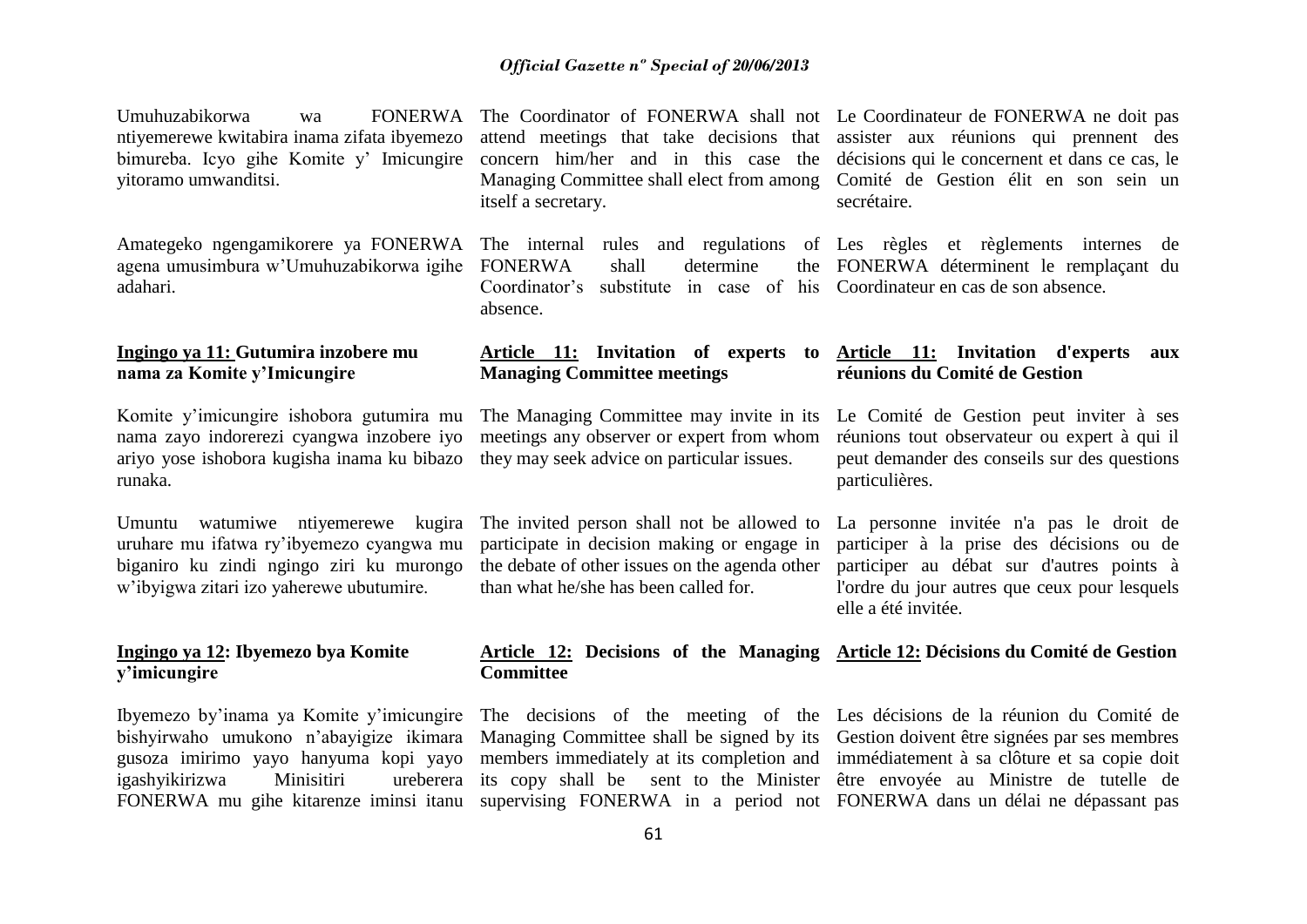| Minisitiri w'Umutungo Kamere na Minisitiri<br>w'Imari n'Igenamigambi basabwe kubahiriza<br>iri teka.                                                         | The Minister of Natural Resources and the<br>Minister of Finance and Economic Planning<br>are entrusted with the implementation of this<br>Order. | Le Ministre des Ressources Naturelles et le<br>Ministre des Finances et de la Planification<br>Economique sont chargés de l'exécution du<br>présent arrêté.                                         |
|--------------------------------------------------------------------------------------------------------------------------------------------------------------|---------------------------------------------------------------------------------------------------------------------------------------------------|-----------------------------------------------------------------------------------------------------------------------------------------------------------------------------------------------------|
| Ingingo ya 14: Abashinzwe kubahiriza iri<br>teka                                                                                                             | <b>Article 14:</b> Authorities responsible for the<br>implementation of this Order                                                                | <b>Autorités</b><br>Article 14:<br>chargées<br>de<br>l'exécution du présent arrêté                                                                                                                  |
| <b>UMUTWE WA IV: INGINGO ZISOZA</b>                                                                                                                          | <b>CHAPTER IV: FINAL PROVISIONS</b>                                                                                                               | <b>CHAPITRE</b><br><b>DISPOSITIONS</b><br>IV:<br><b>FINALES</b>                                                                                                                                     |
| Ntibemerewe kandi, haba ku giti cyabo<br>bafitemo<br>imigabane,<br>cyangwa<br>ibigo<br>gupiganira amasoko muri FONERWA.                                      | individually or companies in which they hold<br>shares, to bid for tenders of FONERWA.                                                            | They shall also not be allowed either Ils ne sont non plus autorisés, soit<br>individuellement soit les sociétés dont ils sont<br>actionnaires, de soumissionner aux marchés<br>au sein du FONERWA. |
| Abagize Komite y'imicungire ntibemerewe<br>kugira imirimo ihemberwa muri FONERWA.                                                                            | The Members of the Managing Committee<br>shall not be allowed to perform any<br>remunerated activity within FONERWA.                              | Les membres du Comité de Gestion ne sont<br>autorisés à exercer des fonctions<br>pas<br>rémunérées au sein de FONERWA.                                                                              |
| Ingingo ya 13: Ibitabangikana n'imirimo                                                                                                                      | <b>Article 13: Incompatibilities</b>                                                                                                              | <b>Article 13: Incompatibilités</b>                                                                                                                                                                 |
| Inyandiko mvugo y'inama ibanza yemezwa<br>mu nama ikurikira.                                                                                                 | The minutes of the previous meeting shall be<br>approved in the next meeting.                                                                     | Le procès-verbal de la réunion précédente est<br>approuvé à la réunion suivante.                                                                                                                    |
| Iyo iki gihe kirenze ataratanga ibitekerezo<br>bye, ibyemezo bya Komite y'imicungire<br>bifatwa nk'ibyemejwe burundu.                                        | If this expires when he/she has not given<br>his/her views, the decision of the Managing<br>Committee shall be presumed definitively<br>approved. | Si ce délai expire avant qu'il ait donné ses<br>points de vue, la décision du Comité de<br>définitivement<br>est<br>présumée<br>Gestion<br>approuvée.                                               |
| (5) kugira ngo abitangeho ibitekerezo bye mu exceeding five (5) days in order to give<br>gihe kitarenze iminsi cumi n'itanu (15)<br>uhereye igihe ayakiriye. | his/her views in a period not exceeding 15<br>days from reception.                                                                                | cinq (5) jours pour donner ses points de vue<br>dans une période ne dépassant pas quinze<br>(15) jours à compter de la réception.                                                                   |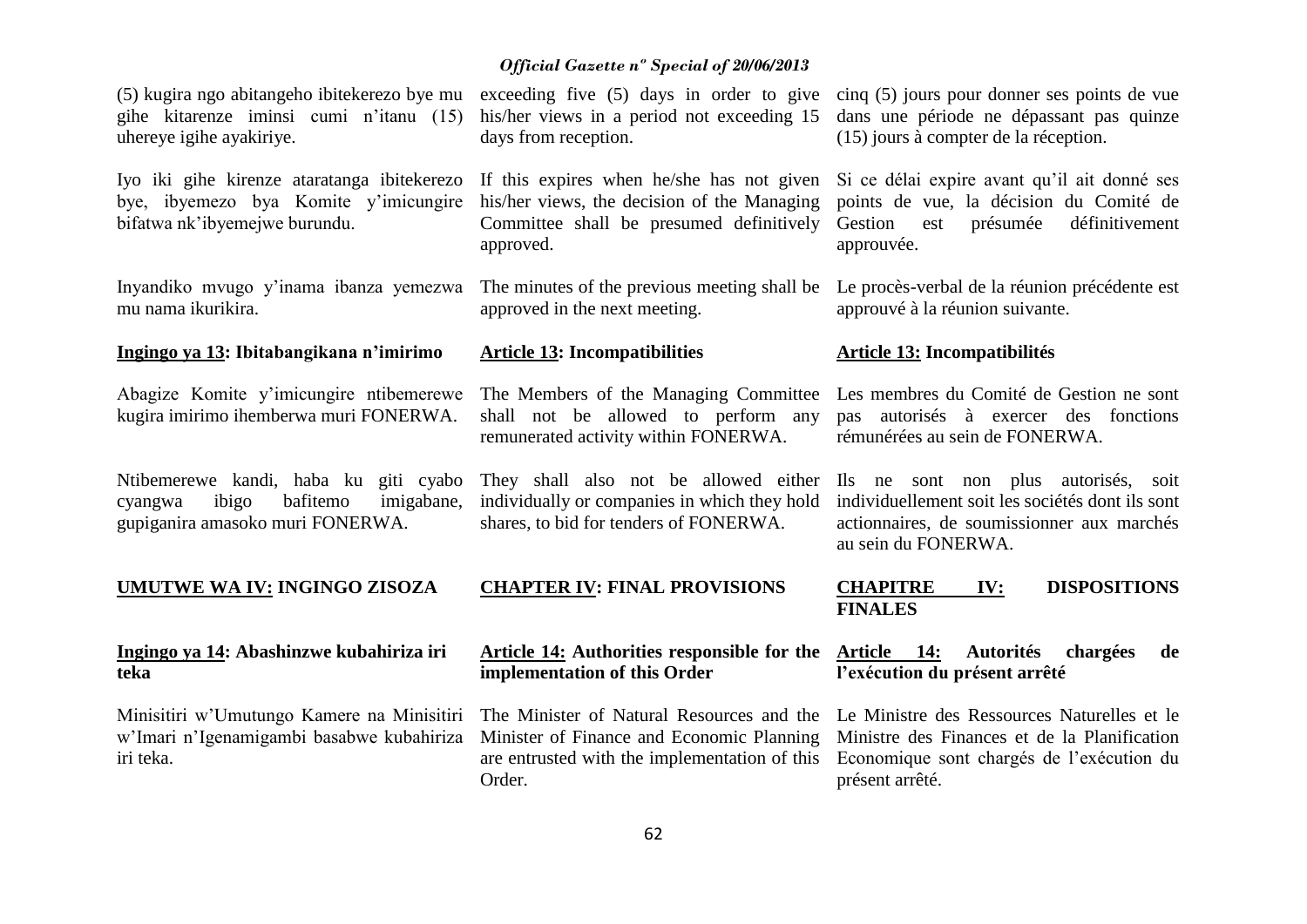| Official Gazette n° Special of 20/06/2013                                                                                                          |                                                                           |                                                                                                                                                                                                                                                                                                            |  |  |
|----------------------------------------------------------------------------------------------------------------------------------------------------|---------------------------------------------------------------------------|------------------------------------------------------------------------------------------------------------------------------------------------------------------------------------------------------------------------------------------------------------------------------------------------------------|--|--|
| Ingingo ya 15: Ivanwaho ry'ingingo<br>zinyuranije n'iri teka                                                                                       | <b>Article 15: Repealing provision</b>                                    | <b>Article 15 : Disposition abrogatoire</b>                                                                                                                                                                                                                                                                |  |  |
| Ingingo zose z'amateka abanziriza iri kandi<br>zinyuranyije naryo zivanyweho.                                                                      | All prior legal provisions contrary to this<br>Order are hereby repealed. | Toutes les dispositions antérieures contraires<br>au présent arrêté sont abrogées.                                                                                                                                                                                                                         |  |  |
| Ingingo ya 16: Igihe iteka ritangira<br>gukurikizwa                                                                                                | <b>Article 16: Commencement</b>                                           | Article 16: Entrée en vigueur                                                                                                                                                                                                                                                                              |  |  |
| Iri teka ritangira gukurikizwa ku munsi<br>ritangarijweho mu Igazeti ya Leta ya<br>Repubulika y'u Rwanda. Agaciro karyo<br>gahera kuwa 12/06/2013. | 12/06/2013.                                                               | This Order shall come into force on the date Le présent arrêté entre en vigueur le jour de<br>of its publication in the Official Gazette of sa publication au Journal Officiel de la<br>the Republic of Rwanda. It takes effects as of République du Rwanda. Il sort ses effets à<br>partir du 12/06/2013. |  |  |
| Kigali, kuwa 20/06/2013                                                                                                                            | Kigali, on 20/06/2013                                                     | Kigali, le 20/06/2013                                                                                                                                                                                                                                                                                      |  |  |